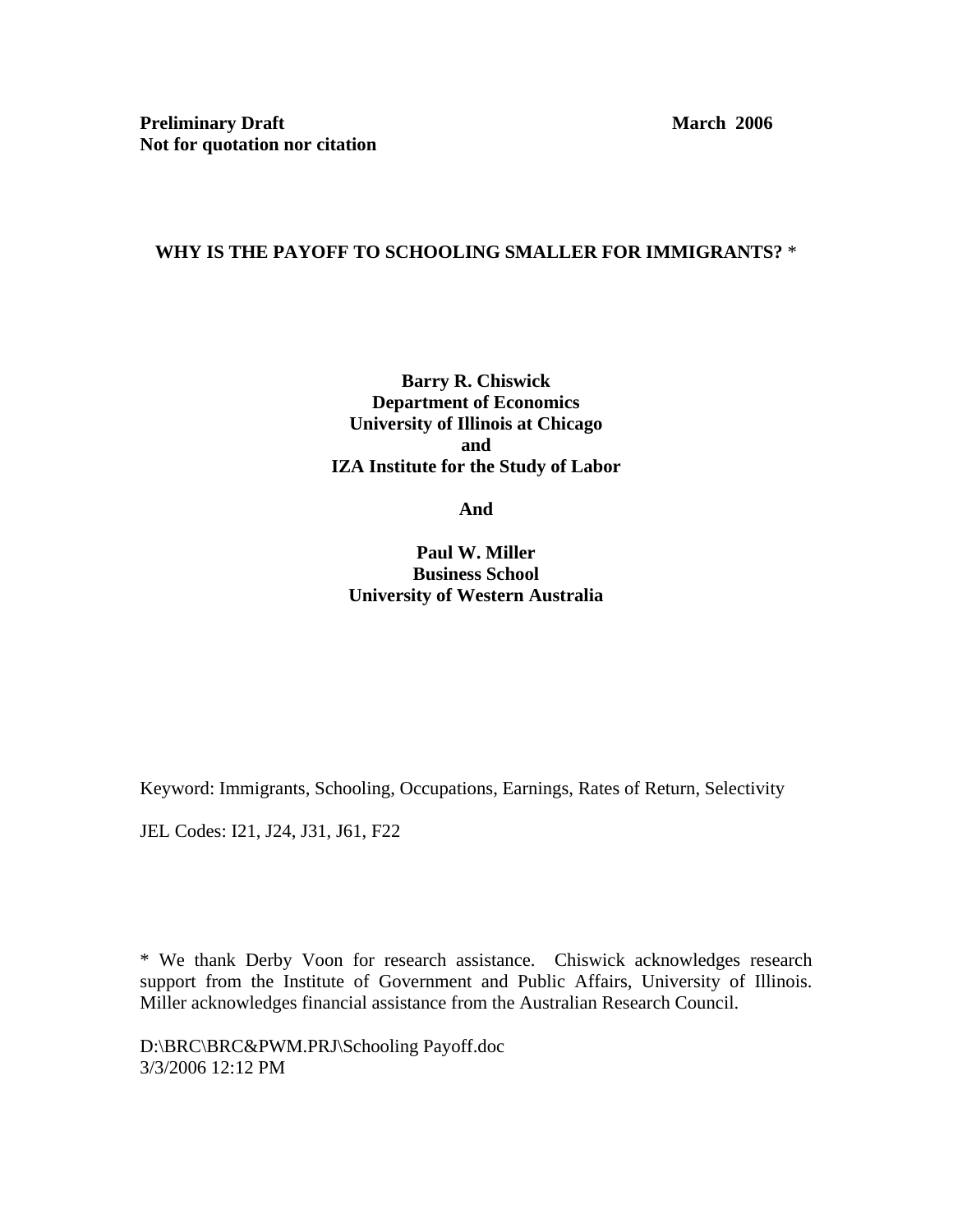### **WHY IS THE PAYOFF TO SCHOOLING SMALLER FOR IMMIGRANTS?**

### **ABSTRACT**

 This paper is concerned with why immigrants appear to have consistently lower partial effects of schooling on earnings than the native born, both across destinations and in different time periods within countries. It uses the Over-Required-Under education approach to occupations, a new decomposition technique developed especially for this approach, and data from the 2000 Census of Population of the United States.

 Based on the average (mode or mean) level of schooling in their occupation, the schooling of the native and foreign born adult men is divided into the "required" (average) level, and years of under- or over-education. Immigrants have a wider variance in schooling, with an especially large proportion undereducated given the average schooling level in their occupation.

 Immigrants are shown to receive approximately the same rate of return to the "required" (occupational norm) level of education, but experience a smaller negative effect of years of undereducation, and to a lesser extent a smaller positive effect of overeducation.

 About two-thirds of the smaller effect of schooling on earnings for immigrants is due to their different payoffs to undereducation and overeducation. The remainder is largely due to their different distribution of years of schooling. The country-of-origin differences in the returns to under- and over-education are consistent with country differences in the international transferability of skills to the US and the favorable selectivity of economic migrants, especially those from countries other than the English-speaking developed countries. The decomposition developed is used to quantify the contribution of favorable selection in immigration and the less-than-perfect international transferability of skills. The results suggest that favorable selection is the more important contributor to the smaller payoff to schooling for immigrants. Moreover, the strong patterns found across countries of origin suggest that the decomposition proposed is robust.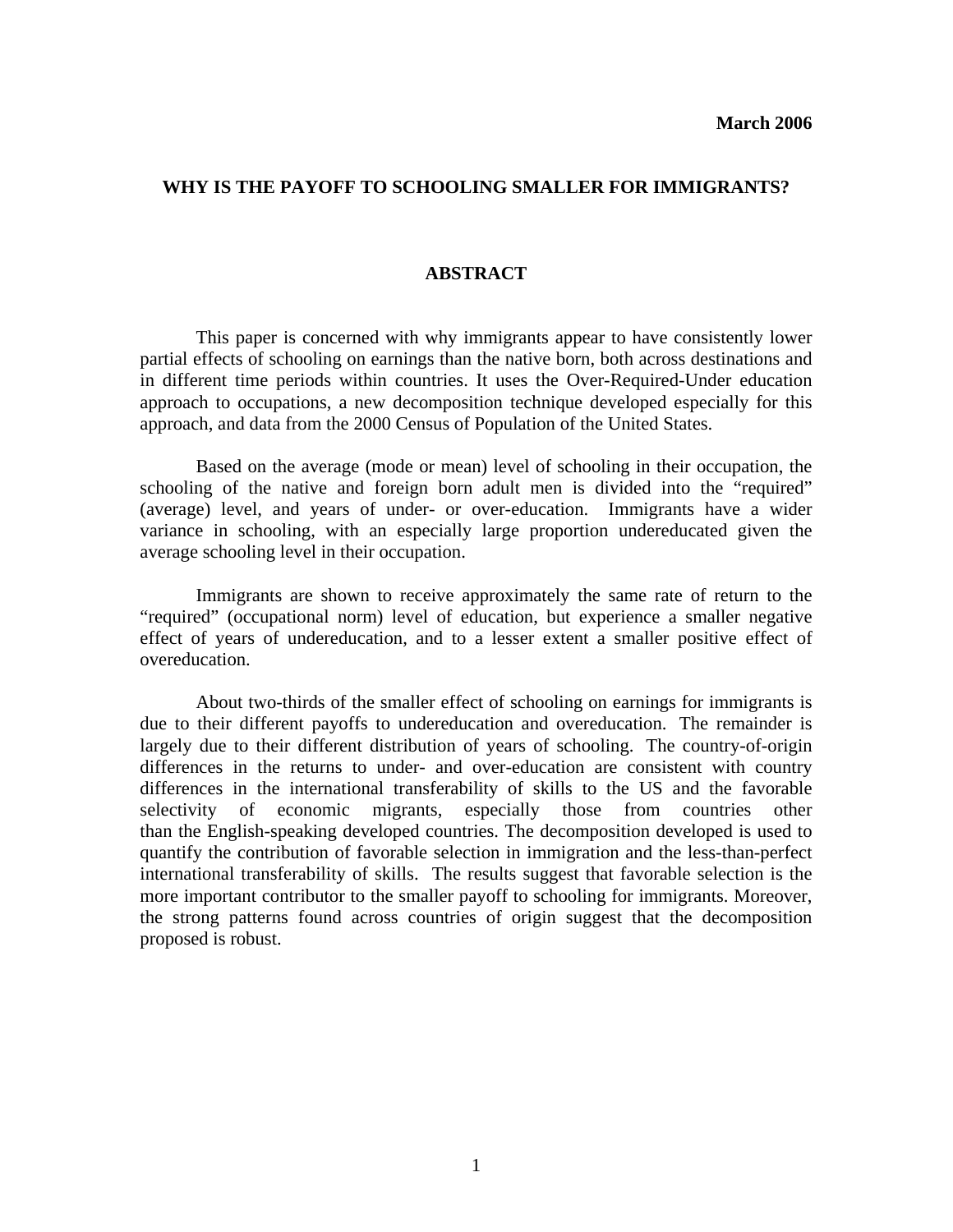## **WHY IS THE PAYOFF TO SCHOOLING SMALLER FOR IMMIGRANTS?**

#### **I. INTRODUCTION**

 $\overline{a}$ 

 One of the most striking empirical regularities that has emerged from comparative analyses of the earnings of immigrants and the native born is that the partial effect on earnings of a year of schooling is lower for the foreign born than for the native born. In Chiswick's (1978) early study, based on the 1970 US Census, the partial effect of a year of schooling on earnings for the native born was 7.2 percent, and that for the foreign born 5.7 percent.

 This pattern has been repeated in analyses of the US labor market based on more recent data, and in analyses of other labor markets. For example, Baker and Benjamin (1994) report that the partial effect of years of schooling on earnings in the Canadian labor market was 7.3 percent for natives and 4.8 percent for immigrants in 1971, 6.6 percent and 4.4 percent respectively for these groups in 1981, and 7.6 percent and 4.9 percent respectively for the two groups in 1986.

 For the Australian labor market in 1981, Beggs and Chapman (1988) report that the partial effect of schooling was 9.0 percent for the native born, 8.3 percent for immigrants from English-speaking countries, and only 4.9 percent for immigrants from non-English-speaking countries. Similarly, for the United Kingdom, Shields and Wheatley Price (1998) report that, in 1992-94, the partial effect of schooling was 6.9 percent for the white native born and [1](#page-2-0).7 percent for non-white immigrants.<sup>1</sup> These findings are not limited to English-speaking destinations. Similar findings emerge for Israel (see Chiswick (1979)) and Germany (Dustmann (1993)).

 Various reasons for the smaller partial effect of schooling among the foreign born have been expressed, though a convincing explanation has not emerged to date. These include effects associated with being raised in a home less familiar with the language and

<span id="page-2-0"></span><sup>&</sup>lt;sup>1</sup> These estimates are uncorrected for sample selection from the Appendix in the Shields and Wheatley Price (1998) study, for greater comparability with the other studies cited. The selection corrected estimates they present display a similar pattern, although the payoff to schooling for the native born is lower, and that for the foreign born higher, than the figures reported here.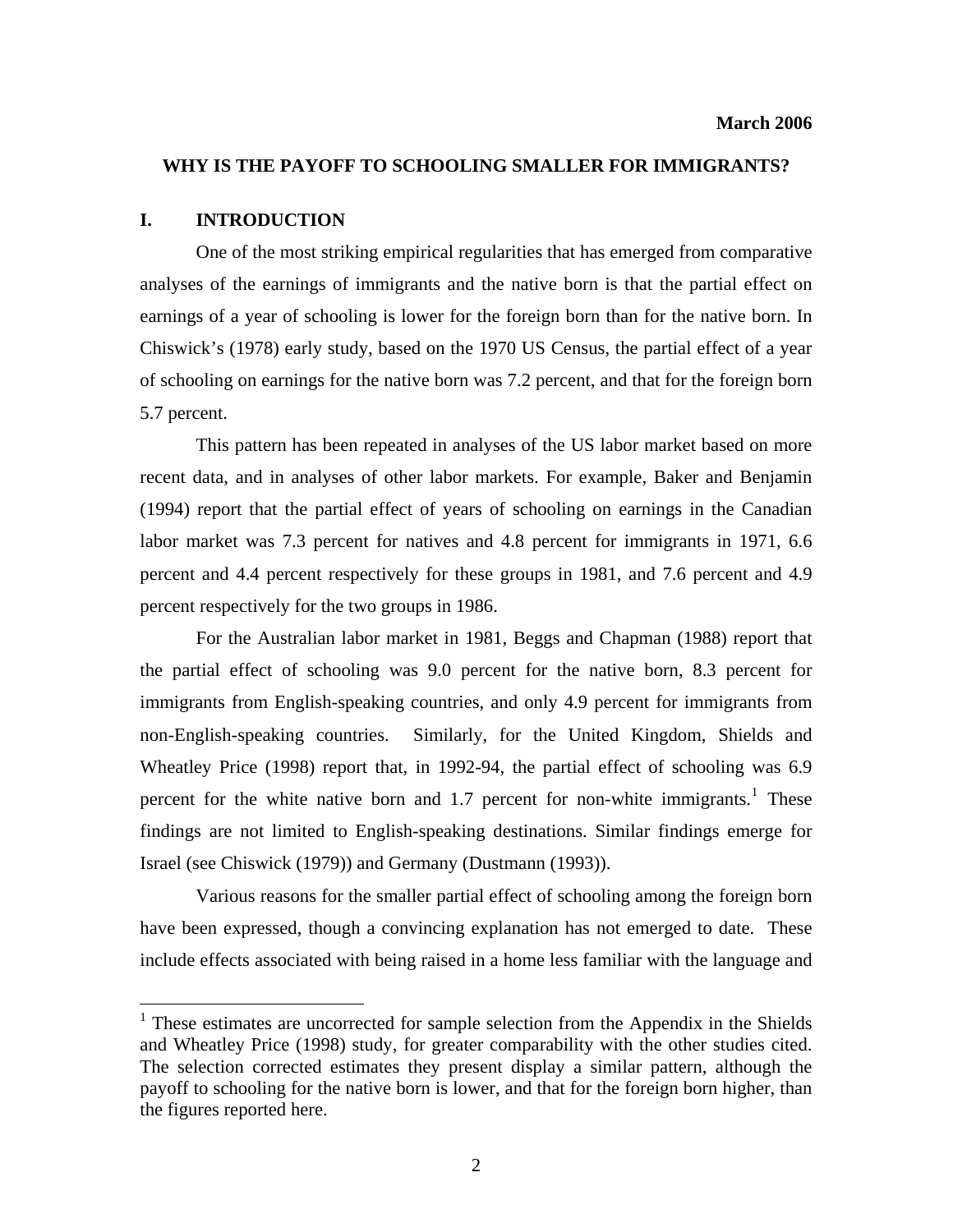institutions of the destination, labor market discrimination against immigrants that increases with the level of schooling, self-selection of immigrants, a lower quality of schooling acquired abroad, and that it is a reflection of the less-than-perfect international transferability of human capital skills. Beggs and Chapman (1988) and Chiswick (1979), for example, argue that the human capital skills of immigrants from developed, Englishspeaking countries will be highly transferable to the US labor market, and the return to schooling for these groups should be similar to the return for the native born. Other (nonrefugee) immigrants will have lower skill transferability, and this will be revealed as a low partial effect of schooling for these immigrants compared to the native born. For refugees, there will be an even lower degree of international skill transferability, and a concomitant lower partial effect of schooling. The empirical evidence reported in the literature is generally consistent with this international skill transferability hypothesis (see, for example, Daneshvary (1993), Cortes (2004)).

 This paper revisits the issue of the lower partial effect of schooling among the foreign born, and asks whether this arises from a mismatch between immigrants' skills and the requirements of the jobs they secure in the host country's labor market. In doing so it draws on a growing literature that documents the extent to which worker's skills are correctly matched to the requirements of the jobs they hold (see Hartog (2000), Daly *et al.* (2000) and Kiker *et al.* (1997)). It is reported in this literature that one-fifth to one-half of all workers may be working in jobs that do not appear to be well suited to their schooling level. This so-called "mismatch" will be shown to be associated with a pattern of earnings across schooling levels that mirrors that described by Chiswick (1978) (1979) as arising from self-selection in migration and the less-than-perfect international transferability of human capital. In this paper occupational distributions are taken as given, although in a related paper the reasons for the occupational mismatches are the subject of investigation (Chiswick and Miller (2006)).

 The structure of the paper is as follows. Section II presents descriptive material on the extent of over- and under-education among immigrants in the United States, using data from the 2000 Census. It also outlines a model of the earnings determination process that is based on these concepts of over- and under-education. The empirical analysis in the subsequent sections is limited to males aged 25 to 64 years. Section III examines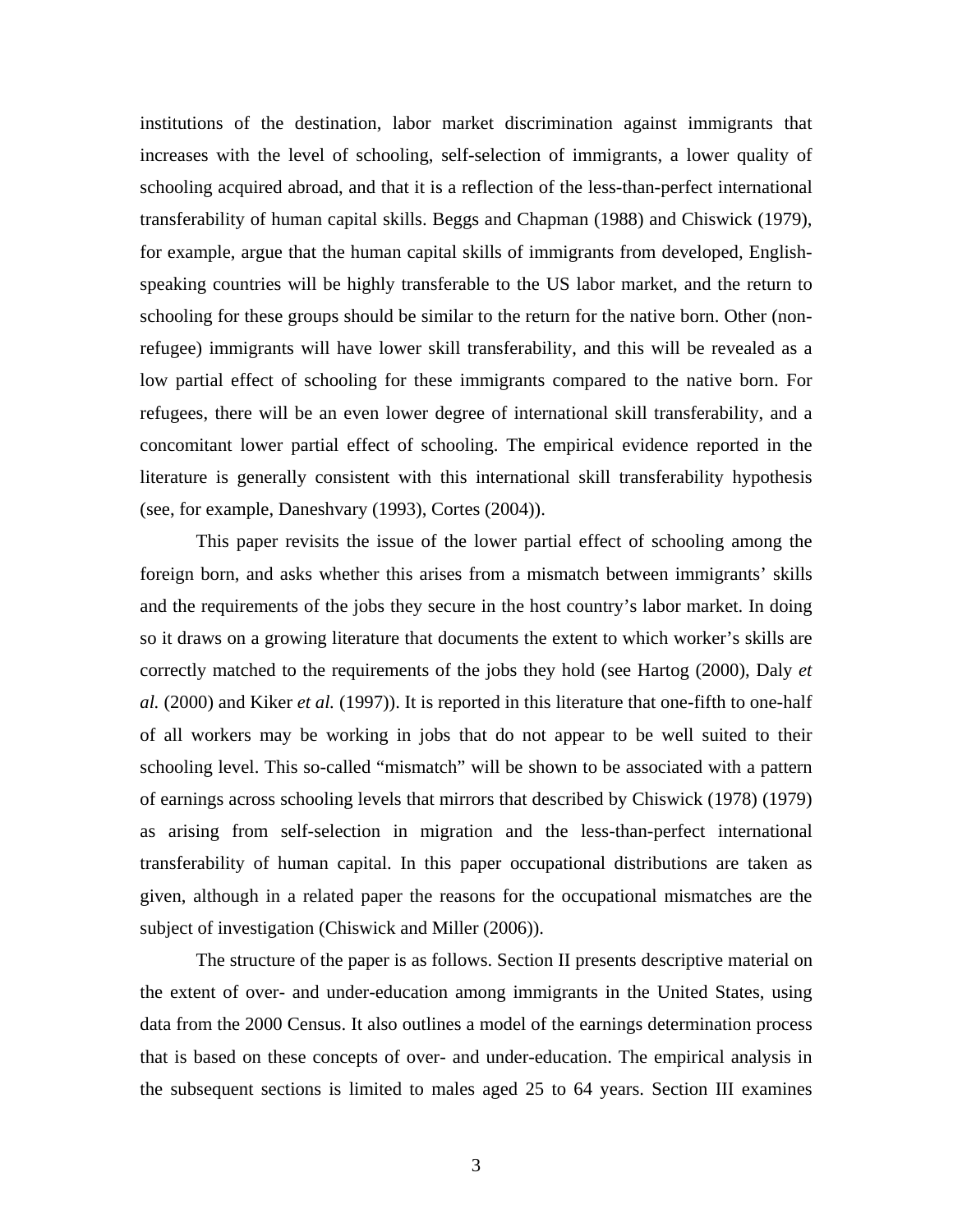variations in earnings according to the match between the immigrants' educational attainments and the requirements of their jobs. These analyses are conducted separately for the native born and the foreign born. Section IV then focuses on the extent to which the greater incidence of mismatch among the immigrant labor force can account for their lower partial effect of schooling. Section V conducts similar analyses among the foreign born for a number of birthplace groups. Section VI contains a brief summary and conclusion, with implications for the immigrant adjustment literature.

## **II. OVER- AND UNDER-EDUCATION IN THE US IN 2000**

 Becker's (1964) and Mincer's (1974) human capital model implicitly assumes that all education (schooling in Becker (1964), on-the-job training in Mincer (1974)) possessed by a worker is required to perform the duties expected in the worker's job. This view has been challenged over the past few decades by proponents of the under- and over-education hypothesis. Under this alternative, each job is seen as having a "required" or reference level of education that is needed for satisfactory job performance. Within any job, however, there may be workers with levels of education greater than the reference level. These workers are termed "overeducated". There may also be workers with levels of education less than this reference level. These workers are termed "undereducated".

 The reference level of education has been determined in three ways in the overeducation/undereducation literature, namely job analysis, worker self-assessment and realized matches. Job analysis is the use of "objective" evaluations of the required level of education for the job titles in an occupational classification, such as the US Department of Labor's Dictionary of Occupational Titles (see, for example, Rumberger (1981)).

 Worker self-assessment refers to workers' self-reports on either minimum levels of education required to perform the tasks in their jobs, or on whether they have more or less education than is actually required in their particular jobs (*e.g.*, Duncan and Hoffman (1981)).

 The final method, and that which is most amenable for use with Census data of the type used in this study, is the realized matches procedure. This is based on the actual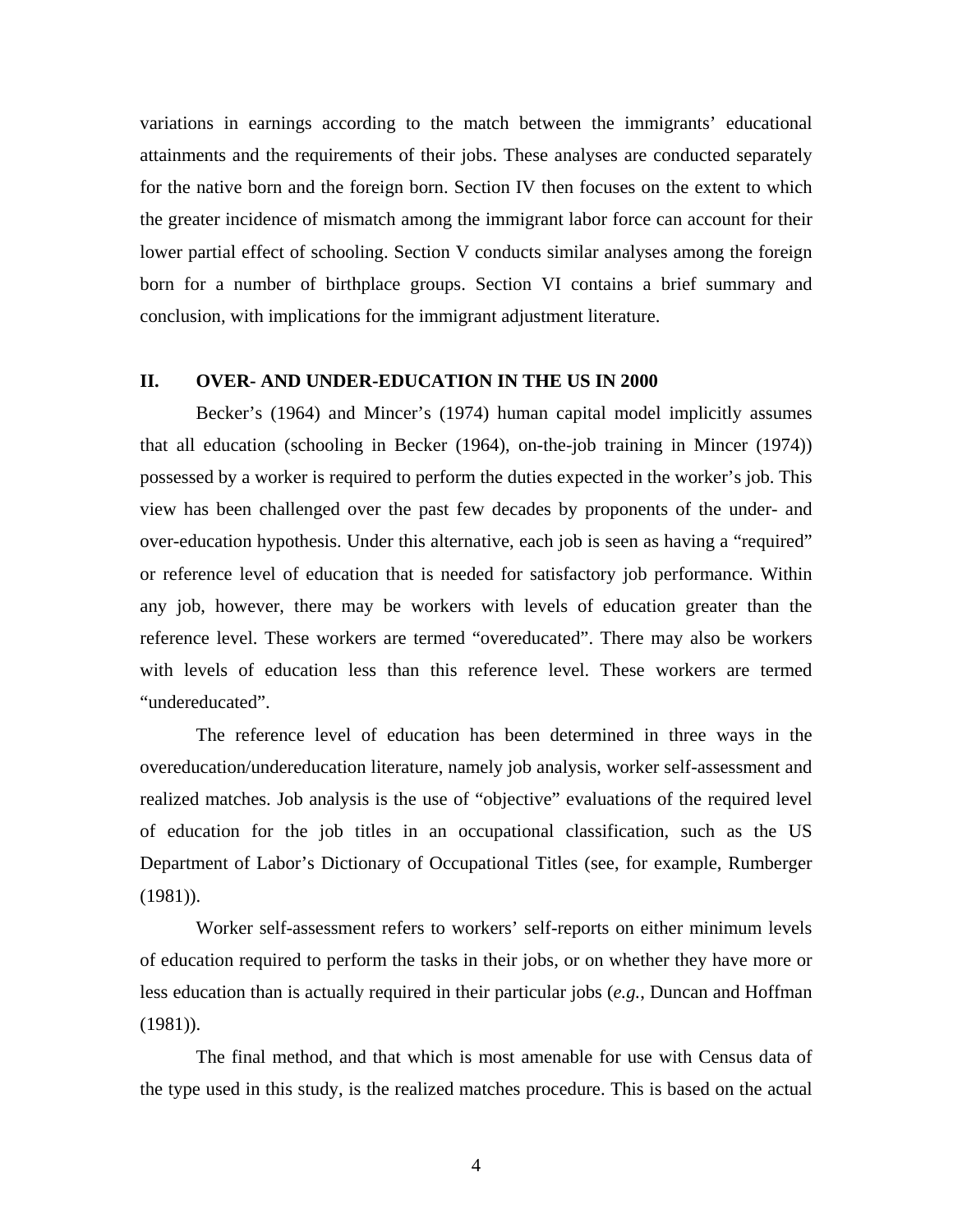<span id="page-5-0"></span>educational attainments of workers in each occupation. Two alternatives have been used. The first, typified by Verdugo and Verdugo (1989), is based on the mean and standard deviation of educational attainments within each occupation. Workers whose educational attainments are greater than one standard deviation above the mean value for their occupation are categorized as "overeducated". Conversely, workers whose educational attainments are more than one standard deviation below the mean value for their occupation are categorized as "undereducated". Finally, workers whose educational attainments fall within plus or minus one standard deviation of the mean value for their occupation are considered to be adequately educated.

 Cohn and Khan (1995) and Kiker *et al.* (1997) have preferred the use of the modal year of education in the worker's occupation in the realized matches procedure. When using the mode, workers whose educational attainments are greater than the modal value are categorized as "overeducated"; those whose educational attainments are less than the modal value are categorized as "undereducated"; and workers whose level of education is the same as the modal value for their occupation are termed adequately educated.

 A range of limitations and benefits have been identified in the literature for each of these three measures (see Hartog 2000). For example, it has been argued that workers' tendency to inflate the education requirements of their jobs, and their lack of knowledge of hiring standards, limits the usefulness of the worker self-assessment method. In addition, worker answers to questions such as on the level of education required to perform in a job may variously solicit responses that focus on the usual job tasks or the more demanding job tasks.<sup>[2](#page-5-0)</sup> The pattern of responses may vary across types of workers.

 Similarly, concern has been expressed over whether the job analysis data are really objective, as the assessment made may simply reflect the characteristics of workers currently in jobs, rather than the characteristics "needed" to perform the tasks required in the jobs. Employers may differ in their relative employment of production workers, managerial workers, technology, and physical capital. These differences may result in

 $2^2$  A job may require only 12 years of schooling for, say, 80 percent of the time, but may require the skills of 16 years of schooling 20 percent of the time. Is a person with 14 years of schooling in this job over- or under-educated?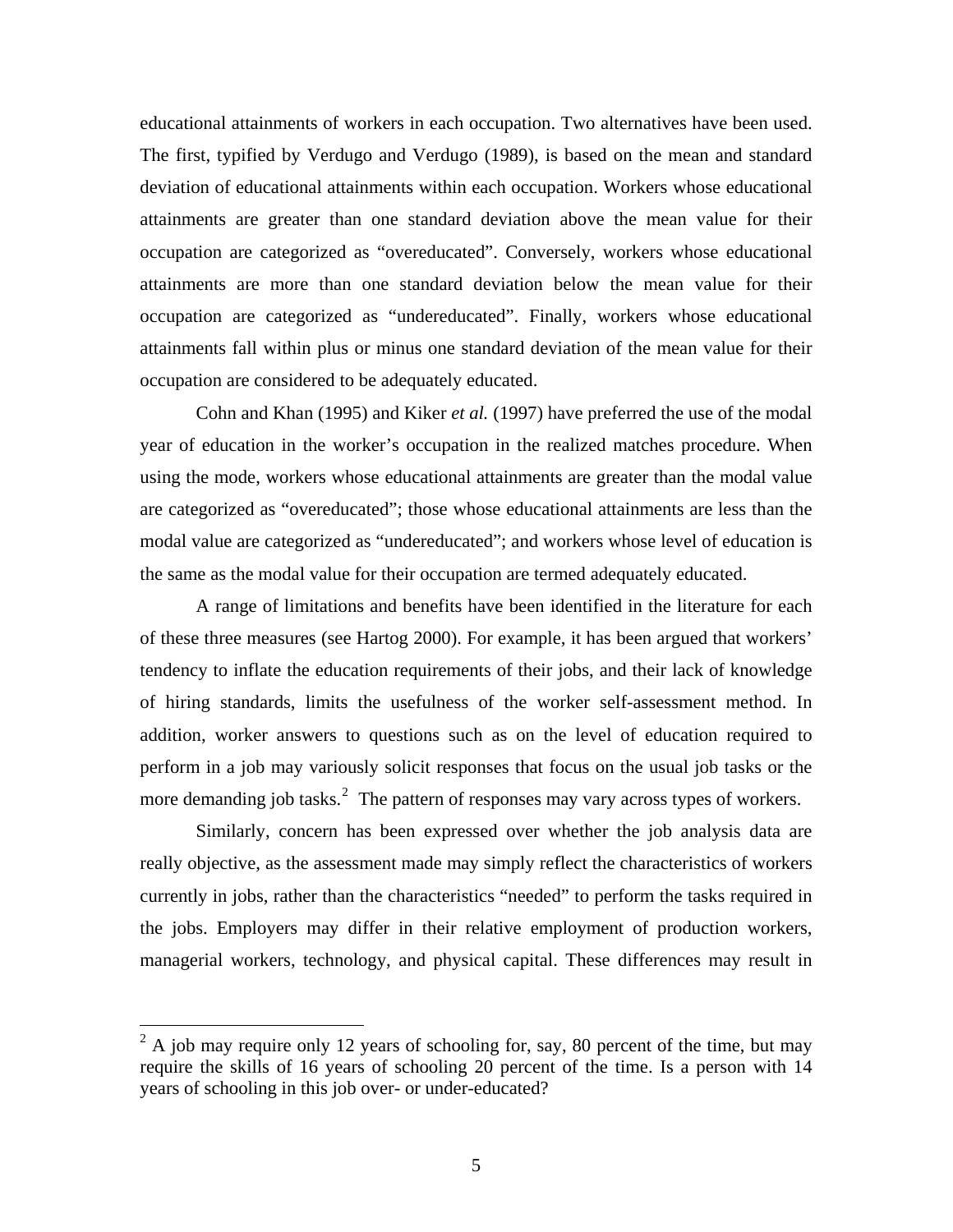<span id="page-6-0"></span>different levels of schooling across firms among production workers in the same occupation and industry.

 It is generally reported, however, that the patterns in the returns to years of required education, actual education, overeducation and undereducation are not sensitive to the type of measurement used (see Hartog  $2000$ ).<sup>[3](#page-6-0)</sup> In this research the realized matches procedure will be used. Both the mode and the mean with a one standard deviation threshold are used as the bases for the computations.

 Table 1 lists information by country of birth on the modal level of schooling and on the distribution of the workforce across the three mutually exclusive and exhaustive categories of (i) overeducated, (ii) undereducated and (iii) correctly matched workers. This information has been compiled using the 2000 US Census. Workers have been allocated to the three categories listed in Table 1 using the realized matches procedure. In implementing this procedure, the educational requirements of the jobs have been compiled using the modal educational attainment of **all** workers in each three-digit occupation. All 510 occupations are used in the analysis. Workers whose level of schooling is greater than the mode are categorized as "overeducated", while workers whose level of schooling is less than the mode are labeled "undereducated". Workers whose level of schooling is equal to the modal level of educational attainment for their occupation are categorized as "correctly matched". Appendix A contains further details.

 Alternative populations could be used to construct the reference levels of education; for example, the focus could be placed on prime-aged males, on the native born, or on the native born and longer-term settlers. Given the relative importance of the native born in the US labor market, excluding the foreign born from the computation of the reference level will make little difference to the results: the native born comprise 86 percent of the sampled labor force, and the majority of workers in each of the 510 occupations. Moreover, determining a duration of residence to separate "longer term settlers" from recent arrivals would be arbitrary. This is an interesting issue for further

<sup>&</sup>lt;sup>3</sup> Hartog (2000, p.135) notes that while the estimated returns to the categories of education are sometimes affected by the type of measurement, the pattern across the categories is independent of the type of measurement, a conclusion he considered as "quite appealing in view of the measurement unreliabilities" in computing the different types of education.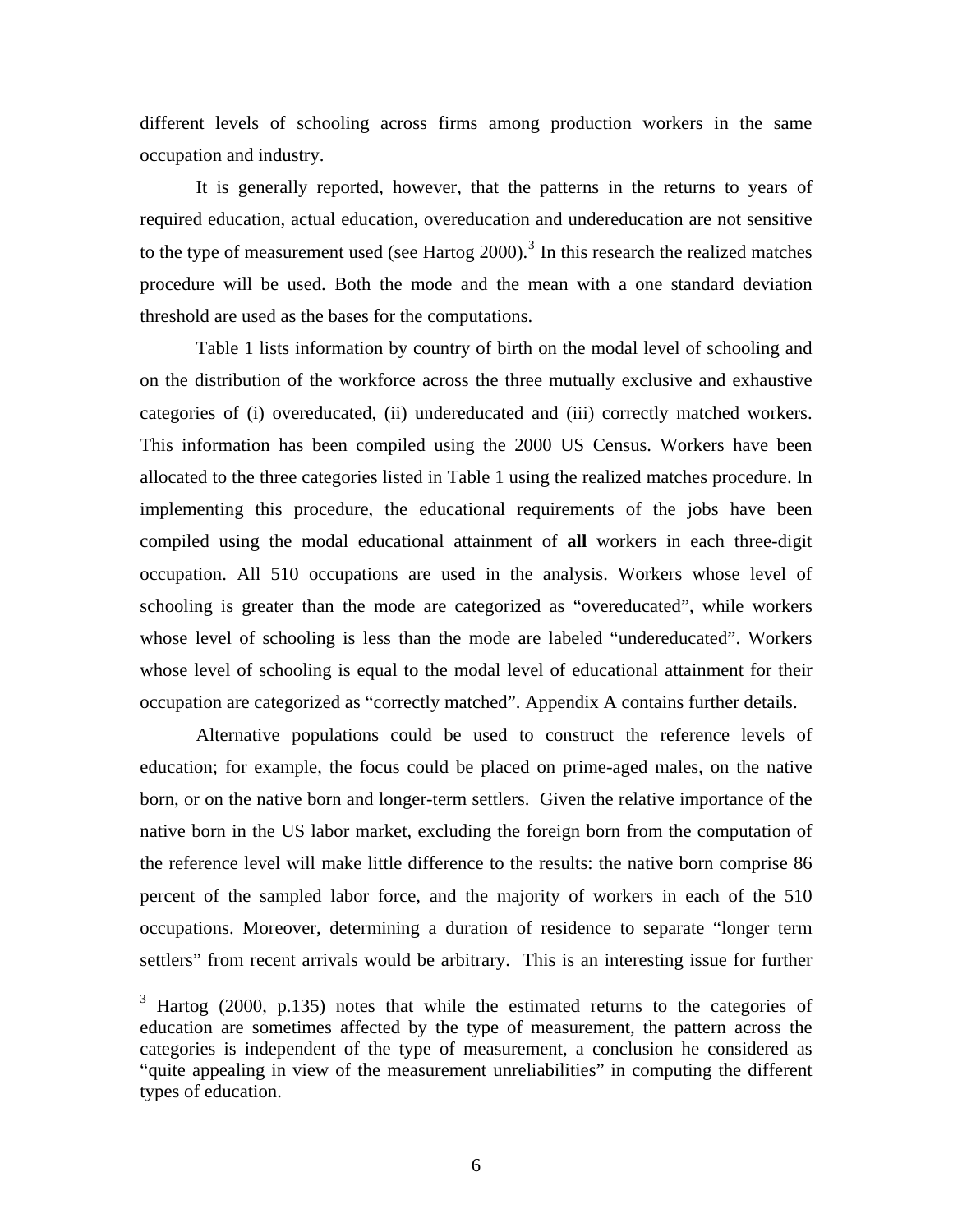research, though in the current study only the broadest possible population will be used to construct the benchmark education levels.

|                       | <b>Modal Schooling</b> | $\frac{0}{0}$ | % correctly | % undereducated |
|-----------------------|------------------------|---------------|-------------|-----------------|
|                       | (years)                | overeducated  | matched     |                 |
| <b>Native Born</b>    | 12.0                   | 32.24         | 42.52       | 25.24           |
| Foreign Born          | 12.0                   | 28.25         | 27.87       | 43.89           |
|                       |                        |               |             |                 |
| • Region of Birth     |                        |               |             |                 |
| <b>United Kingdom</b> | 16.0                   | 37.69         | 38.02       | 24.28           |
| Ireland               | 12.0                   | 34.73         | 40.48       | 24.79           |
| Western Europe        | 16.0                   | 43.91         | 34.59       | 21.50           |
| Southern Europe       | 12.0                   | 23.99         | 25.12       | 40.88           |
| <b>Eastern Europe</b> | 12.0                   | 40.02         | 37.01       | 22.96           |
| Former USSR           | 16.0                   | 50.11         | 33.05       | 16.84           |
| Indo China            | 14.0                   | 27.11         | 33.30       | 39.60           |
| Philippines           | 16.0                   | 49.29         | 36.06       | 14.65           |
| China                 | 17.5                   | 44.18         | 31.80       | 24.02           |
| South Asia            | 16.0                   | 53.09         | 33.91       | 13.00           |
| Other South Asia      | 16.0                   | 48.05         | 31.17       | 20.78           |
| Korea                 | 16.0                   | 44.61         | 40.17       | 15.22           |
| Japan                 | 16.0                   | 36.39         | 44.49       | 19.12           |
| Middle East           | 16.0                   | 46.62         | 31.92       | 21.46           |
| Sub Sahara Africa     | 16.0                   | 29.00         | 33.01       | 17.99           |
| North America         | 16.0                   | 35.34         | 40.18       | 24.47           |
| Mexico                | 5.5                    | 10.55         | 16.98       | 72.47           |
| Cuba                  | 12.0                   | 26.92         | 28.68       | 44.40           |
| Caribbean             | 12.0                   | 24.01         | 32.29       | 43.70           |
| Central and South     | 12.0                   | 24.67         | 26.71       | 48.62           |
| America-Spanish       |                        |               |             |                 |
| Central and South     | 12.0                   | 26.79         | 33.68       | 39.53           |
| America-non           |                        |               |             |                 |
| Spanish               |                        |               |             |                 |
| Australia, New        | 16.0                   | 31.82         | 35.22       | 32.96           |
| Zealand               |                        |               |             |                 |

**Table 1 Modal Schooling Level and Incidence of Over- and Under-Education by Country of Birth, Males 25-64, 2000 U.S. Census** 

Note: The modal level of schooling of each occupation is computed using information on all workers. See Appendix A for details. Correctly matched workers are defined as those with the modal years of education in their occupation.

Source: 2000 United States Census, 1% PUMS.

 The modal level of schooling for native-born males aged 25-64 is 12 years, as is that of the foreign born in the same age group. Using the modal value for each person's occupation, around 32 percent of native-born male workers are overeducated, 25 percent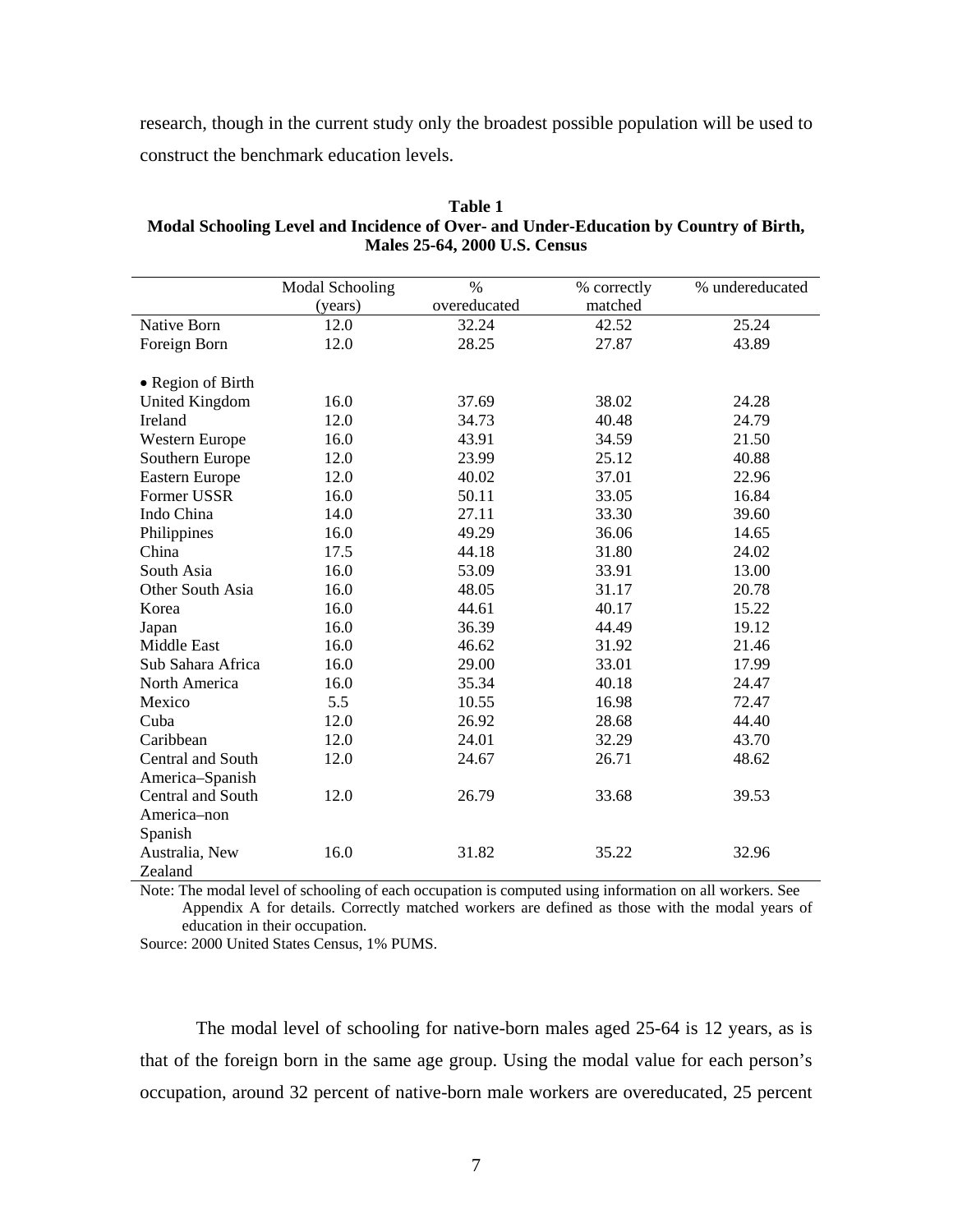<span id="page-8-0"></span>undereducated, and 43 percent are matched to the requirements of the jobs in which they work. This evidence is reasonably consistent with measures of the incidence of over- and under-education for the total US labor market presented in previous studies. Hence, Cohn and Khan (1995), using the worker self-assessment method and data for 1985, reported that 33 percent of workers were overeducated, 20 percent undereducated and 47 percent had a level of education considered adequate for their job. Similarly, Daly *et al.* (2000), using the same method of analysis as Cohn and Khan (1995), report that the percentage representations in the overeducation, undereducation and adequately educated categories were 32, 21 and 47 percent, respectively. However, Cohn and Khan (1995) also used the realized matches method with the mean level of education of the workers' occupations (with a threshold of plus or minus one standard deviation) and found percentage representations in the overeducation, undereducation and adequately educated categories of 13, 12 and 75 percent, respectively. These figures are quite close to those reported in Appendix B using the same methodology. There do not appear to be any studies of the US labor market using the realized matches method with the modal level of education.

 In comparison, while approximately the same percentage of foreign-born workers as of native-born workers are overeducated, the percentage in the undereducated and correctly matched categories for the foreign born differs appreciably from that for the native born. Thus, 44 percent of foreign-born workers are undereducated and only 28 percent are correctly matched to the requirements of their jobs. $4$  The workers who are undereducated can be viewed as working in jobs that are above their measured schooling level. To the extent that they are able to perform to a reasonable standard in these jobs (see Section III), it implies that they have other unmeasured attributes, such as motivation, effort, apprenticeship or on-the-job training that can compensate for their measured schooling deficiency. Alternatively, there may be variability in skill requirements for jobs within the occupational categories.

 There are also noticeable variations in the extent of overeducation and undereducation across birthplace regions. Countries with a high incidence of overeducation are the Former USSR, Philippines, South Asia, Other South Asia and Sub

<sup>&</sup>lt;sup>4</sup> There is a much wider variance of schooling for the foreign born than for the native born. See Table 2.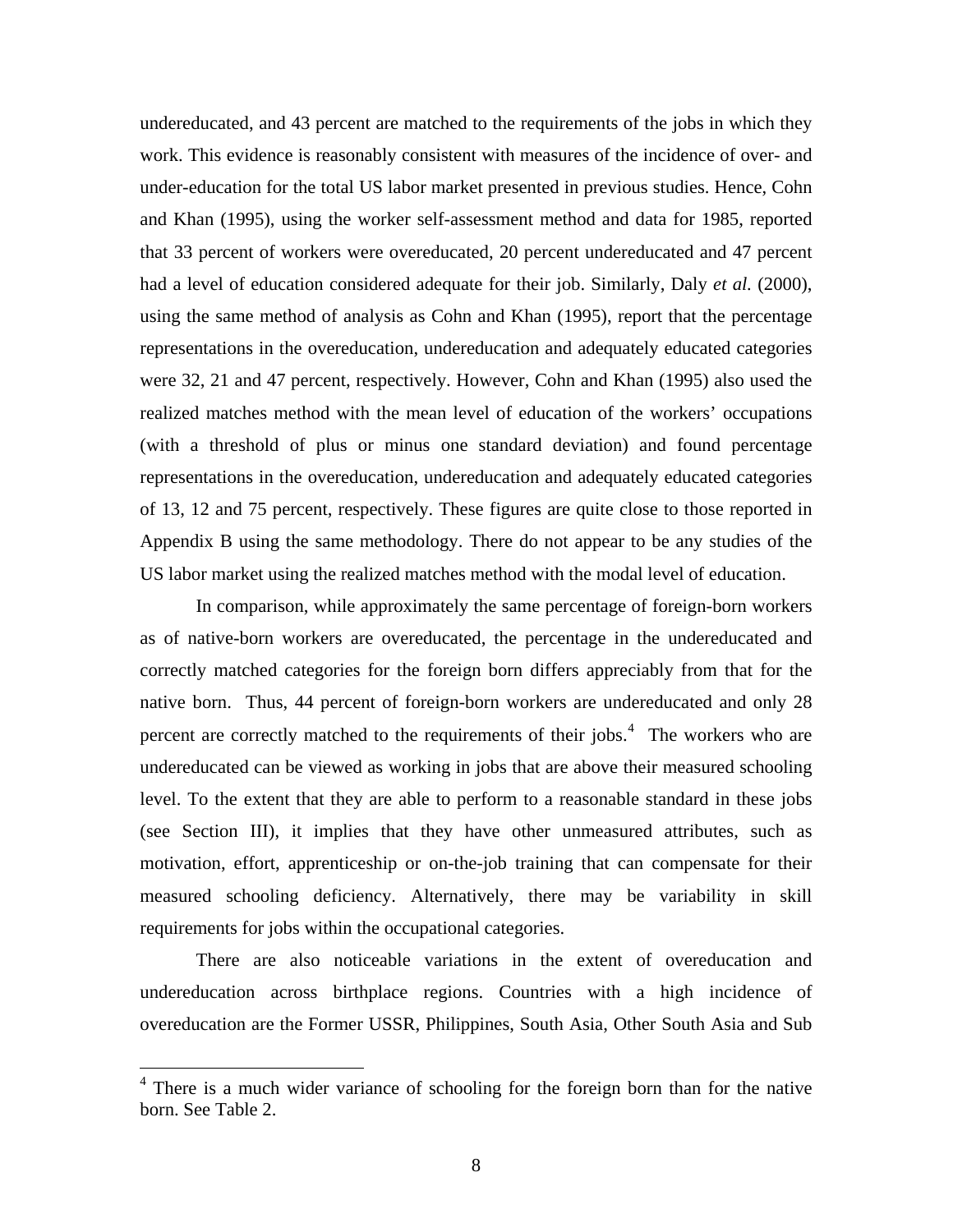<span id="page-9-0"></span>Saharan Africa, while those with a low incidence of overeducation are Southern Europe, Indochina, Mexico, Cuba, Caribbean, Central and South America – Spanish speaking and Central and South America – non Spanish speaking. Immigrants with a high modal level of schooling are generally characterized by a high incidence of overeducation, while those with a low modal level of schooling have a high incidence of undereducation. The simple correlation coefficient between the incidence of overeducation and the modal level of schooling for the birthplace regions displayed in Table 1 is 0.819. The simple correlation coefficient between the incidence of undereducation and the modal level of schooling from Table 1 is -0.861. However, the simple correlation coefficient between the incidence of workers being correctly matched to the requirement of their jobs and the modal level of education is much lower, 0.[5](#page-9-0)97.<sup>5</sup>

 This type of analysis was repeated using the mean level of education in each occupation as the benchmark. Relevant details are reported in Appendix B, Table B.1. The important feature of this table is that the pattern of results is the same as reported above. In other words, the salient features of this analysis appear to be insensitive to the underlying methodology, of mode or mean, as the measure of the match.

 When examining the consequences for earnings of overeducation and undereducation, researchers have made use of a variant of the human capital earnings function that has been termed the ORU (**O**vereducation/**R**equired education/**U**ndereducation) specification. In this model, the dependent variable is the natural logarithm of earnings  $(\ln Y_i)$  and the variable for actual years of education is decomposed into three terms. That is,

(1) 
$$
\ln Y_i = \alpha_0 + \alpha_1 \text{Over\_Educ}_i + \alpha_2 \text{Req\_Educ}_i + \alpha_3 \text{Under\_Educ}_i + ... + u_i
$$

where  $\bf{Over}_E$  Educ = years of surplus or over education **Req.** Educ  $=$  required years of education

 $\overline{a}$ 

**U**nder\_Educ = years of deficit or under education

and the actual years of education equals **O**ver\_Educ + **R**eq\_Educ – **U**nder\_Educ. Note that for each individual, "**O**ver\_Educ" and "**U**nder\_Educ" cannot both be positive. Either one or both must be zero.

<sup>&</sup>lt;sup>5</sup> More extensive analyses of the incidence of overeducation, undereducation and of correctly matched education are reported in Chiswick and Miller (2006).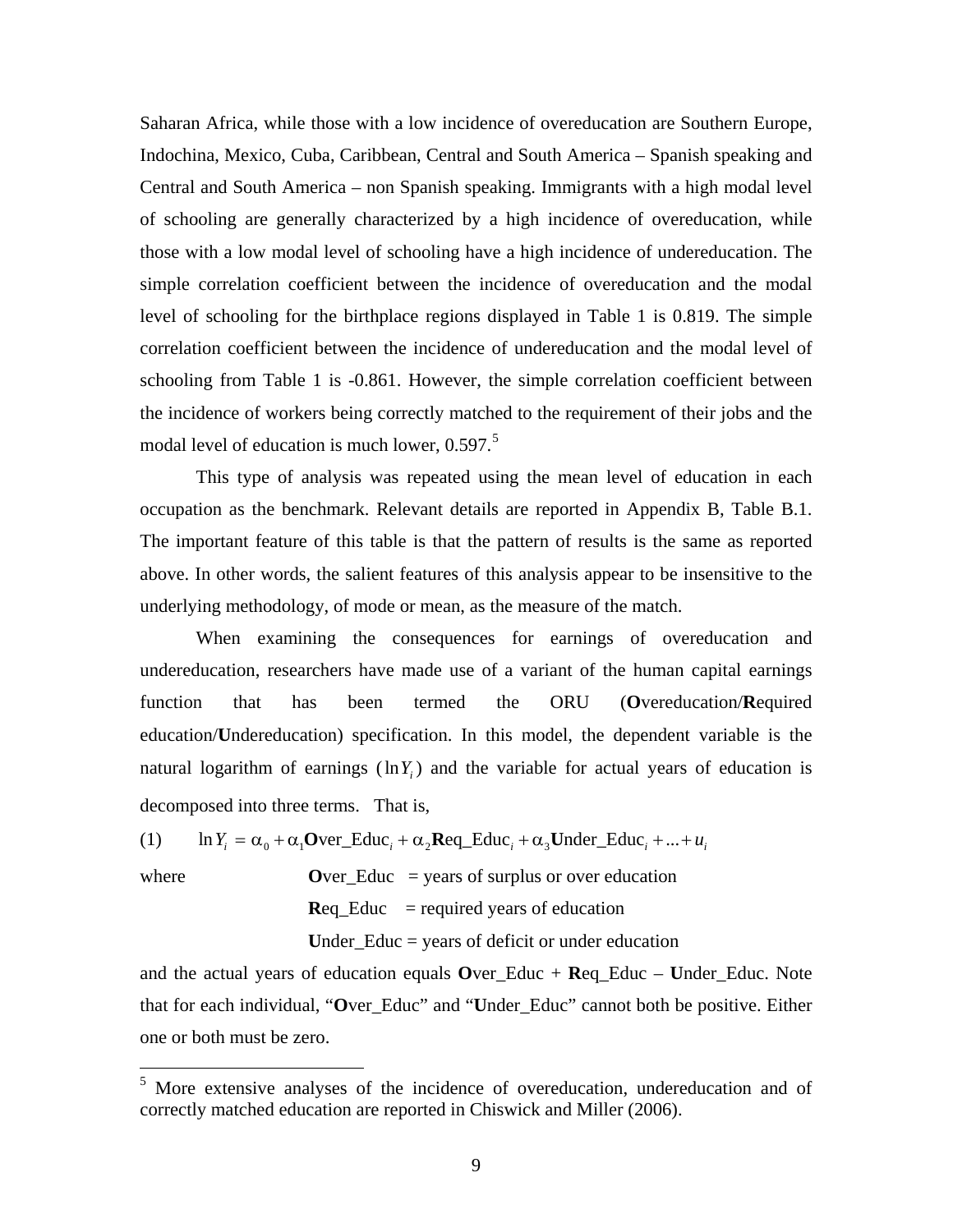Some studies have utilized variants of this model. One of the more popular has replaced the overeducation and undereducation variables, which are measured in years, by dummy variables for whether the workers are, respectively, over- or under-educated (see Kiker *et al.* (1997)). As this entails a loss of information regarding the magnitude of the mismatch, the model outlined in (1) is preferred, and provides the basis for the study of earnings presented in the following section.

### **III. EARNINGS AND JOB MATCHING**

 Table 2 presents the results for the regression estimates of earnings equations for the United States' adult men in paid employment (2000). The table contains estimates for both the native and the foreign born. Columns (i) and (iv) provide the results based on the standard model, while columns (ii) and (v) give the results generated by the ORU model. For both the standard and ORU models, a set of non-education explanatory variables is entered into the specification. Hence, the natural logarithm of annual earnings in 1999 is related to educational attainment (either actual years of education or the three education variables that characterize the ORU model), potential labor market experience (computed using the proxy  $Age - Years$  of Schooling  $-6$ ), the natural logarithm of weeks worked, dummy variables for married (spouse present), race, armed forces veteran status, resident of a metropolitan area, resident of a southern state, and English language skills, and, among the foreign born, variables for duration of residence in the US and citizenship.

 For the native born, according to Table 2, column (i), the return to an additional year of education is 10.6 percent. This is slightly higher than has been reported from analyses of earlier data sets, though it represents a continuation of the increase in the partial effect of schooling recorded in recent decades. The remainder of the estimates in Table 2, column (i) is reasonably standard, and only brief comments will be provided.

 The partial effect of labor market experience on earnings is given as 0.034 – 0.0112 EXP. Evaluated at EXP = 10, this equals 2.3 percent. This is similar to the estimates of the effects of labor market experience on earnings found in studies of the 1990 Census data that use a similar age group and specification of the estimating equation. The elasticity of earnings with respect to weeks worked is approximately unity. A number of personal characteristics affect earnings in substantial ways. Hence, the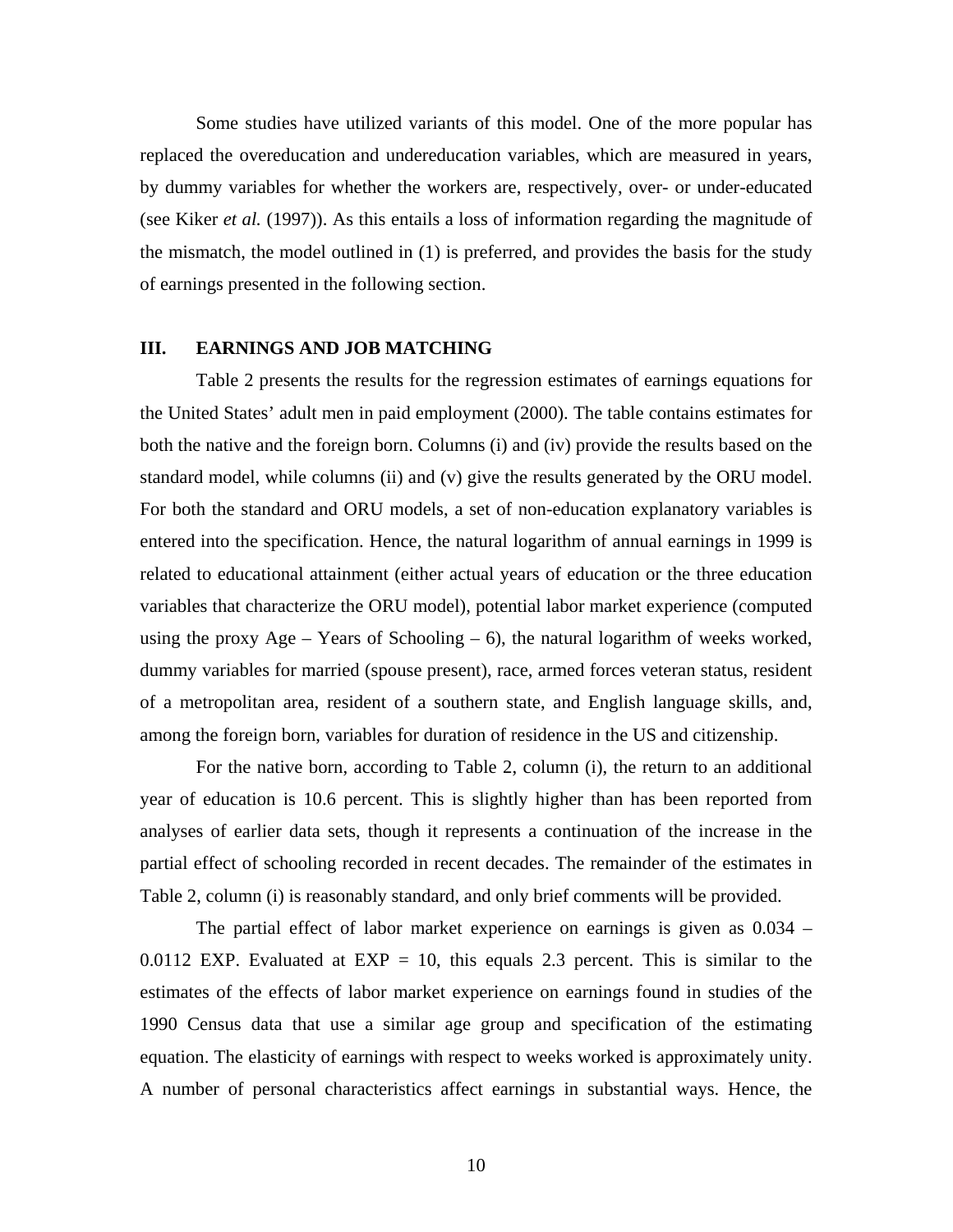married (spouse present) are shown to have earnings around 27 percentage points higher than the earnings of workers in other marital states, the earnings of Blacks are, on average, 16 percentage points lower than the earnings of other racial groups, veterans of the armed forces have earnings five percent lower than those of non-veterans, while residents of the Southern states have earnings six percent lower than residents of other states, and metropolitan-area residents have earnings 21 percent higher than the earnings of those residing in non-metropolitan areas.

|                                   | Native Born       |                     |                  |                   | Foreign Born        |                  |
|-----------------------------------|-------------------|---------------------|------------------|-------------------|---------------------|------------------|
| Variable                          | (i)               | (ii)                | Mean(SD)         | (iv)              | (v)                 | Mean(SD)         |
| Constant                          | 4.404<br>(197.30) | 3.822<br>(171.34)   | 1.0<br>(0.0)     | 5.913<br>(110.05) | 4.463<br>(79.10)    | 1.0(0.0)         |
| Education                         | 0.106<br>(205.73) | (c)                 | 13.666<br>(2.51) | 0.053<br>(68.77)  | (c)                 | 11.873<br>(4.78) |
| Required Education <sup>(b)</sup> | (c)               | 0.153<br>(258.48)   | 13.574<br>(1.98) | (c)               | 0.153<br>(93.79)    | 13.247<br>(1.94) |
| Overeducation                     | (c)               | 0.056<br>(54.03)    | 0.698<br>(1.21)  | (c)               | 0.045<br>(19.70)    | 0.710<br>(1.35)  |
| Undereducation                    | (c)               | $-0.066$<br>(70.71) | 0.606<br>(1.39)  | (c)               | $-0.022$<br>(22.19) | 2.084<br>(3.39)  |
| Experience (Exp)                  | 0.034             | 0.036               | 22.390           | 0.011             | 0.018               | 22.211           |
|                                   | (73.77)           | (80.95)             | (10.44)          | (11.11)           | (18.09)             | (10.90)          |
| Exp <sup>2</sup> /100             | $-0.056$          | $-0.063$            | 6.102            | $-0.016$          | $-0.031$            | 6.123            |
|                                   | (56.69)           | (64.89)             | (5.09)           | (8.09)            | (16.42)             | (5.59)           |
| Logs Weeks                        | 0.995             | 0.985               | 3.822            | 0.865             | 0.855               | 3.766            |
| Worked                            | (182.20)          | (181.83)            | (0.41)           | (72.85)           | (72.79)             | (0.47)           |
| Married                           | 0.269             | 0.253               | 0.654            | 0.208             | 0.188               | 0.645            |
|                                   | (113.22)          | (108.14)            | (0.48)           | (35.72)           | (33.25)             | (0.48)           |
| Race (black)                      | $-0.155$          | $-0.136$            | 0.103            | $-0.186$          | $-0.128$            | 0.076            |
|                                   | (44.26)           | (39.45)             | (0.30)           | (17.99)           | (12.70)             | (0.26)           |
| Veteran                           | $-0.048$          | $-0.033$            | 0.240            | $-0.093$          | $-0.058$            | 0.050            |
|                                   | (18.07)           | (12.68)             | (0.43)           | (7.42)            | (4.74)              | (0.22)           |
| Metropolitan                      | 0.212             | 0.190               | 0.960            | 0.138             | 0.128               | 0.990            |
|                                   | (36.44)           | (33.06)             | (0.20)           | (5.14)            | (4.92)              | (0.10)           |
| South                             | $-0.057$          | $-0.063$            | 0.361            | $-0.069$          | $-0.075$            | 0.281            |
|                                   | (25.43)           | (28.55)             | (0.48)           | (11.73)           | (13.08)             | (0.45)           |
| Speaks English Very               | $-0.057$          | $-0.062$            | 0.049            | $-0.088$          | $-0.073$            | 0.333            |
| Well                              | (11.67)           | (12.90)             | (0.22)           | (9.69)            | (8.38)              | (0.47)           |

| Table 2                                                                         |
|---------------------------------------------------------------------------------|
| Regression Estimates of Earnings Equations, Total Adult Men in Paid Employment, |
| <b>Over/Under Education based on Modal Education</b>                            |
| $U.S. 2000^{(a)}$                                                               |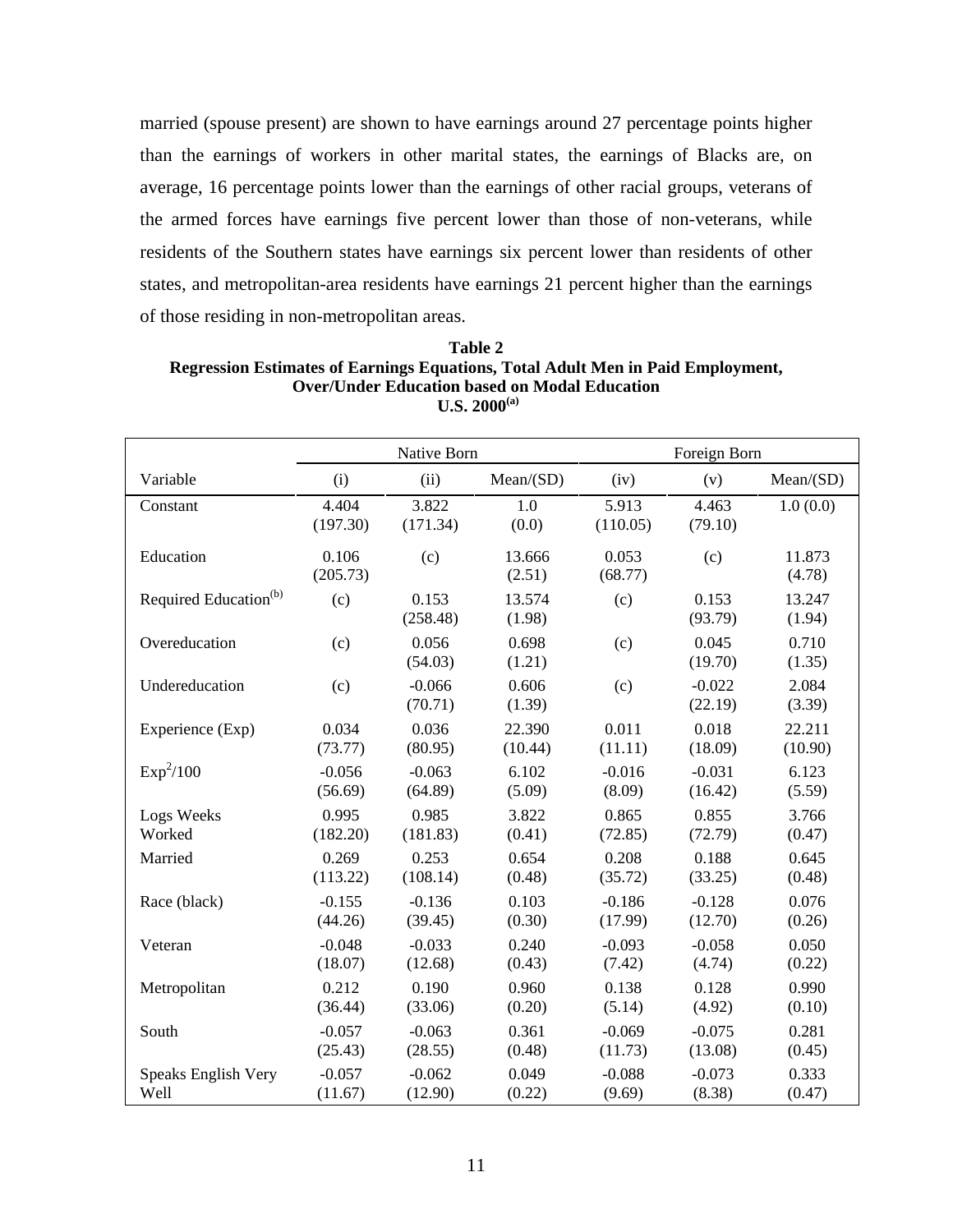<span id="page-12-0"></span>

| Speaks English Well            | $-0.092$<br>(7.44) | $-0.104$<br>(8.58) | 0.008<br>(0.09)  | $-0.267$<br>(27.65) | $-0.178$<br>(18.90) | 0.249<br>(0.43)   |
|--------------------------------|--------------------|--------------------|------------------|---------------------|---------------------|-------------------|
| Speaks English Not<br>Well     | 0.007<br>(0.36)    | $-0.016$<br>(0.86) | 0.004<br>(0.06)  | $-0.374$<br>(34.87) | $-0.276$<br>(26.43) | 0.193<br>(0.39)   |
| Speaks English Not<br>at All   | 0.126<br>(1.29)    | 0.011<br>(0.12)    | 0.0002<br>(0.01) | $-0.379$<br>(28.09) | $-0.322$<br>(24.67) | 0.072<br>(0.26)   |
| Years since<br>Migration (YSM) | (c)                | (c)                | (c)              | 0.008<br>(9.70)     | 0.010<br>(12.09)    | 16.622<br>(10.95) |
| $YSM^2/100$                    | (c)                | (c)                | (c)              | $-0.008$<br>(4.00)  | $-0.011$<br>(5.71)  | 3.961<br>(4.78)   |
| Citizen                        | (c)                | (c)                | (c)              | 0.073<br>(11.05)    | 0.072<br>(11.26)    | 0.414<br>(0.49)   |
| $\overline{R}^2$               | 0.3384             | 0.3608             |                  | 0.3733              | 0.4139              |                   |
| Sample Size                    | 533,306            | 533,306            | 533,306          | 84,194              | 84,194              | 84,194            |

Notes: (a) Heteroscedasticity consistent "t" statistics in parentheses.

(b) Computed using the realized matches procedure with the mode as the reference level of schooling.

(c) Variable not entered into specification.

Dependent variable: Natural logarithm of earnings in 1999.

Source: 2000 US Census, 1% PUMS.

1

 Finally, with monolingual English speakers as the benchmark, among the native born two of the language variables are statistically significant. These are for the groups who speak a language other than English and speak English either very well or well.<sup>[6](#page-12-0)</sup> In other words, these groups are bilingual in English and another language. These workers are shown to have earnings between six and nine percent lower than monolingual English speakers. As reported in previous studies, bilingualism among the native born does not pay in the U.S. labor market (Chiswick and Miller (1998), Fry and Lowell (2003)).

 Results for the foreign born from a comparable specification of the earnings function are listed in Table 2, column (iv). This estimating equation includes all the variables included in the column (i) model, plus several other variables specific to immigrants, namely, variables for the length of time in the United States and for citizenship status.

 Among the foreign born, the partial effect of years of schooling on earnings is only 5.3 percent. This is only one-half the effect found for the native born and the difference in estimated effects is highly significant. Thus the pattern observed by

<sup>&</sup>lt;sup>6</sup> Among the native born the sample sizes in the groups speaking English "not well" or "not at all" are very small.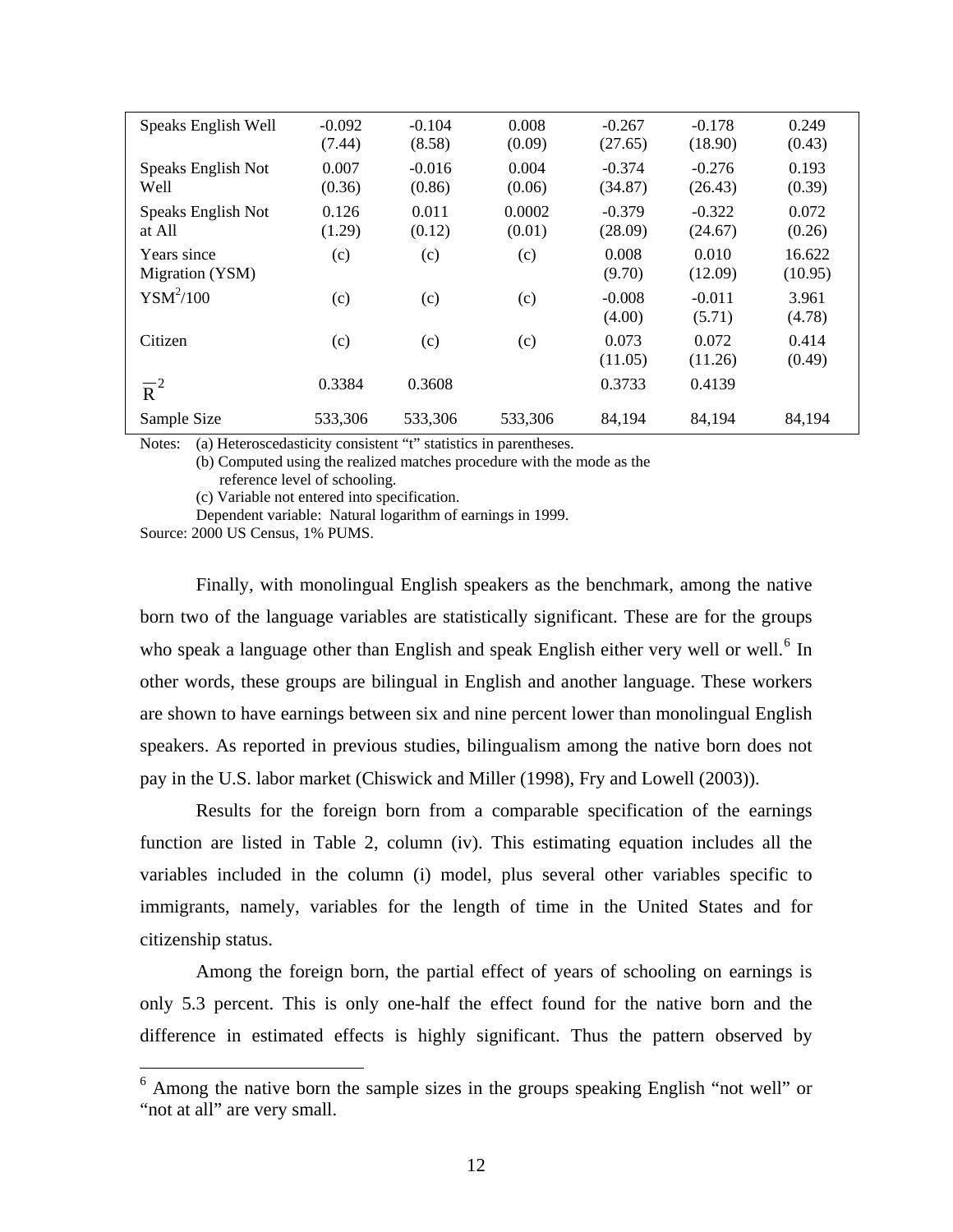<span id="page-13-0"></span>Chiswick (1978), based on analyses of the 1970 Census, and found in later Censuses and in other countries, is alive and well three decades later.

 The other patterns typically reported in analyses of the earnings of immigrants are also evident in the Table 2, column (iv) results. Thus, the earnings-pre-immigrationexperience profile is much flatter for the foreign born than for the native born. Evaluated at  $EXP = 10$ , the partial effect of a year of pre-immigration labor market experience (experience when years since migration is held constant) is only around one percentage point. As with the returns to years of schooling, the earnings increments associated with pre-immigration experience for the foreign born are only around one-half of the earnings increments associated with experience for the native born.

 There are substantial earnings differentials associated with the married, race, veteran status and location variables, and the pattern and magnitudes of these are similar to those described above for the native born. The elasticity of annual earnings with respect to weeks worked is only 0.87, and this is significantly less than unity. Thus, a one percent increase in weeks worked is associated with less than a one percent increase (actually a 0.87 percent increase) in annual earnings, perhaps because of a backward bending labor supply schedule or greater seasonality of employment.<sup>[7](#page-13-0)</sup>

 As has been reported in previous studies, there is a pronounced relationship between earnings and proficiency in English among the foreign born (Chiswick and Miller (1992)). The highest earnings are received by monolingual English speakers. Those who speak another language and speak English very well have earnings nine percent lower than monolingual English speakers.<sup>[8](#page-13-0)</sup> Immigrants in the English-speaking categories of "well", "not well and "not at all" have earnings between 27 and 38 percent lower than their monolingual English-speaking counterparts.

 $7$  This estimate of 0.87 represents a continuation of the declines that have been recorded in this elasticity for the foreign born over the past three decades. Analyses of 1970 Census data (Chiswick (1978)) and of 1980 Census data (Chiswick and Miller (1992)) revealed an elasticity greater than unity, and analyses of 1990 Census data (Chiswick and Miller (2002)) revealed an elasticity slightly below unity.

<sup>&</sup>lt;sup>8</sup>Although in most research on the determinants of the English language skills of immigrants and its effects on earnings those from the English-speaking developed countries are excluded from the sample, they are included in these data.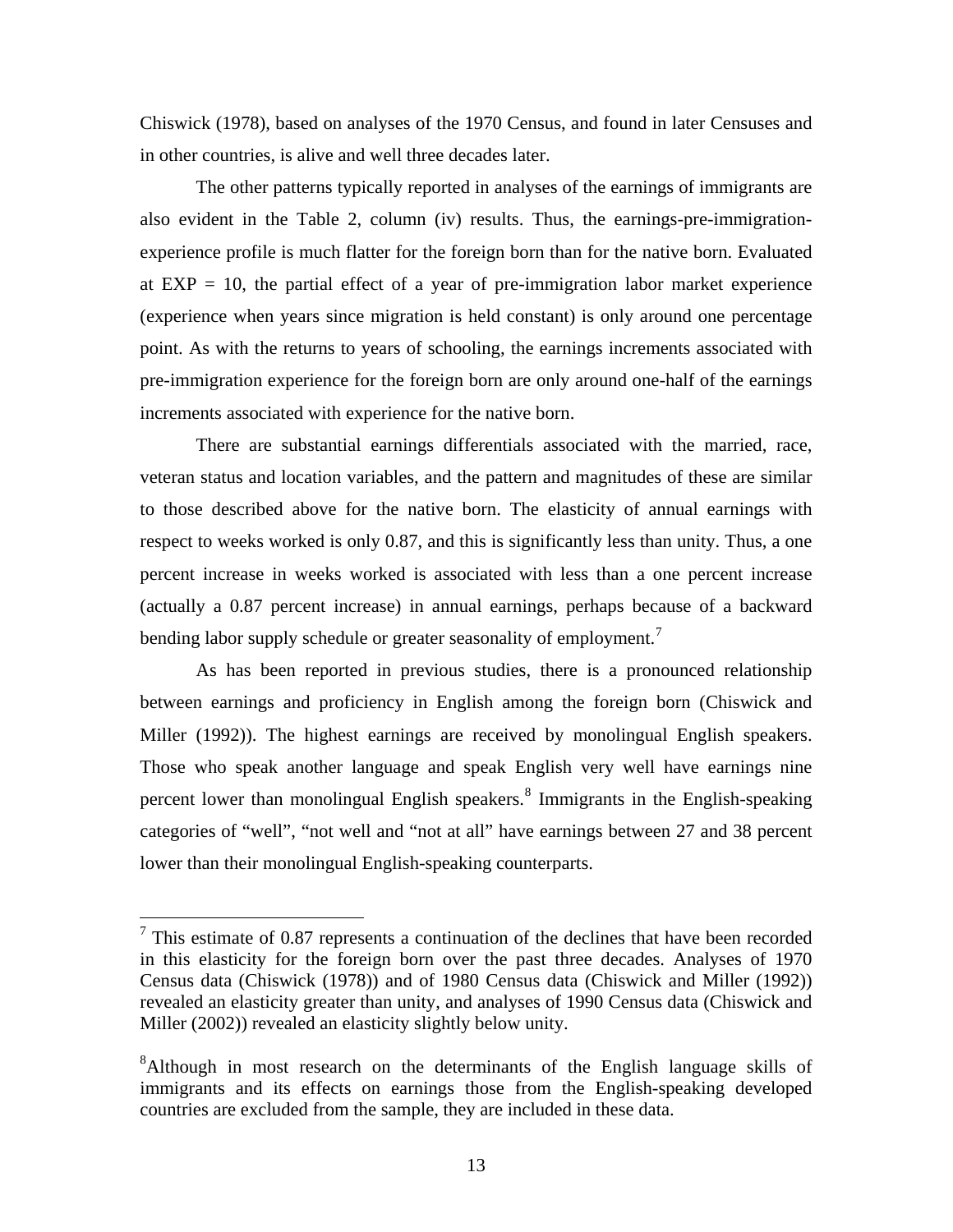<span id="page-14-0"></span>Finally, turning to the immigrant variables, it is seen that evaluated at  $YSM = 10$ , earnings increase with years in the United States by a little under one percent per year. Citizenship among the foreign born is associated with seven percent higher earnings compared with not being a U.S. citizen, other measured variables being the same.

It is noted that the adjusted R-square  $(\overline{R}^2)$  for these earnings models (Table 2, columns (i) and (iv)) are 0.34 for the native born, and 0.37 for the foreign born. Models for the foreign born were also estimated that included country of birth fixed effects. In this experiment, dummy variables for 21 of the 22 birthplace regions identified in Table 1 were included in the estimating equation with the UK as the benchmark. While 19 of the 21 country fixed effects were significant at the 10 percent level or better, this augmentation of the earnings equation had only a minor effect on the estimates described above. The  $\overline{R}^2$  for this model was only 0.38. That is, the addition of the 21 variables, most of which were associated with sizeable earnings effects, raised the explanatory power  $(\overline{R}^2)$  by less than one percentage point, or put differently, the country fixed effects explain only about 1.5 percent of the unexplained variance.

Table 2, Columns (ii) and (v) list the results from the ORU model. The  $\overline{R}^2$  for this model is 0.36 for the native born and 0.41 for the foreign born. Hence the change in the specification of the education variable is associated with an increase in the adjusted  $\overline{R}^2$  of between two and four percentage points. This compares favorably with the increase of only one percentage point following the inclusion of the country fixed effects. This suggests that the ORU specification of the education variable has considerable relative explanatory capability.<sup>[9](#page-14-0)</sup>

For the native born (Table 2, column (ii)), the return on required education is 15.3 percent, fully four percentage points higher than that obtained when the actual years of

<sup>&</sup>lt;sup>9</sup> By setting  $\alpha_1 = \alpha_2 = (-\alpha_3)$  in the ORU model of equation (1), the traditional earnings function is obtained. This set of restrictions is rejected by the data, lending formal statistical support to the ORU model. Hartog (2000, p.135) concludes that this superiority of the ORU specification is not testimony of a non-linearity in the returns to required education, as the education mismatch effects carry over to models that include a squared education variable.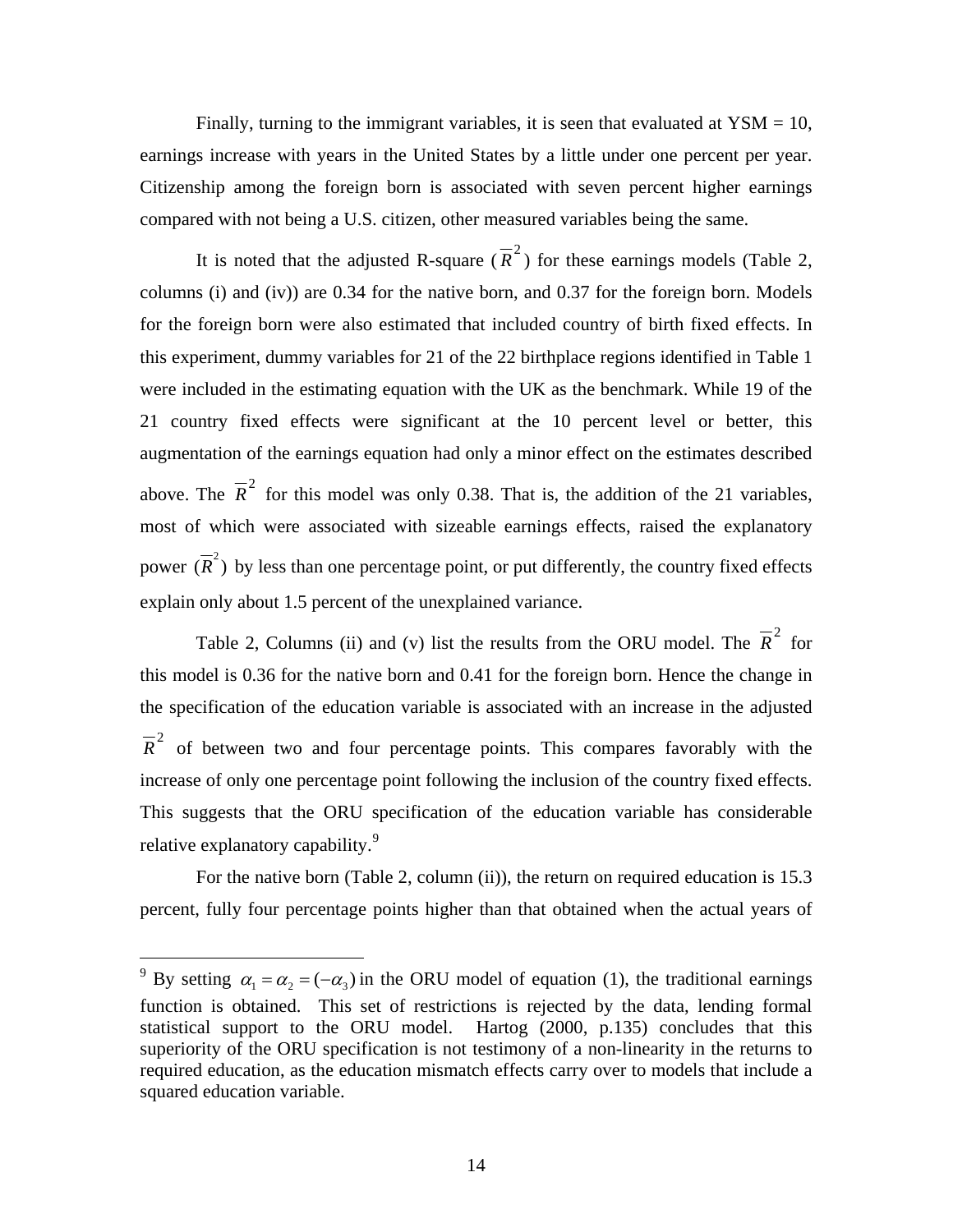education variable is used in the specification. The difference between these estimates is as follows: the return to actual years of education records a mix of earnings increments to levels of education that are correctly matched to job requirements, and to years of education that are not matched to the job requirements, either because the worker has too much or too little education compared to the norm for his occupation. In comparison, the return to required education is a return to having the extra year of education and being placed in an occupation where the education is required. Thus, there are two changes, the person's education and his occupation. Once "mismatches" are taken into account, the return to years of schooling is higher than otherwise.

 The return to required years of education for the foreign born is 15.3 percent, the same as that for the native born.

 Consider groups of native-born and foreign-born workers with 10 and 12 years of education. If the occupations of all workers are correctly matched to their educational level, then these estimates suggest that both native-born workers and foreign-born workers with 12 years of education will have earnings approximately 31 percent higher than their respective counterparts with only 10 years of education (*i.e.*, 2×0.153 from Table 2, columns (ii) and (v)). However, if no account is taken of mismatches as defined here, the native born workers with 12 years of education will have earnings around 21 percent  $(= 2*0.106)$  higher than their counterparts with 10 years of education, while the foreign born with 12 years of education will have earnings only 11 percent  $(= 2*0.053)$ higher than their counterparts with 10 years of education (Table 2, columns (i) and (iv)). Taking account of mismatches is obviously very important.

 There are two types of mismatches: overeducation and undereducation. Among the native born, years of overeducation are associated with 5.6 percent higher earnings. That is, a year of required education is associated with 15 percent higher earnings, but a year of education beyond that which is "usual" for the worker's occupation is associated with only 5.6 percent higher earnings. To put it in context, the cab driver with a BA earns more than the high school graduate cab driver, but the return on the extra four years of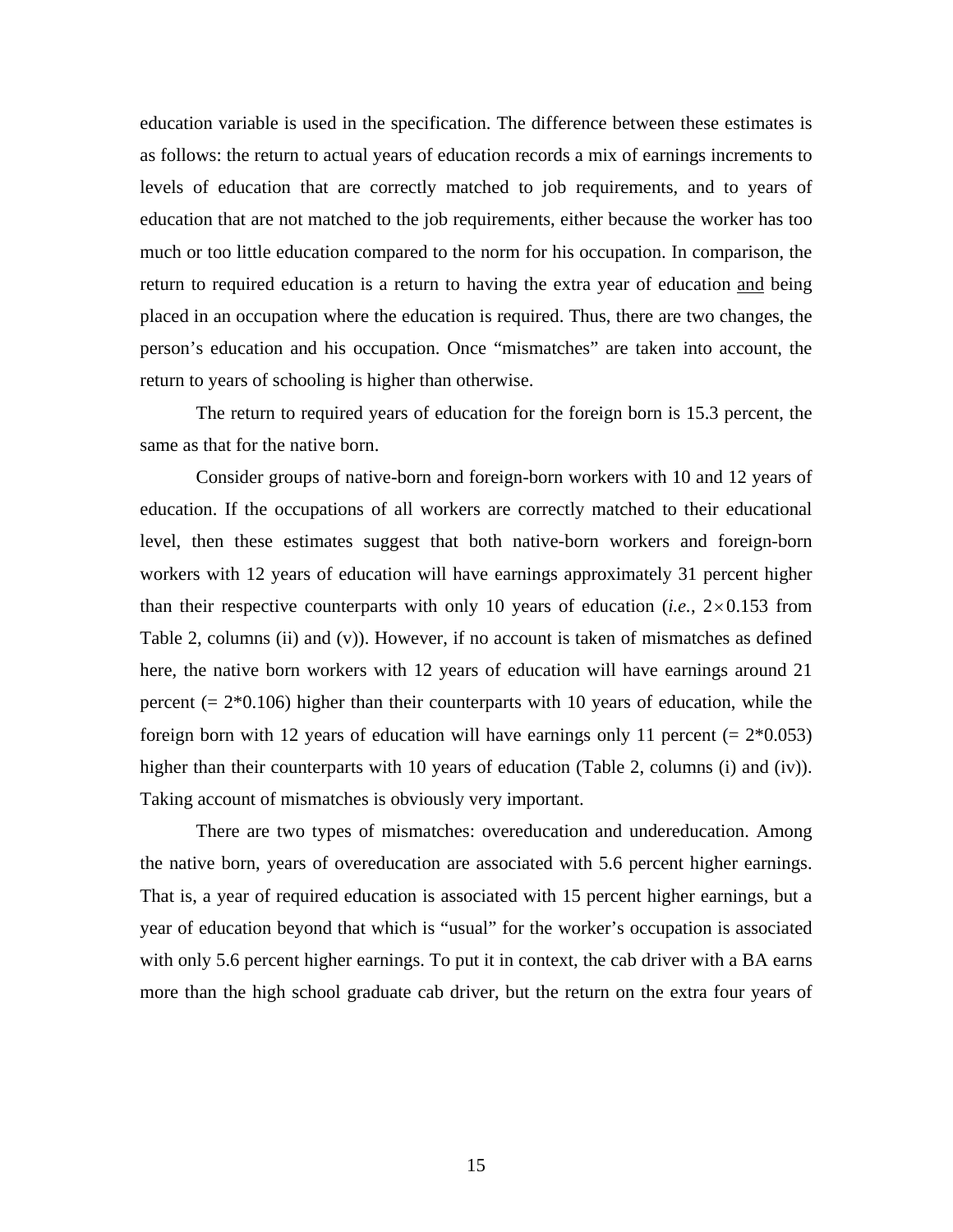<span id="page-16-0"></span>schooling is very low. As shown in Table 1, 32.24 percent of native born workers are overeducated. They have, on average, 2.17 years of surplus education.<sup>[10](#page-16-0)</sup>

 Among the foreign born, a year of overeducation is associated with only 4.5 percent higher earnings. This is one percentage point less than the earnings increment associated with overeducation for the native born, and this difference is statistically significant ('t' test on the difference is 4.71). According to Table 1, 28.3 percent of the foreign born are overeducated.

 Overeducated immigrants have, on average, 2.51 years of overeducation. The relatively low return to overeducation among the foreign born thus impacts on an immigrant workforce that is comparable in relative size to the native-born workforce affected by this phenomenon.

 Years of undereducation are associated with an earnings penalty of 6.6 percent among the native born, and an earnings penalty of only 2.2 percent among the foreign born.<sup>[11](#page-16-0)</sup> The difference between these estimates is highly significant ( $t' = 33.56$ ). These earnings penalties impact on a major segment of the workforce. Among the native-born workforce, 25.24 percent is undereducated (Table 1) and the mean years of undereducation among them is 2.4. Among the foreign born the incidence of undereducation is much larger, at 43.89 percent (Table 1) and the mean years of undereducation is also much larger, it is 4.7.

 The significance of these estimates is easily seen with the aid of an example. Consider five types of workers as follows:

 $10$  The mean overeducation conditional upon being overeducated is 2.17 years. The mean listed in Table 2 is an unconditional mean.

 $11$  One of the empirical regularities reported by Hartog (2000) is that the coefficient on the years of undereducation variable is less (in absolute value) than that on the overeducation variable. However, the comparison results for the US cited by Hartog mostly constrain these coefficients to be the same in absolute value. The one study that does not do this, and has separate estimates for males, also has a coefficient for the undereducation variable greater than that for the overeducation variable (see Hartog (2000, Table 3)), which is the pattern in the current set of analyses for the native born.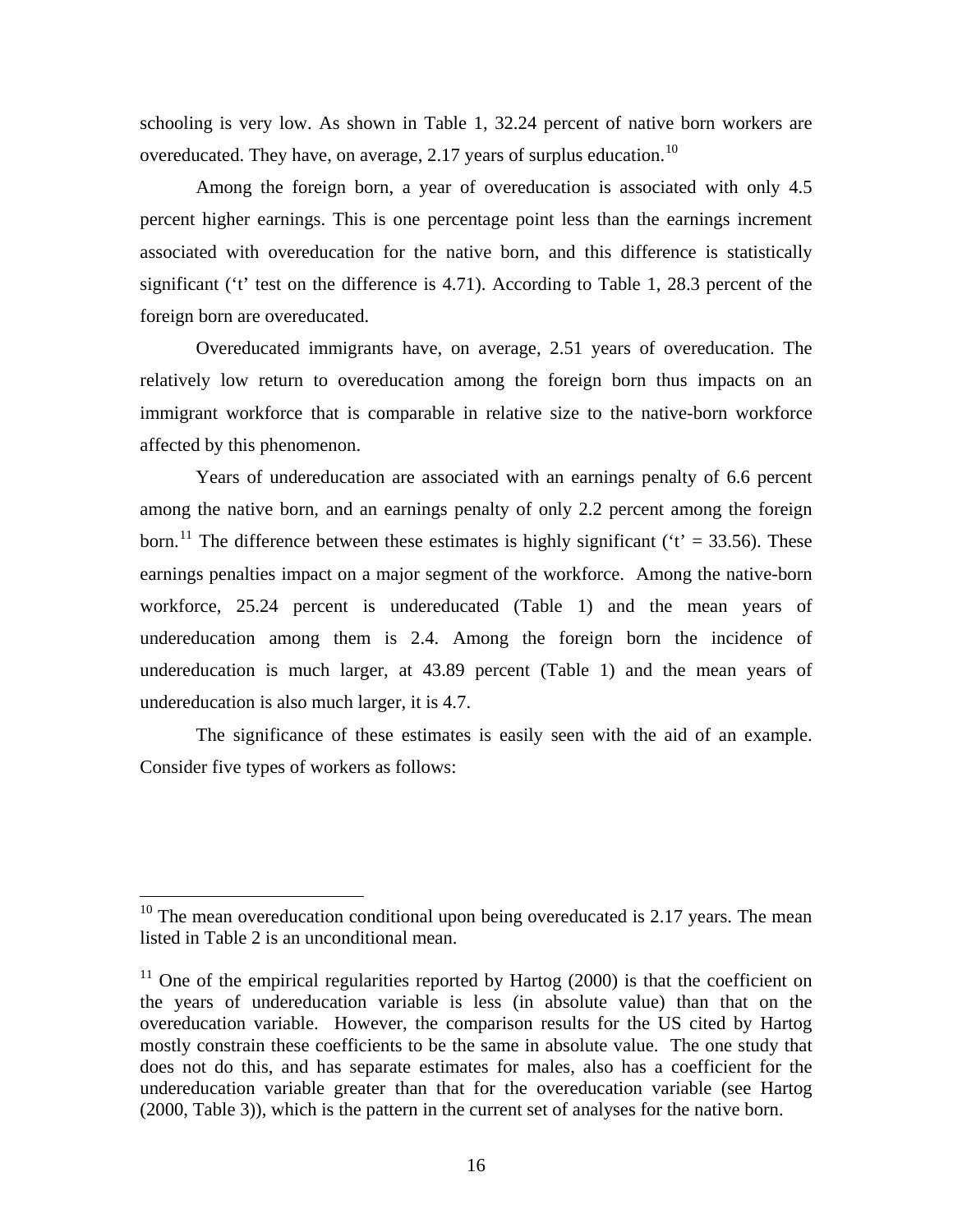<span id="page-17-0"></span>

| Worker | <b>Actual Years of</b> | Required Years of | <b>ORU</b> Classification |
|--------|------------------------|-------------------|---------------------------|
| type   | Education              | Education         |                           |
| A      | 10                     | 10                | <b>Correct Match</b>      |
| B      | 12                     | 12                | <b>Correct Match</b>      |
| C      | 14                     | 14                | <b>Correct Match</b>      |
|        | 10                     | 12                | Undereducated             |
| E      | 14                     | 12                | Overeducated              |

 For this illustration, the annual earnings of the Type B workers have been set to \$30,000 among both the native born and the foreign born. Then, compared to these Type B workers, the Type A workers have two fewer years of required education. With an education coefficient of 15.3 percent, their mean annual earnings will be around \$22,093.<sup>[12](#page-17-0)</sup> The Type C workers, with two extra years of required education compared to the Type B workers, and with the payoff to each of these years of schooling being 15.3 percent, will have mean annual earnings of around \$40,741.<sup>[13](#page-17-0)</sup>

 Type D workers differ from Type B workers by having two fewer years of actual education. That is, they are undereducated by two years. Hence Type D workers will have mean annual earnings around \$26,291 if native born (education coefficient of minus 6.6 percent) and \$28,710 if foreign born (education coefficient of minus 2.2 percent).<sup>[14](#page-17-0)</sup>

 Type E workers differ from Type B workers by having two extra years of actual education. They have the same number of years of required education. Hence, they are overeducated by two years. They will have mean earnings of \$33,557 if native born, and \$32,827 if foreign born (education coefficients of 5.6 percent and 4.5 percent respectively).  $15$ 

 Figure 1 portrays the earnings of these five types of workers, and it illustrates the distinctive patterns from the ORU literature. First, there are sizeable earnings increments

 $\overline{a}$ 

 $14 = \exp(10.309 - 2*0.066)$ , and  $\exp(10.309 - 2*0.022)$  respectively.

 $15 = \exp(10.309 + 2*0.056)$ , and  $\exp(10.309 + 2*0.045)$  respectively.

<sup>&</sup>lt;sup>12</sup> As log (30000) = 10.309, this figure is computed as exp (10.309 – 2 $*$ 0.153).

 $13 = exp(10.309 + 2*0.153)$ .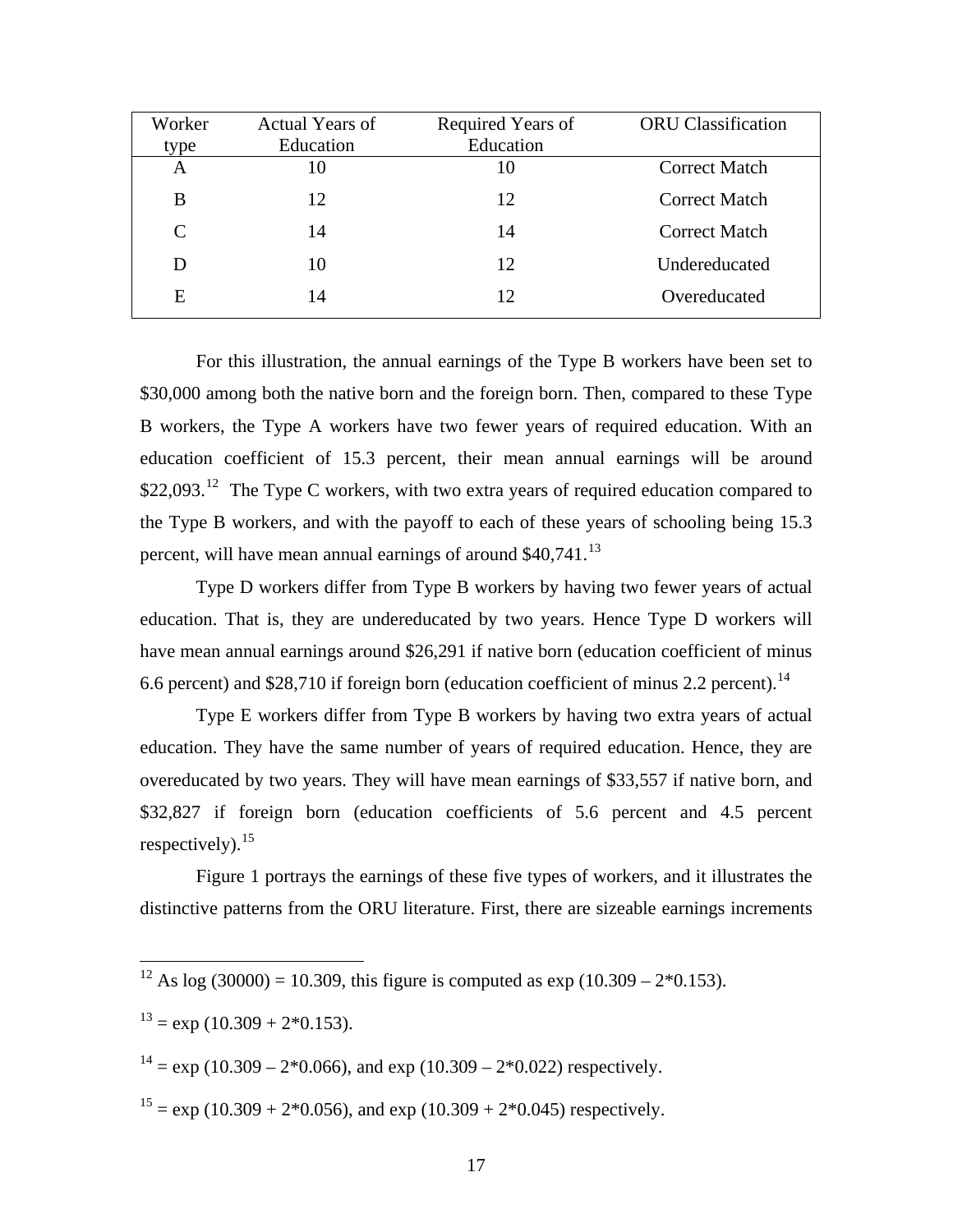to correctly matched education (compare workers of Types A, B and C). Second, the Type D workers, with 10 years of education, but working in an occupation that requires 12 years of education, earn more than workers who have 10 years of education and work in an occupation that requires 10 years of education (Type A), but they earn less than those with whom they share an occupation who have the correct (12 years) level of education for that occupation (Type C). Third, the Type E workers, with 14 years of education who work in an occupation that requires only 12 years of education, earn more than the workers with whom they share an occupation who have the correct level of education for that occupation (Type B), but they earn far less than workers with 14 years of education who are correctly matched in an occupation (Type C).



**Figure 1 Earnings Situations of Hypothetical Workers** 

 Figure 1 has been constructed to depict the fact that undereducation is generally a characteristic among individuals with low education levels, and overeducation is generally a characteristic among individuals with high education levels.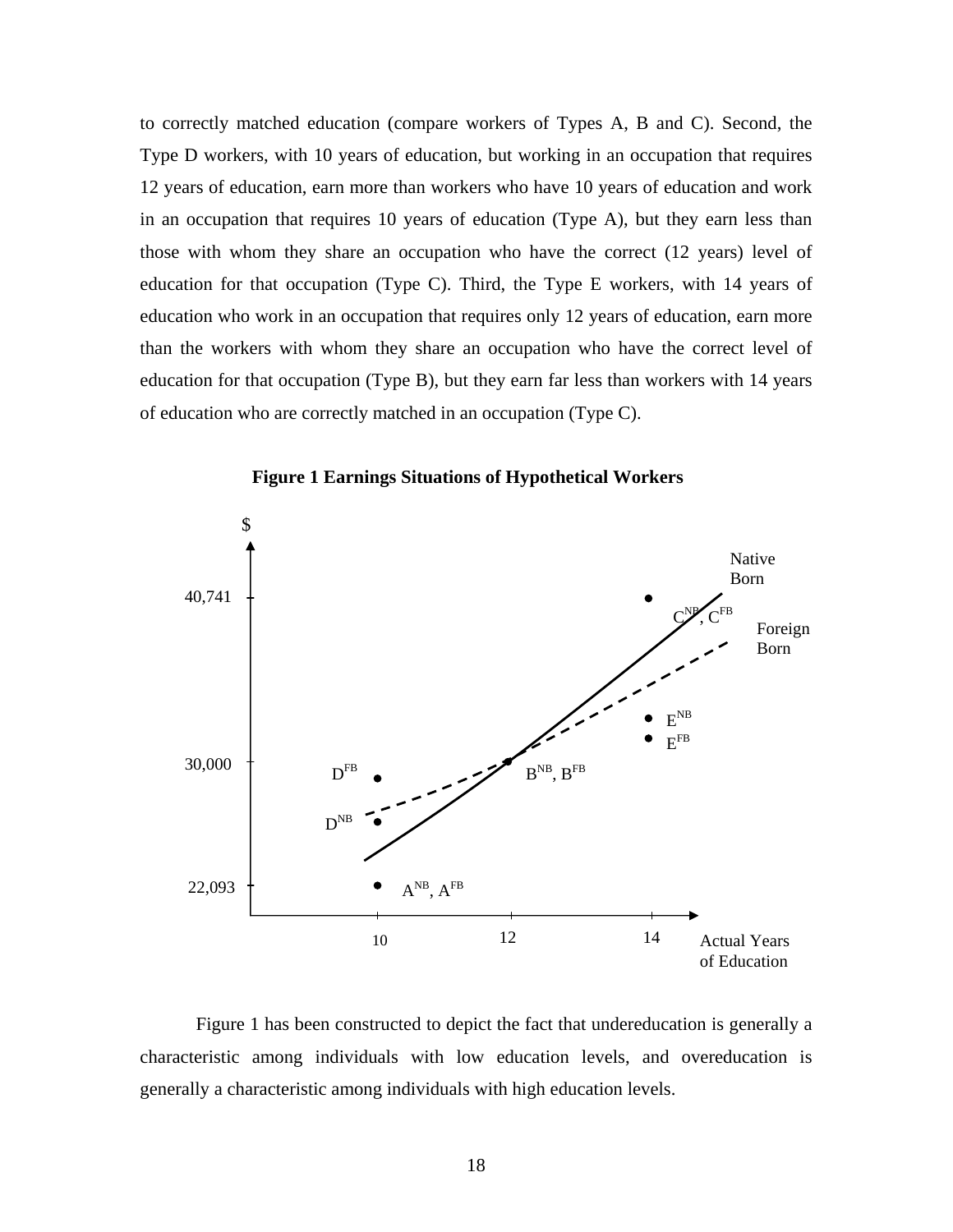<span id="page-19-0"></span>The return to actual education will be derived from earnings-years of education gradients obtained from averages of the earnings for the workers described above at each level of education. The estimated earnings effects associated with undereducation and overeducation are consistent with a lower estimate of the return to actual years of education than of the return to required years of education, where the return to required years of education is a gradient through points A, B and C.

Table 3 below shows that the foreign born are disproportionately represented in the undereducated groups, while the native born are slightly over-represented among the overeducated groups. The differences between the native born and the foreign born in both the earnings effects of undereducation and of overeducation, and the disparities in the representations of the birthplace groups in these categories, are consistent with a lower estimate of the return to actual years of education for the foreign born than for the native born, with possible earnings-actual years of education gradients for each birthplace group being depicted in Figure 1.

Given the size of the earnings effects of overeducation and undereducation for the foreign born and the native born, and the relative importance of the two types of mismatch for each birthplace group, the framework developed here also suggests that the lower payoff to schooling is due much more to the undereducation phenomenon (associated with positive selection in immigration in the literature) than with overeducation (associated with the less-than-perfect international transferability of skills). This contrasts with the apparent importance of the less-than-perfect transferability of skills in studies such as Jasso *et al.* (2002) and Beggs and Chapman (1988).<sup>[16](#page-19-0)</sup> The decomposition developed below allows the quantification of the separate contributions of undereducation and overeducation to the lower payoff to schooling for the foreign born.

The smaller earnings effect associated with undereducation among the foreign born is consistent with Chiswick's (1978) motivation/ability hypothesis. As noted above,

<sup>&</sup>lt;sup>16</sup> Jasso *et al.* (2002) show, based on study of post-arrival earnings that condition on prearrival earnings, that perhaps only around one-third of immigrants' human capital skills are internationally transferable. A more optimistic picture is presented in Chiswick *et al*. (2005), although this study is based on occupational status scores, and does not capture worker mobility within an occupation.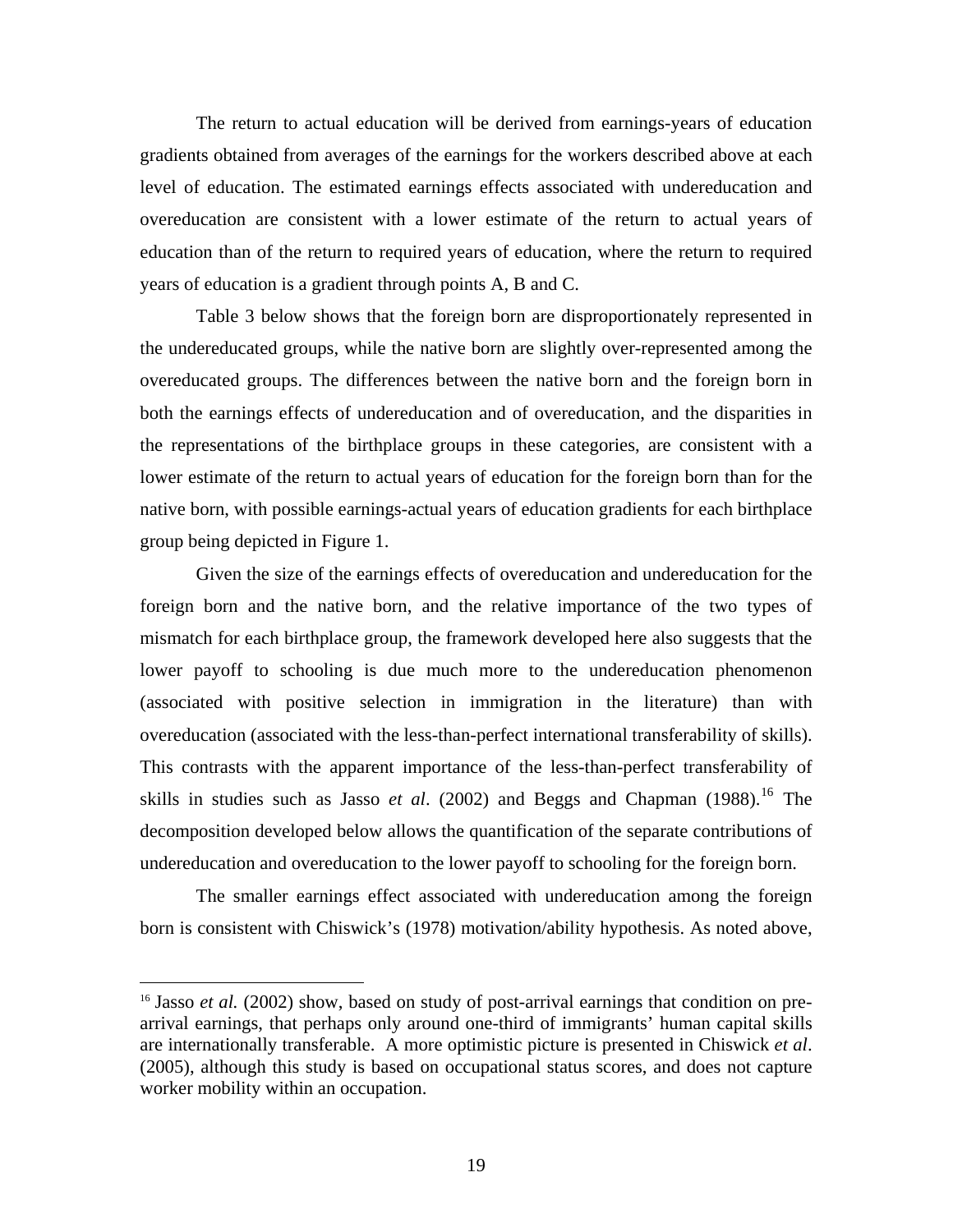it is the less-well educated who are more likely to be undereducated. That is, these groups tend to obtain work in occupations requiring higher levels of education than they possess. They presumably are able to compete because they have relatively high levels of favorable unobservable traits, such as motivation/ability. To the extent that the foreign born at the lower levels of education are more favorably selected on the basis of ability/motivation than the better educated foreign born, and as such also possess higher mean levels of these unobserved productivity enhancing characteristics, it would be expected that this will be revealed in a pattern of earnings such as displayed for the Type D workers included in Figure 1. This can be put another way: if workers in the origin country know that their human capital will not be fully recognized in the US, only those who are confident they are going to perform well in the US labor market will migrate. Their knowledge in this regard is presumably based, in part, on self assessment of their unobserved (to the researcher) ability and motivation.

 The inclusion of the ORU variables in the earnings equation has a reasonably minor impact on all other estimates, other than for those associated with the race and English-speaking skills variables for the foreign born. Hence, comparison of columns (iv) and (v) of Table 2 reveals changes of 9 percentage points in the case of the "Speaks English Well" variable, of 10 percentage points for the "Speaks English Not Well" variable, and of 6 percentage points in the case of the "Speaks English Not at All" variable. The coefficient on the race variable declines by 6 percentage points following the inclusion of the ORU variables. Using the standard omitted variables formula, this implies that the ORU variables are associated with substantial partial effects on earnings (confirmed in Table 2) and that race and English skills have pronounced effects on the likelihood of being in particular overeducation/undereducation/required education categories (see Chiswick and Miller (2006)). Indeed, an immigrant with an advanced degree who cannot speak English is likely to work in a low level occupation, that is, to be "overeducated".

 There is only a minor change in the earnings effects associated with period of residence following the inclusion of the ORU variables in the earnings equation. This follows from the relatively weak association between period of residence and membership of the ORU categories revealed in Chiswick and Miller (2006).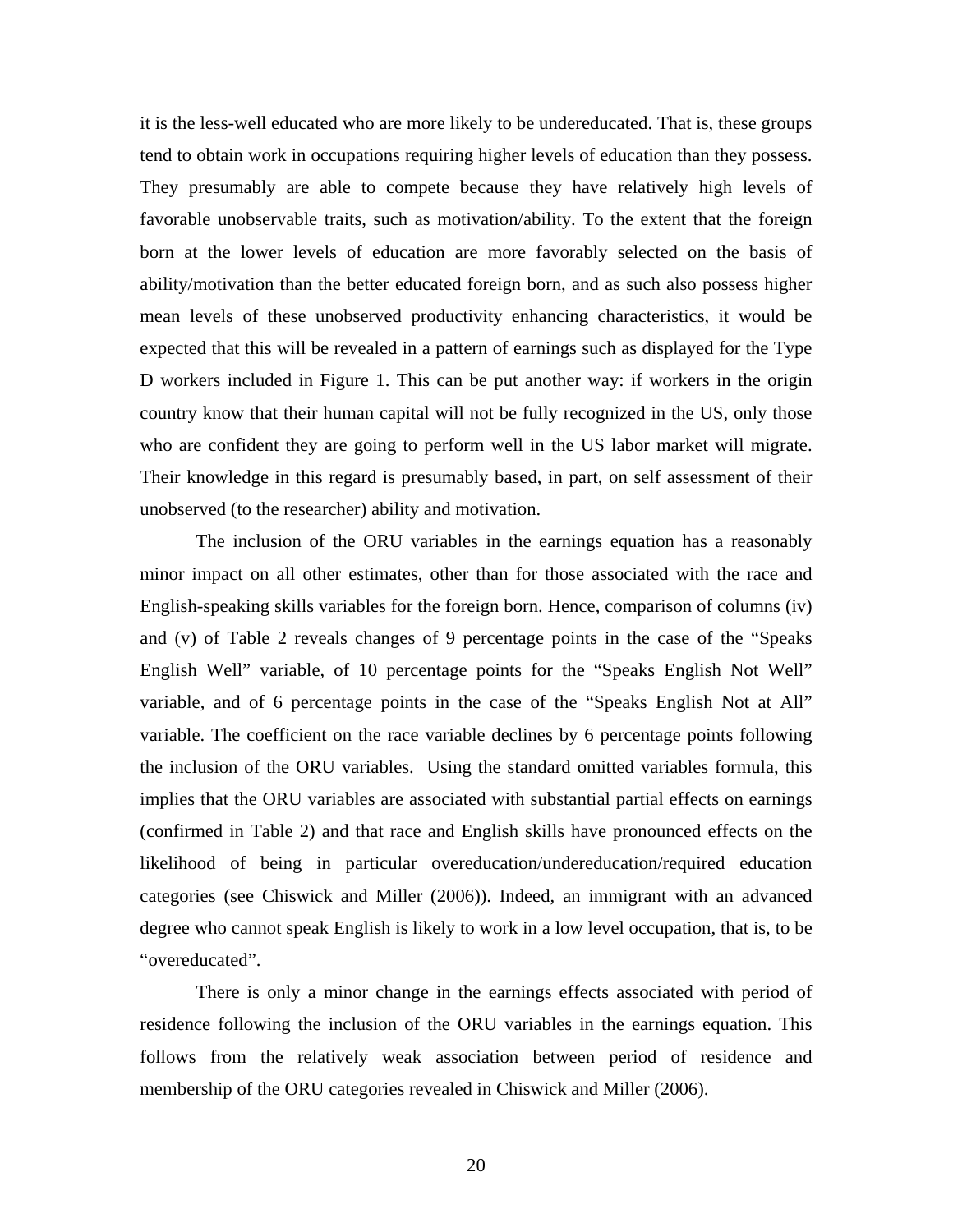## **IV. THE PAYOFF TO SCHOOLING AMONG IMMIGRANTS**

 The presentation of the earnings consequences of overeducation and undereducation in Figure 1 suggests that the keys to understanding why there is a smaller partial effect of actual years of schooling on earnings among the foreign born compared to the native born are: (i) the earnings increments associated with discrepancies between workers' actual years of education and the level of education that is used in their jobs; (ii) the distributions of overeducation and undereducation at each level of schooling for the foreign born and the native born, and (iii) the distributions of workers across the actual years of schooling categories.

 In terms of (i) above, it has been noted above that foreign born workers who are undereducated have higher earnings relative to other immigrants with the "required" level of education than is the situation for the native born. In the case of overeducation, the foreign born have smaller gains associated with "surplus" education than the native born. Both of these patterns will lead to a smaller payoff to schooling for immigrants than for the native born (see Figure 1).

 Points (ii) and (iii) above are important to understanding the difference in the payoff to schooling between the native born and foreign born because of the pronounced differences between these groups in the extent of overeducation and undereducation, and in the distributions across education categories. It is apparent from Table 3 that there are several quite pronounced differences between immigrants and the native born in their educational attainments. The foreign born have a greater variance in schooling, with the main difference in actual years of education between the two birthplace groups occurring among the less-well-educated. Thus, while 8 percent of the native born have 11 or fewer years of education, 30 percent of the foreign born are in this education category. Among the better educated, however, the proportional representations of the native born and foreign born are reasonably similar. Thus, 19 percent of the native born have exactly 16 years of schooling, and a further 11 percent have 17 or more years of schooling. Among the foreign born, the percentages are 14 and 13 percent, respectively.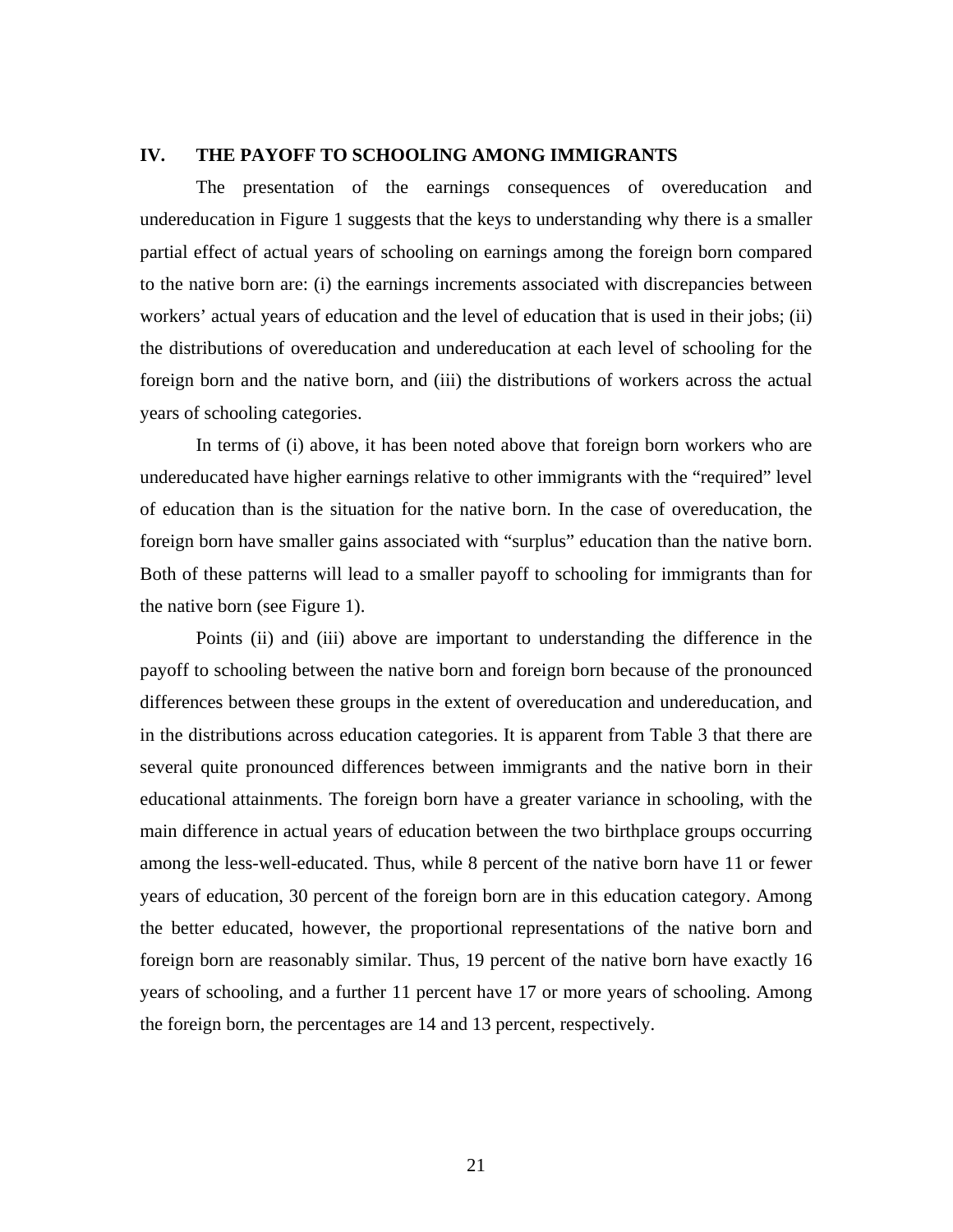| Actual Years of<br>Education | % of Workers |       |       | Years of<br>Undereducation |       |                  |       |                | Years of<br>Overeducation |       |        |
|------------------------------|--------------|-------|-------|----------------------------|-------|------------------|-------|----------------|---------------------------|-------|--------|
|                              |              | $4^+$ | 3     | $\mathbf{2}$               |       | $\boldsymbol{0}$ |       | $\overline{2}$ | 3                         | $4^+$ | Total  |
| 1. Native Born               |              |       |       |                            |       |                  |       |                |                           |       |        |
| 11 or fewer                  | 7.81         | 28.52 | 17.41 | 26.15                      | 27.91 | 0.00             | 0.00  | 0.00           | 0.00                      | 0.00  | 100.00 |
| 12                           | 39.17        | 9.87  | 0.41  | 9.06                       | 6.51  | 61.34            | 12.81 | 0.00           | 0.00                      | 0.00  | 100.00 |
| 14                           | 23.29        | 0.95  | 0.00  | 23.45                      | 0.00  | 19.86            | 0.00  | 55.74          | 0.00                      | 0.00  | 100.00 |
| 16                           | 19.22        | 0.19  | 0.34  | 2.71                       | 0.00  | 59.54            | 0.00  | 15.21          | 0.00                      | 22.01 | 100.00 |
| $17^{+}$                     | 10.50        | 0.00  | 0.38  | 0.10                       | 0.42  | 27.22            | 1.15  | 42.76          | 9.06                      | 18.92 | 100.00 |
| Total                        | 100.00       | 6.35  | 1.63  | 11.58                      | 4.78  | 42.95            | 5.14  | 20.40          | 0.95                      | 6.22  | 100.00 |
| 2. Foreign Born              |              |       |       |                            |       |                  |       |                |                           |       |        |
| 11 or fewer                  | 29.88        | 70.71 | 14.23 | 8.03                       | 7.03  | 0.00             | 0.00  | 0.00           | 0.00                      | 0.00  | 100.00 |
| 12                           | 27.82        | 7.62  | 1.00  | 6.23                       | 20.16 | 55.10            | 9.90  | 0.00           | 0.00                      | 0.00  | 100.00 |
| 14                           | 14.53        | 0.84  | 0.00  | 19.84                      | 0.00  | 18.32            | 0.00  | 61.01          | 0.00                      | 0.00  | 100.00 |
| 16                           | 14.43        | 0.38  | 0.34  | 2.49                       | 0.00  | 51.99            | 0.00  | 14.71          | 0.00                      | 30.10 | 100.00 |
| $17^{+}$                     | 13.34        | 0.00  | 0.72  | 0.55                       | 0.40  | 19.49            | 0.68  | 39.20          | 9.97                      | 29.00 | 100.00 |
| Total                        | 100.00       | 23.43 | 4.67  | 7.45                       | 7.76  | 28.09            | 2.84  | 16.22          | 1.33                      | 8.21  | 100.00 |

| Table 3                                                                                                                  |
|--------------------------------------------------------------------------------------------------------------------------|
| Distribution (%) of Workers Across Years of Overeducation and Undereducation by Years of Actual Education <sup>(a)</sup> |

Notes: (a) Rows and Columns may not sum to 100.00 due to rounding; in constructing the table, individuals with either 11.5 or 12.5 years of actual education have been included in the "12 years" category, and all half-years of overeducation and undereducation have been rounded up. Source: 2000 US Census, 1% PUMS.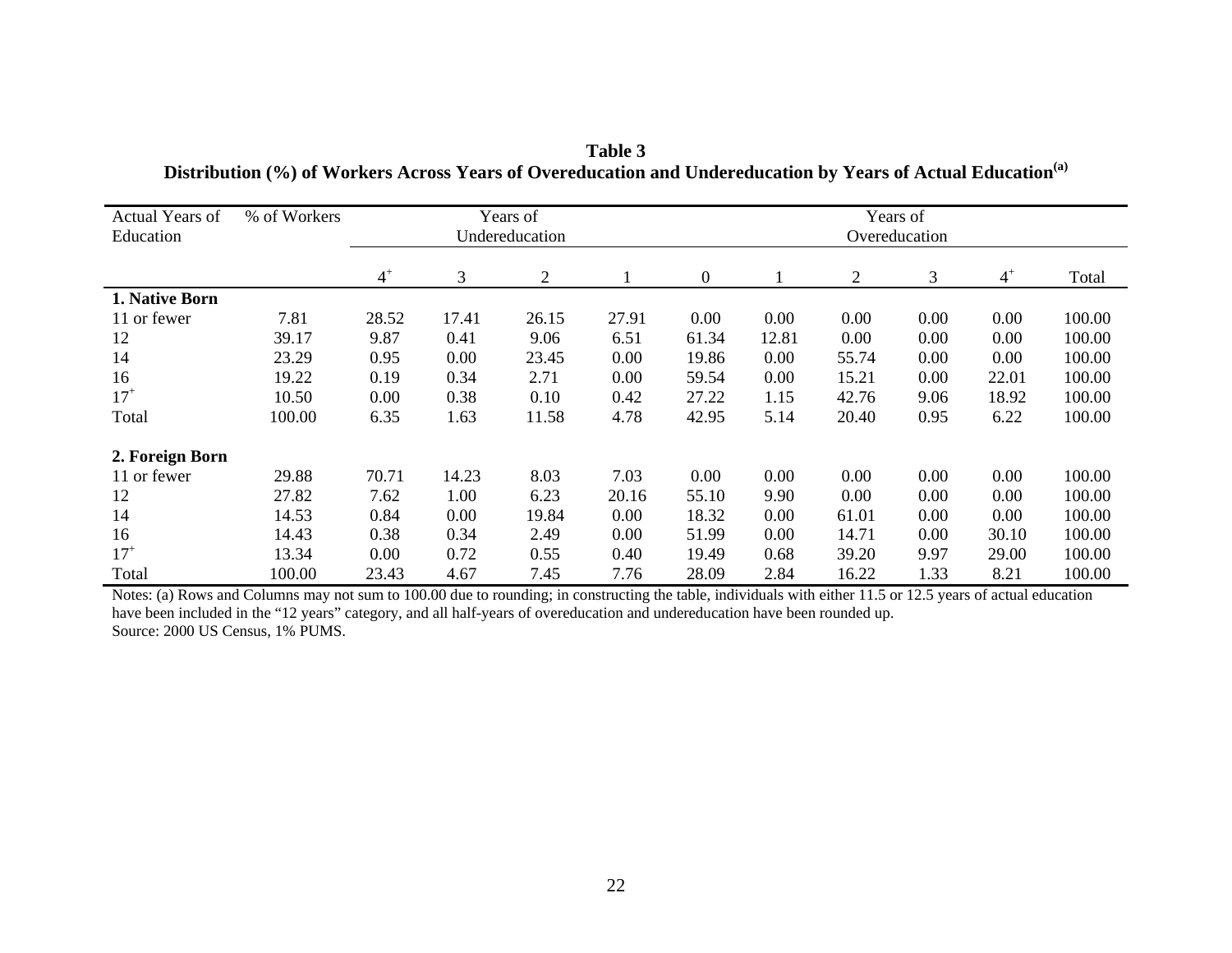Similarly, when the years of undereducation and overeducation are examined at each education level, the main difference shows up among workers with 11 or fewer years of schooling. These workers, whether they are native born or foreign born, typically work in occupations where the norm is 15 or more years of education (that is, the workers are undereducated by at least four years). Almost 30 percent of the native born with 11 or fewer years of schooling work in occupations where the usual level of schooling is 15 years (*i.e.*, the workers are undereducated by four years). In comparison, fully 71 percent of the foreign born with 11 or fewer years of education are in occupations where the workers typically have 15 or more years of education (that is, these workers are also undereducated by at least four years).

 There are also some, more minor, differences in the extent of overeducation between the native born and foreign born among those with 16 or 17 or more years of education. The native born workers with these levels of schooling are more likely to have two years of surplus education than are the foreign born, and are less likely than the foreign born to have four or more years of surplus education. Thus, not only is overeducation more likely among the foreign born, but if overeducated, the foreign born are likely to be overeducated by a greater extent than the native born.

 The implication of this overeducation and undereducation for the payoff to schooling for the foreign born can be demonstrated as follows.

 First, for each of the fourteen educational attainments listed in Appendix A, a hypothetical mean earnings was constructed assuming:

- i. the workers at each educational attainment had the distribution across the undereducation, overeducation and required education categories specific to the foreign born at the particular education level;
- ii. the workers had the sample (across all levels of education) mean levels of all other characteristics that were included in the earnings equations in Table 2. This standardizes for variations in these characteristics across levels of education;
- iii. the workers had a payoff to each characteristic given by the estimates for the total foreign born sample, as per column (v) of Table 2.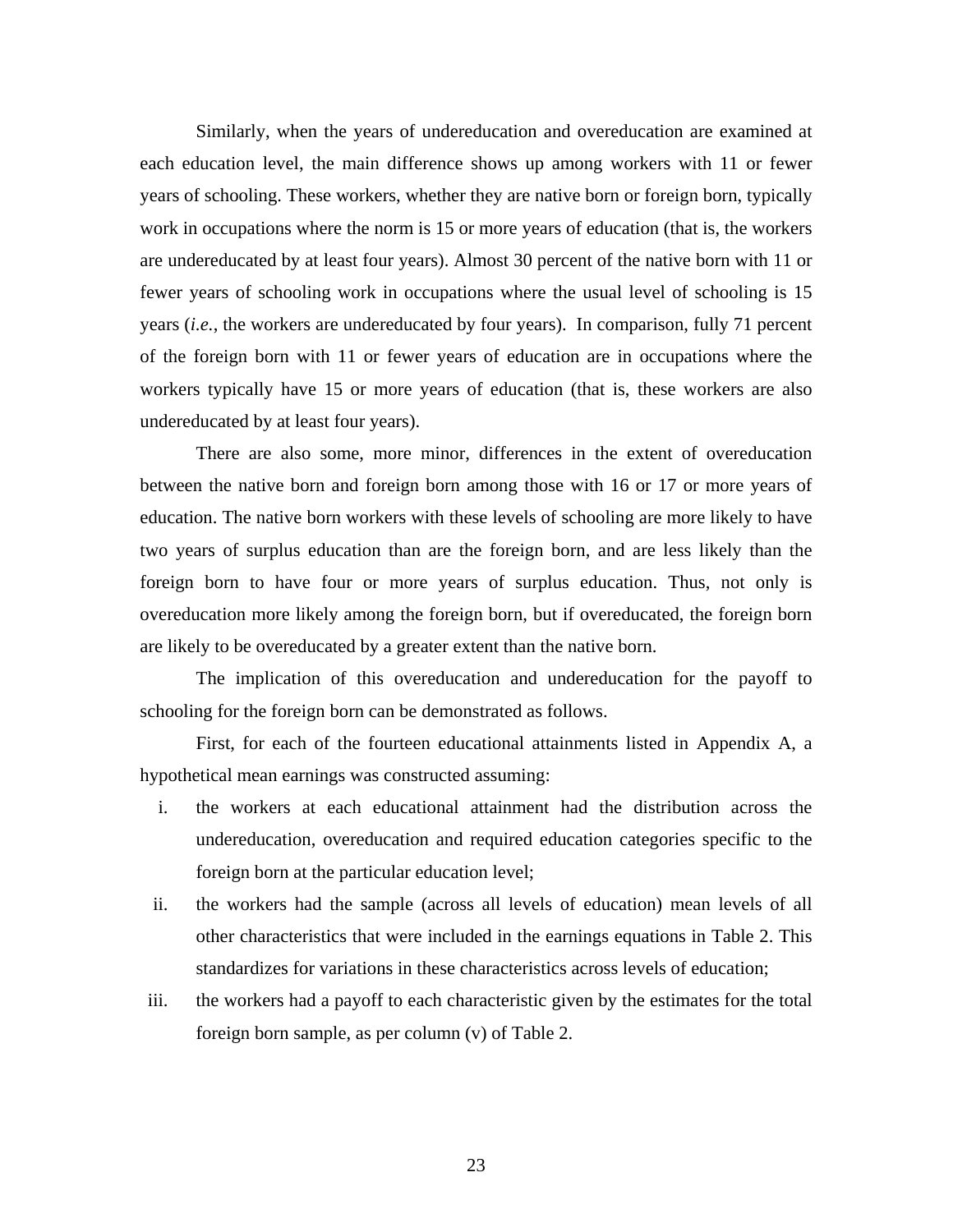<span id="page-24-0"></span> A linear regression was then computed, relating these mean predictions of log earnings at each level of education to the education levels. This regression was weighted by the numbers in each education category. The return to schooling computed under this exercise was 5.39 percent, which mirrors the payoff to schooling of 5.3 percent in column (iv) of Table  $2.^{17}$  $2.^{17}$  $2.^{17}$ 

 Second, in forming the predictions, the effects associated with overeducation and undereducation and correctly matched education, for the foreign born, of 4.5 percent, -2.2 percent and 15.3 percent respectively, were replaced by the respective effects for the native born, of 5.6 percent, –6.6 percent and 15.3 percent. This effectively assigns a foreign born undereducated worker such as  $D^{FB}$  in Figure 1 an earnings level of  $D^{NB}$  in the same figure, and it assigns a foreign born overeducated worker such as  $E<sup>FB</sup>$  in Figure 1 an earnings level of  $E^{NB}$ . A weighted linear regression was then computed, relating these predictions to the level of education. The payoff to schooling was found to be 8.4 percent. This is an estimate of the effect of actual years of schooling on earnings under the condition that the earnings effects associated with overeducation and undereducation for the foreign born – or the conditions that gave rise to these earnings effects – are the same as for the native born.

 This effect of 8.4 percent can be compared with the payoff to schooling for the foreign born of 5.4 percent, estimated using the conventional model. It suggests that differences in the effects of overeducation and undereducation for the foreign born and native born account for 3.0 percentage points (or approximately 60 percent) of the 5.1 percentage points difference in the payoffs to schooling for the two birthplace groups recorded in Table 4.

 Third, the predictions were computed replacing the information on the distribution of the foreign born across the overeducation and undereducation categories at each level of schooling by the data on overeducation and undereducation at the comparable levels of schooling for the native born. The purpose of this set of predictions is to ascertain the contribution that the different levels of overeducation and

 $17$  A similar set of calculations for the native born yielded a payoff to their schooling of 10.5 percent, which is only marginally different from the payoff of 10.6 reported in Table 2.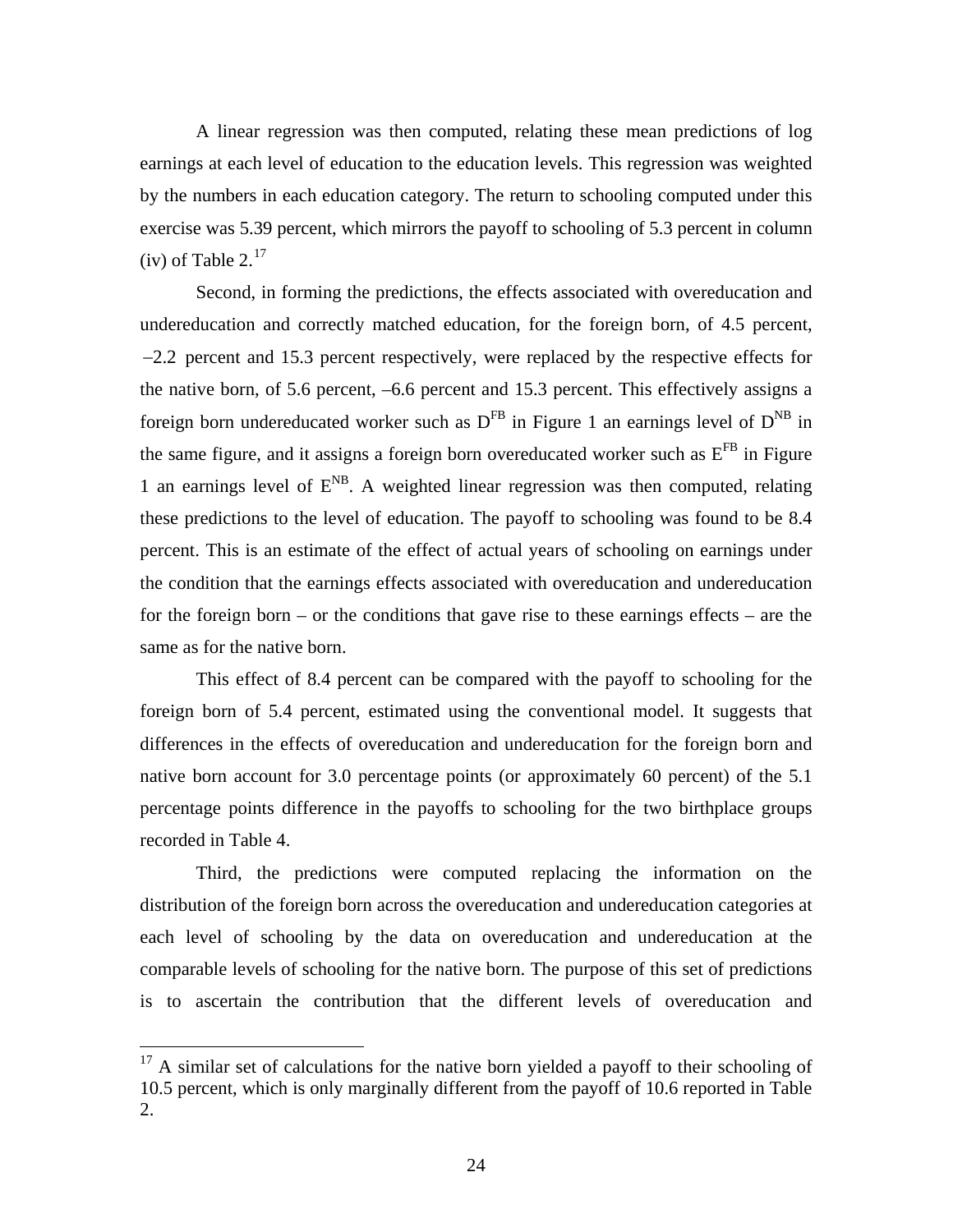<span id="page-25-0"></span>undereducation at each level of schooling for the foreign born and the native born make to the lower payoff to schooling for the foreign born. This results in a further, though much more modest, increase in the payoff to schooling for the foreign born, to 8.6 percent. The reason for the minor incremental change is that, conditional on the most detailed information on level of education available (see Appendix A), there are only minor differences between the distributions of the foreign born and native born across the overeducation, required education and undereducation categories.

 Fourth, the previous set of predictions, which set the earnings effects of overeducation and undereducation for the foreign born to be the same as for the native born, and also set the distribution across overeducation/undereducation categories for the foreign born at each level of actual schooling to be the same as for the native born, were related to actual years of education in a linear regression using the distribution of the native born across education levels as weights.<sup>18</sup> As much of the differences in overeducation/undereducation come about because the foreign born have, on average, a lower level of education than the native born, using the distribution of the native born across education levels will effectively assign the foreign born the same overall levels of overeducation and undereducation as the native born. As expected, this simulation resulted in a payoff to schooling for the foreign born that is the same as that for the native born.

Table 4 summarizes the results of these simulations.

 $\overline{a}$ 

|                                                         | % Payoff |
|---------------------------------------------------------|----------|
| Native Born                                             | 10.5     |
| Foreign Born                                            |          |
| - no adjustment                                         | 5.4      |
| (a) assuming same earnings effects to overeducation and |          |
| undereducation as native born                           | 8.4      |

## **Table 4 Implied Payoffs to Schooling**

<sup>&</sup>lt;sup>18</sup> The adjustment for the distribution of overeducation and undereducation at each schooling category adjusts for a conditional (on the distribution of years of actual education) distribution of overeducation and undereducation. The application of the weights outlined here facilitates an adjustment for the unconditional distribution of overeducation and undereducation.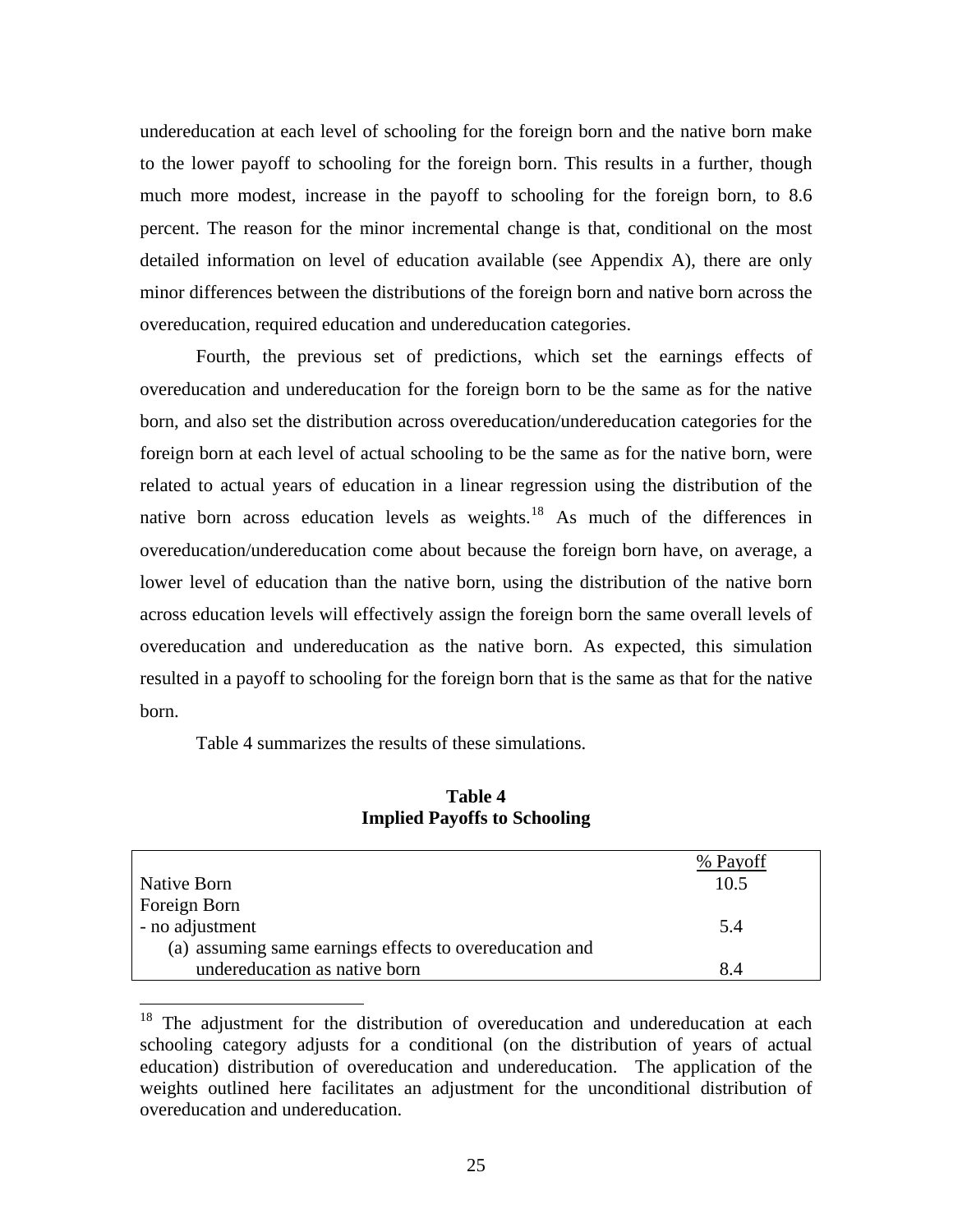| (b) as for (a) but also same levels of overeducation and    |      |  |
|-------------------------------------------------------------|------|--|
| undereducation within each schooling category as native     | 8.6  |  |
| born                                                        |      |  |
| (c) as for (b) but also assuming same distribution across   |      |  |
| schooling categories for the foreign born as for the native | 10.5 |  |
| born                                                        |      |  |

 In summary, approximately 60 percent of the difference in the payoffs to schooling for the foreign born and native born appears to be due to the differences between these birthplace groups in the partial effects on earnings associated with overeducation and undereducation. About five percent is due to different distributions of workers across overeducation/undereducation categories conditional upon the actual level of education. Finally, 35 percent is due to the disproportionate representation of the foreign born among the lower education categories where undereducation, which tends to flatten the earnings-education gradient, is more prevalent.

# **Table 5 Implied Payoffs to Schooling**

|                                                              | % Payoff |
|--------------------------------------------------------------|----------|
| Native Born                                                  | 10.5     |
| Foreign Born                                                 |          |
| - no adjustment                                              | 5.4      |
| (d) assuming same earnings effects to                        |          |
| undereducation as native born                                | 8.3      |
| (e) as for (a) but also same levels of undereducation within |          |
| each schooling category as native born                       | 8.3      |
| (f) as for (b) but also assuming same distribution across    |          |
| schooling categories for the foreign born as for the native  | 9.8      |
| <b>born</b>                                                  |          |

The computations above adjust for the effects of both overeducation (which has been linked to the less-than-perfect international transferability of human capital) and undereducation (which has been linked to positive self selection in immigration). The relative contributions that these types of mismatch make to the lower payoff to schooling for the foreign born can be established by repeating the calculations for Table 4 with adjustment for only one type of mismatch. Table 5 presents results where adjustments in the decomposition are made only for undereducation. The percent payoff figures in this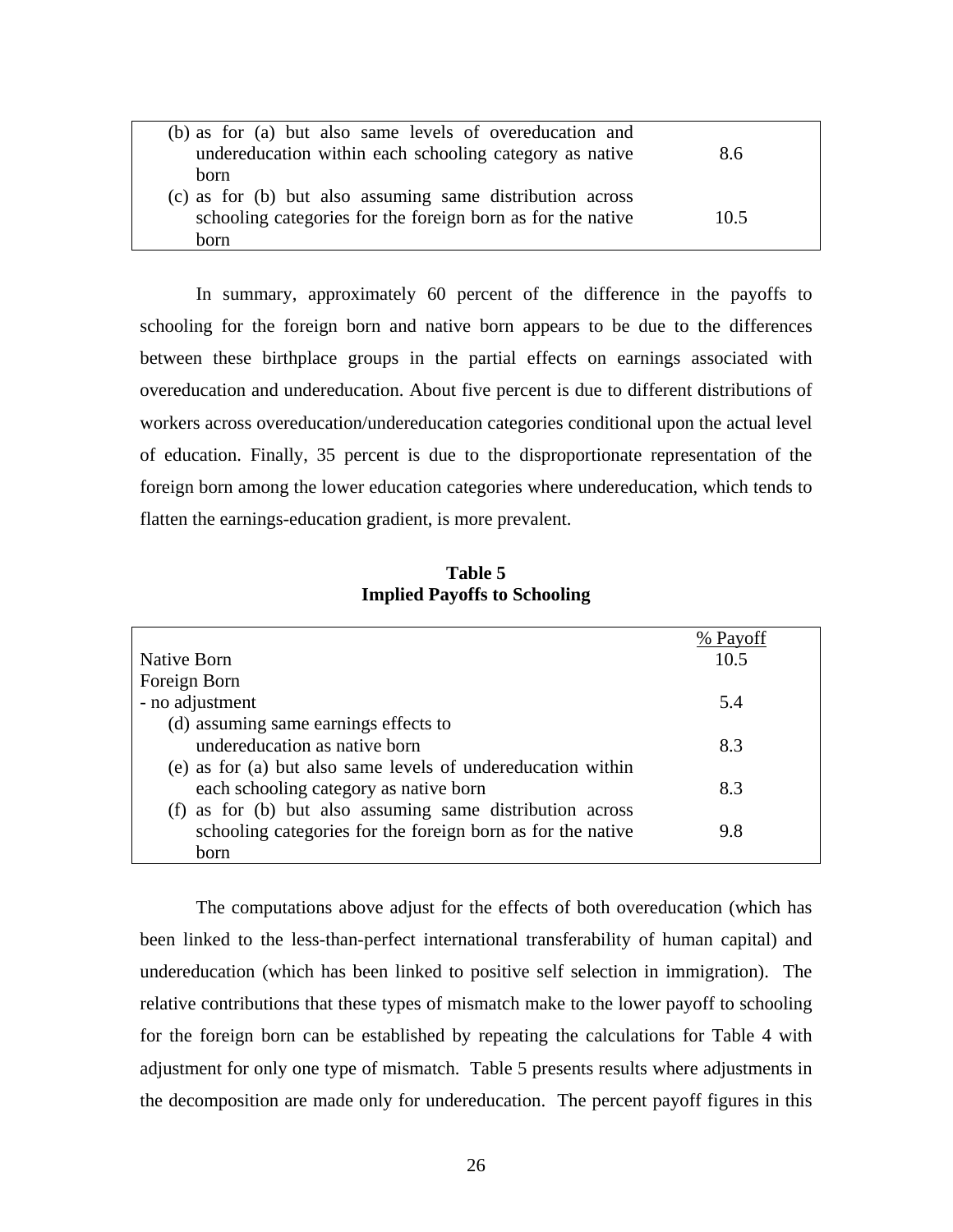table are very close to those in Table 4, where adjustment was made for both undereducation and overeducation. It is quite clear, therefore, that almost all the gap between the payoff to schooling for the foreign born and the native born is due to the earnings effects associated with undereducation, and the different distributions of the two birthplace groups across the schooling categories that leads to the foreign born being disproportionately represented among the undereducated categories. In other words, the lower payoff to schooling for the foreign born appears to be driven largely by the consequences of the positive self-selection in immigration.

## **V. ANALYSES FOR BIRTHPLACE GROUPS**

 Given the apparent strength of the findings above on the source of the lower payoff to schooling for the foreign born, it is of interest to carry the decomposition over to separate birthplace groups within the foreign born aggregate. Conducting the decompositions for these separate birthplaces will test the robustness of the findings.

 Table 6 presents estimates of the relationship between the natural logarithm of earnings and actual years of education, years of required education, years of overeducation and years of undereducation for the major birthplace regions considered previously.

| Birthplace      | Actual<br>Education | Required<br>Education <sup>(b)</sup> | Over<br>Education | Under<br>Education | Sample<br>size |
|-----------------|---------------------|--------------------------------------|-------------------|--------------------|----------------|
| United Kingdom  | 0.106<br>(12.12)    | 0.166<br>(16.60)                     | 0.022<br>(1.22)   | $-0.084$<br>(5.64) | 1733           |
| Ireland         | 0.087<br>(4.98)     | 0.098<br>(4.76)                      | 0.089<br>(2.81)   | $-0.067$<br>(1.67) | 394            |
| Western Europe  | 0.091<br>(13.46)    | 0.145<br>(18.42)                     | 0.072<br>(5.76)   | $-0.034$<br>(2.74) | 2604           |
| Southern Europe | 0.041<br>(9.39)     | 0.127<br>(15.33)                     | 0.016<br>(1.13)   | $-0.015$<br>(2.78) | 3322           |
| Eastern Europe  | 0.043<br>(6.31)     | 0.095<br>(10.39)                     | 0.003<br>(0.25)   | $-0.023$<br>(1.55) | 1879           |
| <b>USSR</b>     | 0.075<br>(10.21)    | 0.149<br>(14.55)                     | 0.045<br>(3.92)   | $-0.024$<br>(1.78) | 1649           |

**Table 6 Partial Effects of Education on Earnings, Foreign-born Adult Men in Paid Employment, Over/Under Education Based on Modal Education, by Birthplace, U.S. 2000(a)**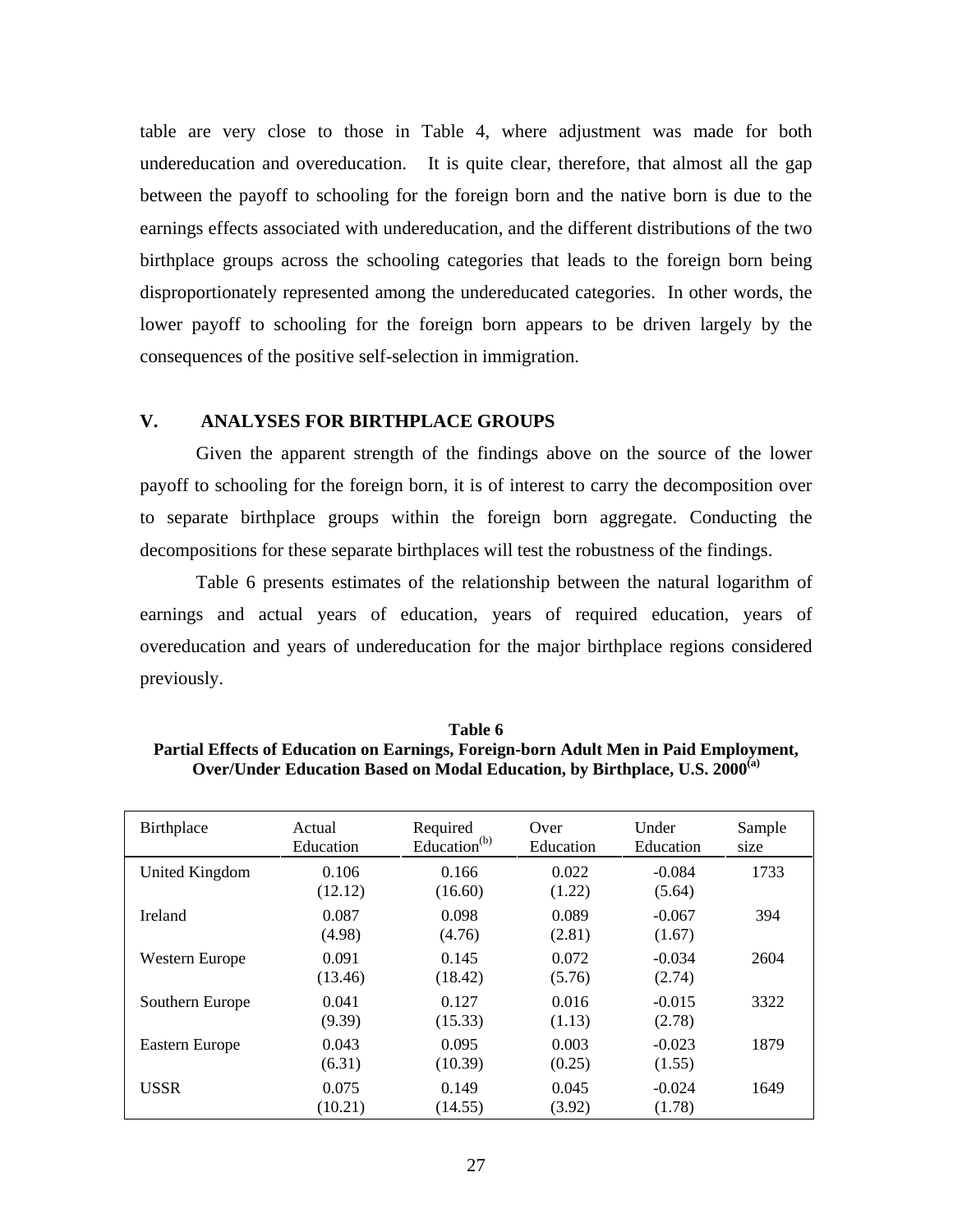| Indochina                                    | 0.037            | 0.152            | 0.054           | $-0.012$           | 3728  |
|----------------------------------------------|------------------|------------------|-----------------|--------------------|-------|
| Philippines                                  | (9.50)<br>0.071  | (18.29)<br>0.148 | (5.18)<br>0.030 | (2.65)<br>$-0.031$ | 3374  |
| China                                        | (10.03)<br>0.076 | (15.71)<br>0.144 | (3.17)<br>0.108 | (2.63)<br>$-0.017$ | 3967  |
|                                              | (15.39)          | (21.07)          | (11.96)         | (2.47)             |       |
| South Asia                                   | 0.095<br>(16.77) | 0.181<br>(25.32) | 0.041<br>(4.95) | $-0.036$<br>(3.35) | 4618  |
| Other South Asia                             | 0.063<br>(6.05)  | 0.165<br>(11.31) | 0.017<br>(0.84) | $-0.034$<br>(2.54) | 852   |
| Korea                                        | 0.059<br>(6.76)  | 0.100<br>(9.75)  | 0.033<br>(2.31) | $-0.035$<br>(2.22) | 1881  |
| Japan                                        | 0.085<br>(6.31)  | 0.127<br>(6.77)  | 0.024<br>(0.89) | $-0.072$<br>(2.99) | 711   |
| Middle East                                  | 0.075<br>(13.38) | 0.154<br>(20.85) | 0.029<br>(2.73) | $-0.039$<br>(3.62) | 3427  |
| Sub Saharan Africa                           | 0.062<br>(10.13) | 0.126<br>(14.29) | 0.027<br>(2.48) | $-0.037$<br>(3.69) | 2129  |
| Canada                                       | 0.110<br>(12.91) | 0.163<br>(15.96) | 0.029<br>(1.57) | $-0.075$<br>(4.39) | 1983  |
| Mexico                                       | 0.018<br>(13.63) | 0.096<br>(18.38) | 0.023<br>(3.99) | $-0.012$<br>(8.62) | 27735 |
| Cuba                                         | 0.045<br>(7.42)  | 0.135<br>(14.39) | 0.015<br>(1.33) | $-0.023$<br>(2.50) | 2326  |
| Caribbean                                    | 0.038<br>(9.42)  | 0.121<br>(17.54) | 0.039<br>(3.79) | $-0.012$<br>(2.52) | 4809  |
| Central and South<br>America-Spanish         | 0.036<br>(17.11) | 0.130<br>(22.41) | 0.035<br>(5.91) | $-0.019$<br>(8.00) | 10020 |
| Central and South<br>America-non-<br>Spanish | 0.067<br>(7.55)  | 0.127<br>(8.62)  | 0.076<br>(2.97) | $-0.038$<br>(3.25) | 587   |
| Australia, New<br>Zealand                    | 0.105<br>(6.45)  | 0.197<br>(8.35)  | 0.047<br>(1.43) | $-0.065$<br>(3.14) | 466   |

Notes: (a) Heteroscedasticity consistent "t" statistics in parentheses.

(b) Computed using the realized matches procedure with the mode as the reference level of schooling.

The same variables as in Table 2 are held constant.

Source: 2000 US Census, 1% PUMS.

 According to Table 6, the return to years of actual education varies from around two percent (Mexico) to 11 percent (UK, Canada and Australia/New Zealand). Many of the estimates for the larger birthplace groups are between four and seven percent. In comparison, the returns to required education range from 10 to 20 percent, with most estimates being between 12 and 16 percent. For each birthplace group, the return to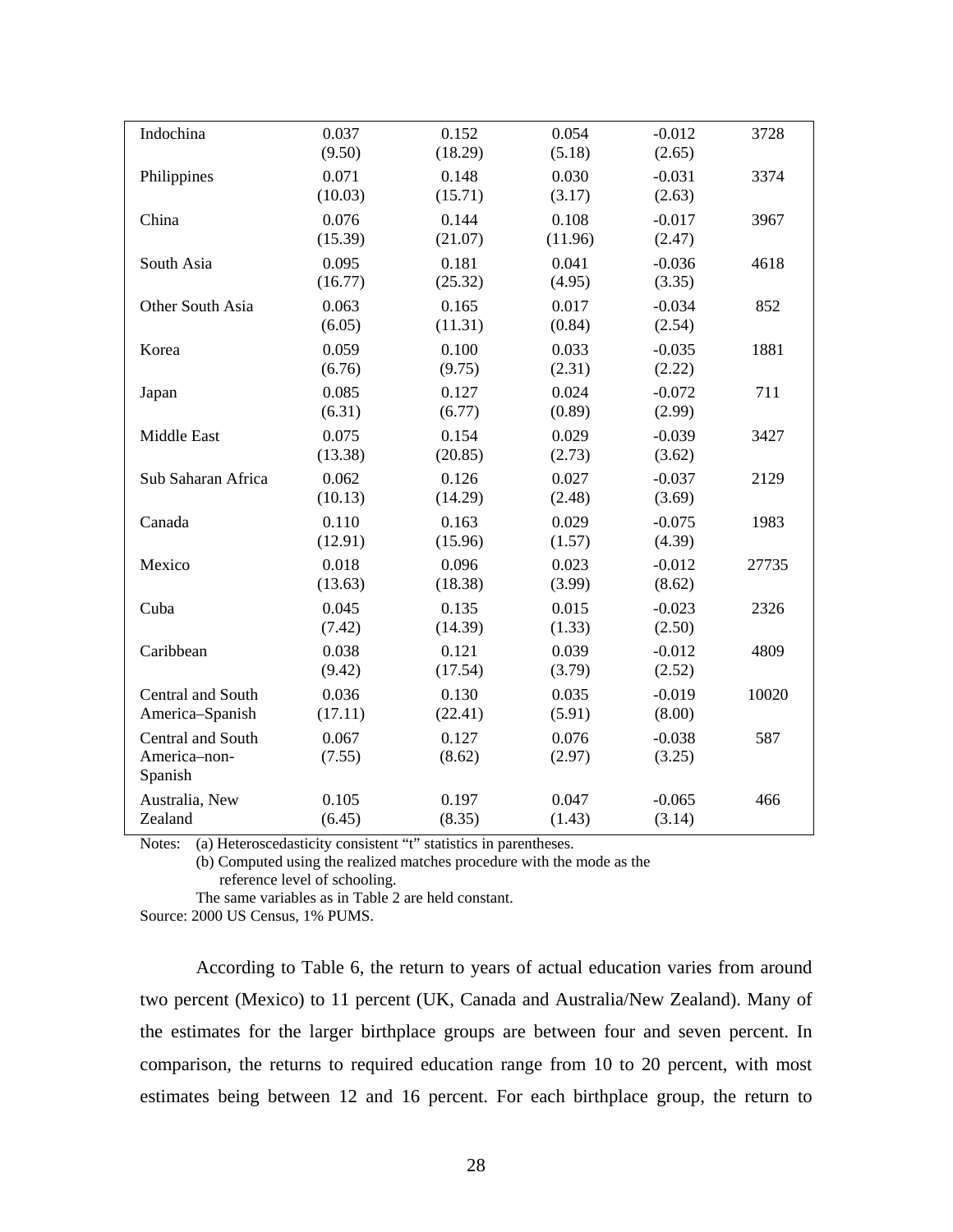<span id="page-29-0"></span>required education exceeds the return to actual education, with the difference in these estimates being between one (Ireland) and 12 (Indochina) percentage points.

 The estimated returns to surplus education are all positive, though eight of the estimates do not differ significantly from zero. In each instance the return to surplus education is less than the return to required education. Thus, there is little extra return to education from being in an occupation for which the person has "too much" education.

 The estimated impact of undereducation is negative for each birthplace group, and each estimate is statistically significant at the 10 percent level. The estimated impacts are larger (in absolute value) for the UK, Ireland, Japan, Australia and Canada – the more advanced countries.<sup>[19](#page-29-0)</sup> Another way of looking at these results is that workers with a relatively low level of education who are working in jobs that require a higher level of education than they actually possess do better if they are from less developed countries. Applying Chiswick's (1978) ability/motivation hypothesis, this suggest that immigrants with low levels of education from the advanced countries are less favorably selected for immigration (or have less relevant apprenticeships or on-the-job training) than immigrants from less advanced countries.

Table 7 presents the decomposition of the difference in the return to education for the foreign born by country of birth. Results are not presented for Ireland or Japan, as there were a number of education categories where these birthplace groups were not represented, which affects the precision of the decomposition.<sup>[20](#page-29-0)</sup>

 The countries are listed in Table 7 according to the modal years of schooling, and within levels of schooling, according to the payoff to schooling. There are two features of this ranking. First, there is a positive relationship between the payoff to schooling within a birthplace group and the modal years of schooling. Second, for any modal level of schooling there is considerable variation in the payoffs to schooling. For example, at 16

 $19$  That is, if the norm in an occupation is 16 years of schooling, those with only 12 years earn less than those who have 16 years, and the earnings "penalty" is greater among those from the highly developed countries.

<sup>&</sup>lt;sup>20</sup> In particular, this missing information affects the relevance of the final step outlined above, as sample weights from the native born sample for the particular education categories are applied to an education level for the foreign born for which a mean earnings could not be computed.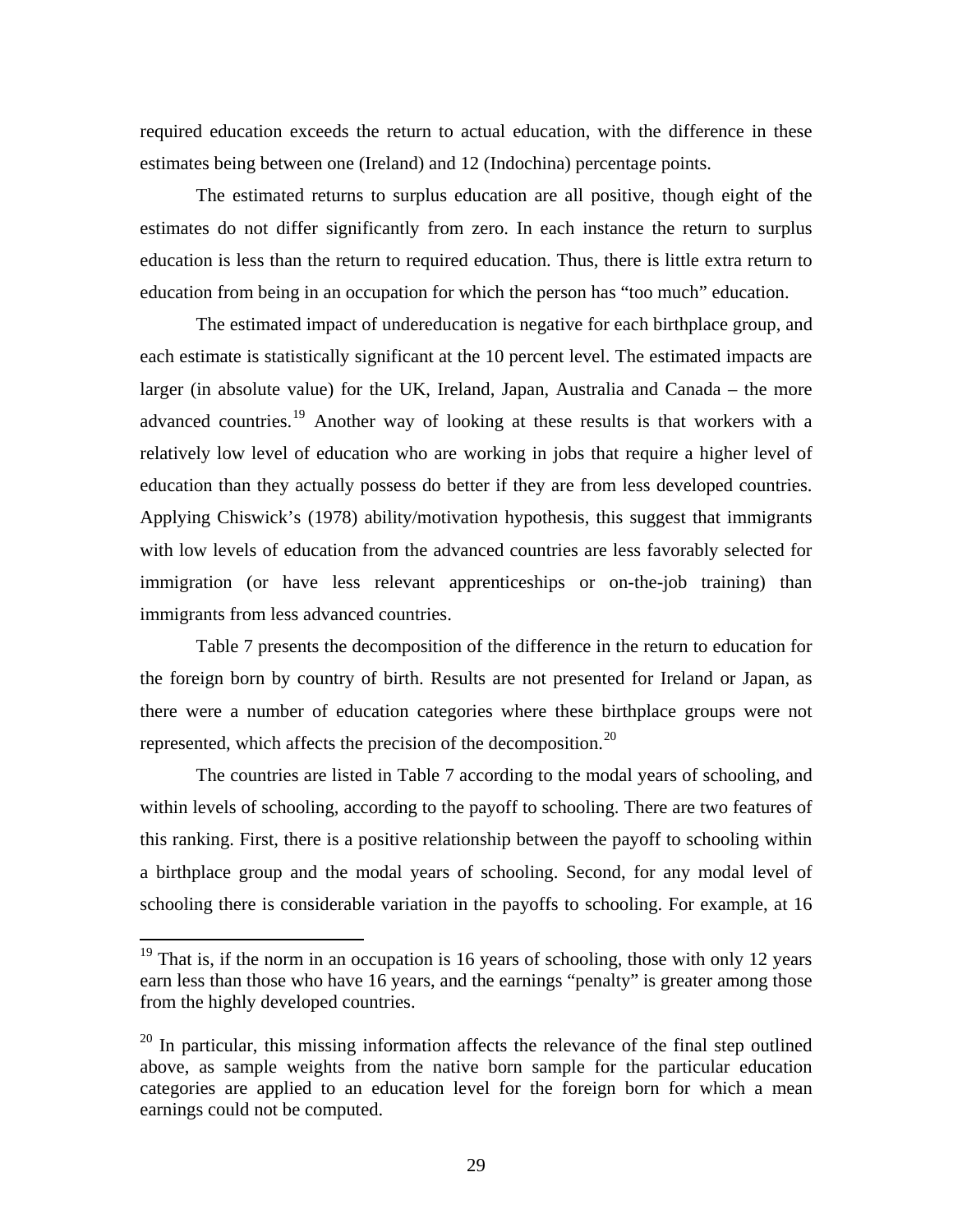years as the modal level of schooling, the payoff ranges from 11.9 percent (Australia/New Zealand) to 6.4 percent (Korea). At a mode of 12 years of schooling, the payoff ranges from 6.6 percent to 3.8 percent (Central and South America, non-Spanish and Spanish, respectively). Obviously there are other factors at work, and the most obvious of these is the level of economic development of the countries the immigrants came from.

 The columns of Table 7 can be compared to ascertain the source of the variation in the payoffs to schooling for the particular birthplace groups and the native born. Hence, the difference between columns (ii) and (i) shows the contribution of the difference in the effect of schooling due to the difference in the partial effects on earnings of overeducation, undereducation and correctly matched education between immigrants and the native born. Similarly, the difference between columns (iii) and (ii) shows the impact of the different extent of overeducation and undereducation within education levels for immigrants and the native born. Finally, the difference between columns (iv) and (iii) shows the effect that the different distribution of the level of education of immigrants and that of the native born has on the gap between the payoffs to schooling, while column (v) reports the simple difference between the payoff to schooling between the particular immigrant group and the native born (10.5 percent).

| Country                 | (i)<br>N <sub>0</sub> | (ii) | (iii) | (iv) | (v)<br>$10.5 - (i)$ | <b>Modal</b><br>Years |  |  |
|-------------------------|-----------------------|------|-------|------|---------------------|-----------------------|--|--|
| China                   | Adjustment<br>8.0     | 9.6  | 9.5   | 10.5 | 2.5                 | 17.5                  |  |  |
| 64%<br>(4%)<br>40%      |                       |      |       |      |                     |                       |  |  |
| Australia,              | 11.9                  | 10.3 | 10.1  | 10.6 | (1.4)               | 16.0                  |  |  |
| New Zealand             |                       |      |       |      |                     |                       |  |  |
| (14%)<br>36%<br>(114%)  |                       |      |       |      |                     |                       |  |  |
| Canada                  | 11.1                  | 11.0 | 11.1  | 10.6 | (0.6)               | 16.0                  |  |  |
| 17%<br>(17%)<br>(83%)   |                       |      |       |      |                     |                       |  |  |
| United                  | 10.8                  | 10.6 | 11.1  | 10.6 | (0.3)               | 16.0                  |  |  |
| Kingdom                 |                       |      |       |      |                     |                       |  |  |
| (67%)<br>167%<br>(167%) |                       |      |       |      |                     |                       |  |  |
| South Asia              | 10.1                  | 10.3 | 10.4  | 10.5 | 0.4                 | 16.0                  |  |  |
| 50%<br>25%<br>25%       |                       |      |       |      |                     |                       |  |  |
| Western                 | 9.3                   | 10.2 | 10.8  | 10.6 | 1.2                 | 16.0                  |  |  |

**Table 7 Implied Payoffs to Schooling, Disaggregated Analysis**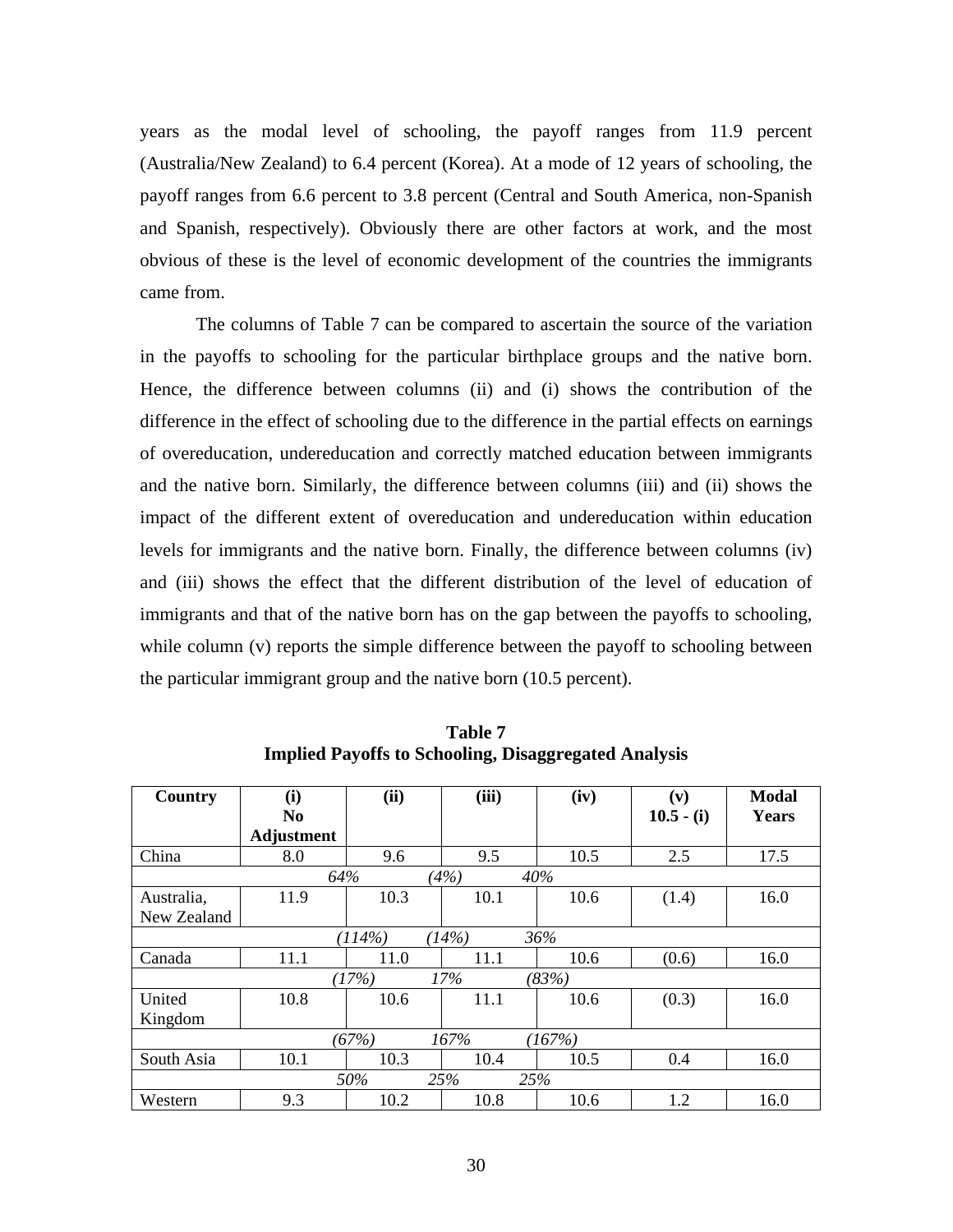| Europe                |     |     |      |      |       |      |     |      |
|-----------------------|-----|-----|------|------|-------|------|-----|------|
|                       |     | 75% | 50%  |      | (17%) |      |     |      |
| <b>USSR</b>           | 7.9 |     | 9.7  | 10.4 |       | 10.6 | 2.6 | 16.0 |
|                       |     | 69% | 27%  |      | 8%    |      |     |      |
| Middle East           | 7.6 |     | 9.4  | 10.1 |       | 10.5 | 2.9 | 16.0 |
|                       |     | 62% | 24%  |      | 14%   |      |     |      |
| Philippines           | 7.2 |     | 9.4  | 10.2 |       | 10.5 | 3.3 | 16.0 |
|                       |     | 67% | 24%  |      | 9%    |      |     |      |
| Other South           | 7.0 |     | 9.0  | 9.7  |       | 10.5 | 3.5 | 16.0 |
| Asia                  |     |     |      |      |       |      |     |      |
|                       |     | 57% | 20%  |      | 23%   |      |     |      |
| Sub Saharan<br>Africa | 6.5 |     | 9.4  | 9.9  |       | 10.5 | 4.9 | 16.0 |
|                       |     | 59% | 10%  |      | 12%   |      |     |      |
| Korea                 | 6.4 |     | 10.4 | 10.5 |       | 10.5 | 4.1 | 16.0 |
|                       |     | 98% |      | 2%   | $0\%$ |      |     |      |
| Indo China            | 4.3 |     | 8.2  | 8.3  |       | 10.5 | 6.2 | 14.0 |
|                       |     | 63% | 2%   |      | 35%   |      |     |      |
| Central and           | 6.6 |     | 8.6  | 8.9  |       | 10.5 | 3.9 | 12.0 |
| South                 |     |     |      |      |       |      |     |      |
| America-              |     |     |      |      |       |      |     |      |
| Non-Spanish           |     |     |      |      |       |      |     |      |
|                       |     | 51% | 8%   |      | 41%   |      |     |      |
| Eastern               | 4.9 |     | 9.9  | 10.2 |       | 10.5 | 5.6 | 12.0 |
| Europe                |     |     |      |      |       |      |     |      |
|                       |     | 89% | 5%   |      | 5%    |      |     |      |
| Cuba                  | 4.4 |     | 8.6  | 9.3  |       | 10.5 | 6.1 | 12.0 |
|                       |     | 69% | 11%  |      | 20%   |      |     |      |
| Southern              | 4.1 |     | 8.5  | 8.7  |       | 10.5 | 6.4 | 12.0 |
| Europe                |     |     |      |      |       |      |     |      |
|                       |     | 69% | 3%   |      | 28%   |      |     |      |
| Caribbean             | 3.9 |     | 8.3  | 8.6  |       | 10.5 | 6.6 | 12.0 |
|                       |     | 67% | 5%   |      | 29%   |      |     |      |
| Central and           | 3.8 |     | 7.8  | 8.3  |       | 10.5 | 6.7 | 12.0 |
| South                 |     |     |      |      |       |      |     |      |
| America-              |     |     |      |      |       |      |     |      |
| Spanish               |     |     |      |      |       |      |     |      |
|                       |     | 60% | 7%   |      | 33%   |      |     |      |
| Mexico                | 1.8 |     | 7.1  | 7.4  |       | 10.5 | 8.7 | 5.5  |
|                       |     | 61% | 3%   |      | 36%   |      |     |      |

Notes:

Numbers in the country name row indicate partial effects of schooling on earnings under our different assumptions (columns (i) to (v)). Numbers in the row below in i*talics* indicate the contribution the difference between adjacent columns makes to the difference between the payoffs to schooling for the native born and the foreign born, where numbers in parentheses signify a higher value for the foreign born than for the native born.

(i) Implied Payoff to schooling for foreign birthplace groups, no adjustment.

- (ii) Payoff to schooling for foreign birthplace group assuming same earnings effects to overeducation, undereducation and correctly matched education as the native born.
- (iii) Payoff to schooling for foreign birthplace group assuming as for (ii) but also same levels of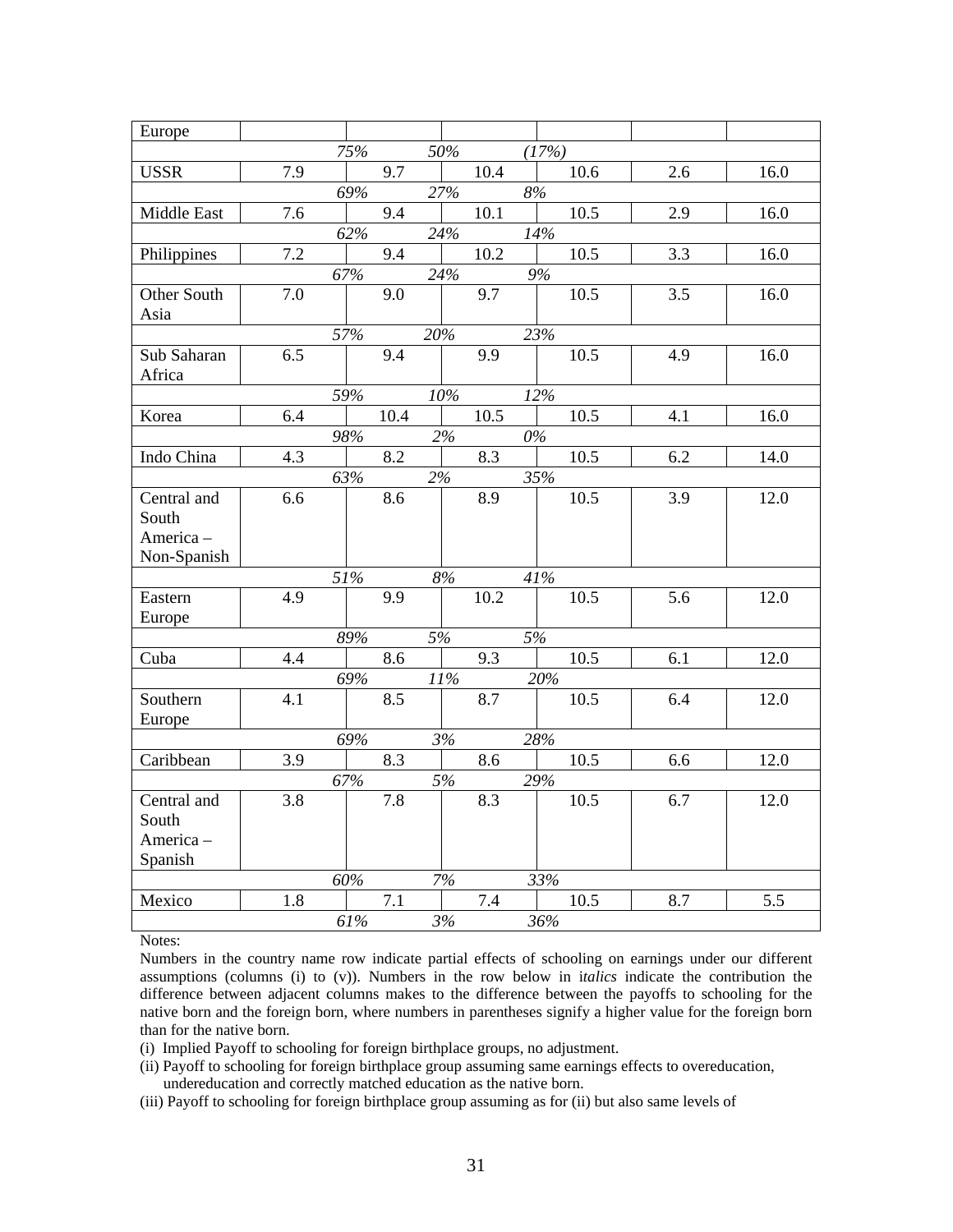<span id="page-32-0"></span> overeducation, undereducation and correctly matched education within each schooling category as the native born.

- (iv) Payoff to schooling for foreign birthplace group assuming as for (iii) but also assuming same distribution across schooling categories for the foreign born as for the native born.
- (v) Payoff to schooling for native born (10.5) minus implied payoff to schooling for foreign born birthplace groups, no adjustment.

 Immigrants from China have the highest modal level of schooling (17.5 years). Examination of the first row of data, for this birthplace group, shows that about twothirds of the 2.5 percentage point difference in the payoff to schooling for immigrants from China and the native born (column (v)) is due to the different earnings effects to overeducation, undereducation and correctly matched education for the two birthplace groups  $[(9.6 - 8.0) \div 2.5 = 0.64]$ . Two-fifths is due to the different distributions across schooling categories of immigrants from China and the native born  $[(10.5 - 9.5) \div 2.5 = 0.40]$ .

 Immigrants from the next three birthplace groups, Australia, Canada and the United Kingdom, all advanced English-speaking countries, have a payoff to schooling that actually exceeds that for the native born. The various adjustments considered in the table have little impact on the implied payoff to schooling. It would be expected that immigrants from these countries have a very high degree of transferability of their skills to the US labor market. Moreover, because of the relatively lower direct cost of the migration process, including adjustment to the US labor market, they would be less intensely favorably selected than economic immigrants from other developed countries.<sup>[21](#page-32-0)</sup>

 For the remaining countries with a modal level of schooling of 16 years, immigrants have a lower payoff to their education that the native born, with the difference in payoffs ranging from 0.4 percentage points for South Asia, to 4.1 percentage points for immigrants from Korea. For these countries, between 50 and 70 percent of the difference in the payoff to schooling is linked to the different earnings effects of overeducation, undereducation and correctly matched education (though for Korea it is 98 percent). Also, for these countries around one-quarter is due to differences

 $21$  For the proof, see Chiswick (1999).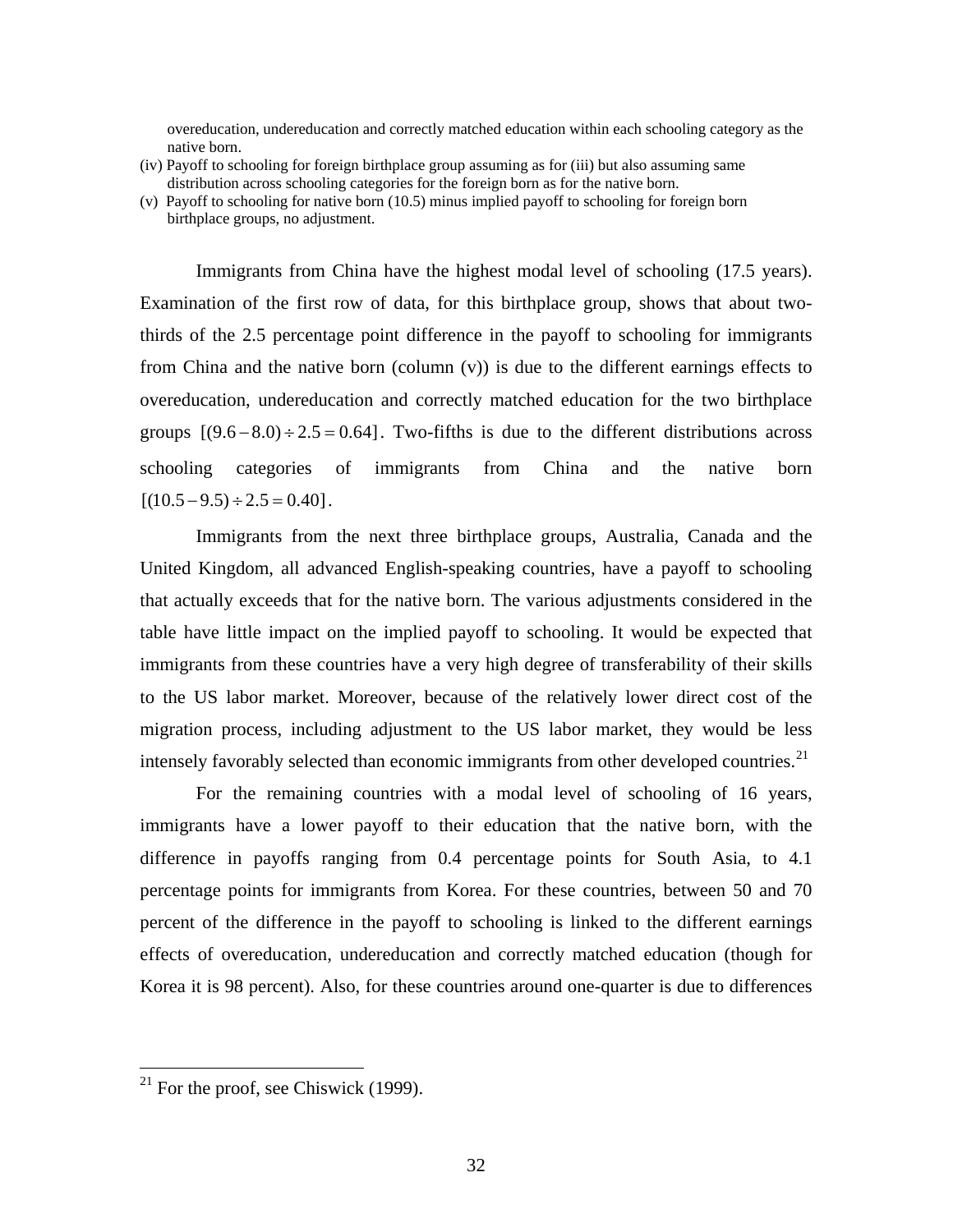<span id="page-33-0"></span>in the distributions of the workforces across the overeducation, undereducation and correctly matched education categories.

 Immigrants from the countries with a modal level of schooling of 12 years have much lower payoffs to their schooling, though again around 70 percent of the differential in the payoff to schooling is linked to the different earnings effects of overeducation, undereducation and correctly matched education. The roles played by the other two components of the decomposition vary by birthplace, and there is no obvious pattern to this variation.

 Finally, for the large group of immigrants from Mexico, 61 percent of the 8.7 percentage point difference between their payoff to schooling (a meager 1.8 percent) and that for the native born (10.5 percent) is due to the different earnings effects of overeducation, undereducation and correctly matched education  $[(7.1-1.8) \div 8.7 = 0.61]$ . Fully 36 percent of the gap in the payoffs to schooling, however, is due to the different distributions across schooling categories for immigrants from Mexico and the native born  $[(10.5 - 7.4) \div 8.7 = 0.30]$ .

 These results show that the decomposition technique outlined above, and applied to the total foreign born sample in Table 2, is robust to the choice of sample. The main finding is that between 60 and 70 percent of the difference in the payoffs to schooling between immigrants from specific birthplace groups and the native born is due to the earnings consequences of the education categories specified in the ORU earnings model. $^{22}$  $^{22}$  $^{22}$ 

## **VI. CONCLUSION**

 $\overline{a}$ 

 The finding that the payoff to schooling in the US for the foreign born is substantially less than that for the native born, documented by Chiswick (1978) for the 1970 Census, and by many other authors for later censuses and for other countries, is also a very strong feature of the data from the 2000 US Census. The analyses above show that

 $22$  An exception is the high rate of return from schooling for immigrants from the English-speaking developed countries who presumably have a very high degree of skill transferability to the U.S. labor market.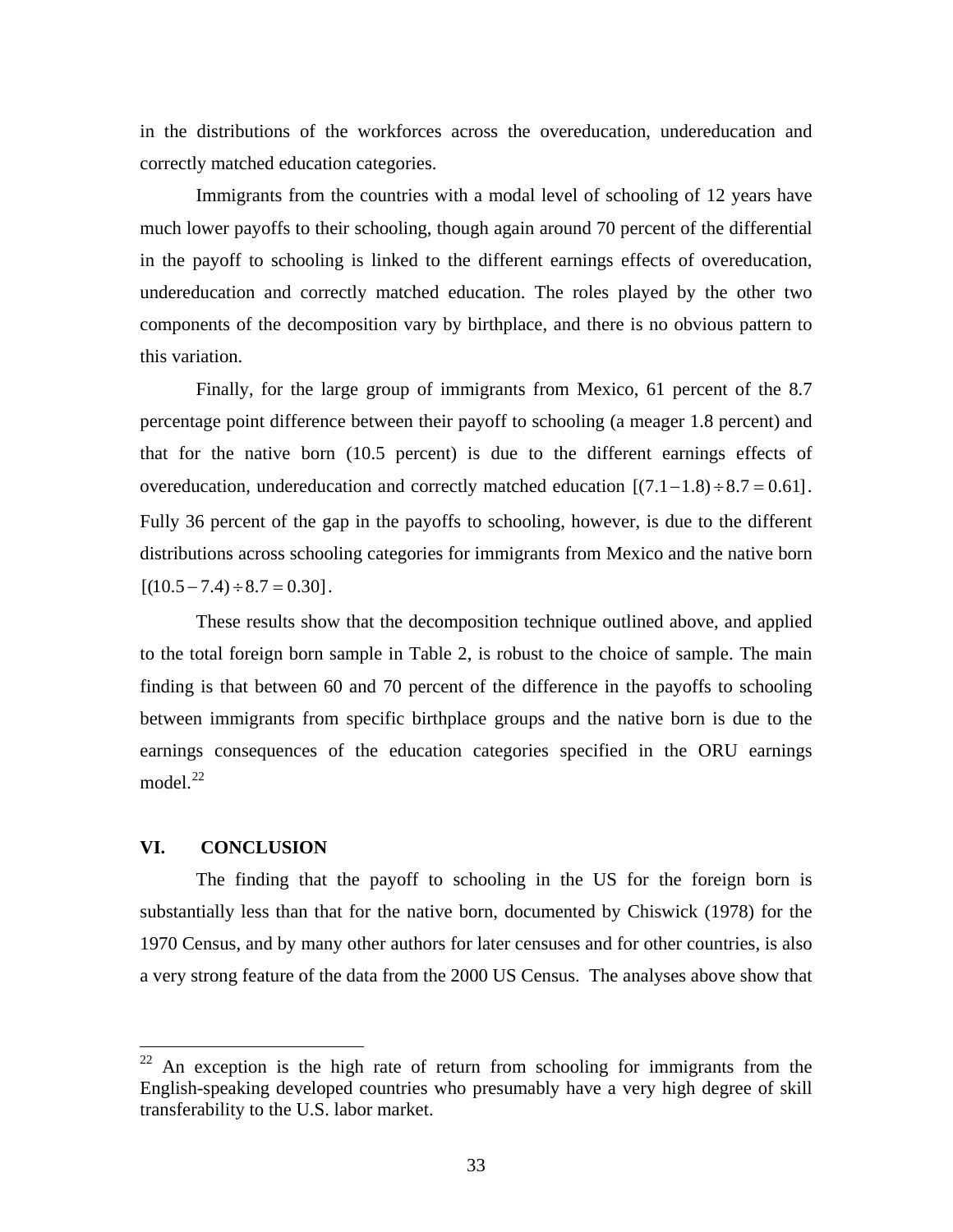while the native born have a payoff to an extra year of schooling of 10.6 percent, the payoff for the foreign born is only one-half of this, 5.3 percent.

 However, when the focus is on correctly matched education, defined as possessing a certain level of education and working in an occupation where this level of education is typical, the foreign born and native born are both characterized by similar earnings increments, of around 15.3 percent higher earnings per year of correctly matched education. The most striking feature of the analyses that distinguish between years of overeducation, undereducation and correctly matched education, however, is the strong relative performance of immigrants with less education than is typical for the occupations in which they work.

 The framework outlined in this paper shows that this strong performance is responsible, in large part (around two-thirds) for the lower payoff to schooling for the foreign born. An exception is immigrants from the English-speaking developed countries that are so similar to the US that there is a high degree of transferability of skills and a low cost of migration, and hence a payoff to schooling comparable to that of the US native born.

The decomposition establishes that it is undereducation rather than overeducation that is the main contributor to the lower payoff to schooling for the foreign born. Undereducation appears to be linked to positive self-selection in immigration, whereas overeducation is linked to the less-than-perfect international transferability of immigrants' human capital skills.

 While this framework can account for the differences in payoffs to schooling for the foreign born and native born, it does not explain the difference. Important concerns are the reasons behind the higher earnings of foreign-born "undereducated" men relative to native-born undereducated men, and the high proportion of immigrant men working in occupations in which their education level is substantially below that of the average (mean or modal) level. The most obvious candidate is the superior ability/motivation of the foreign born associated with self-selection in migration, as outlined in Chiswick (1978) (1999). The method applied above appears to provide a means of quantifying the importance of this self-selection that has to date proved to be a rather elusive concept. It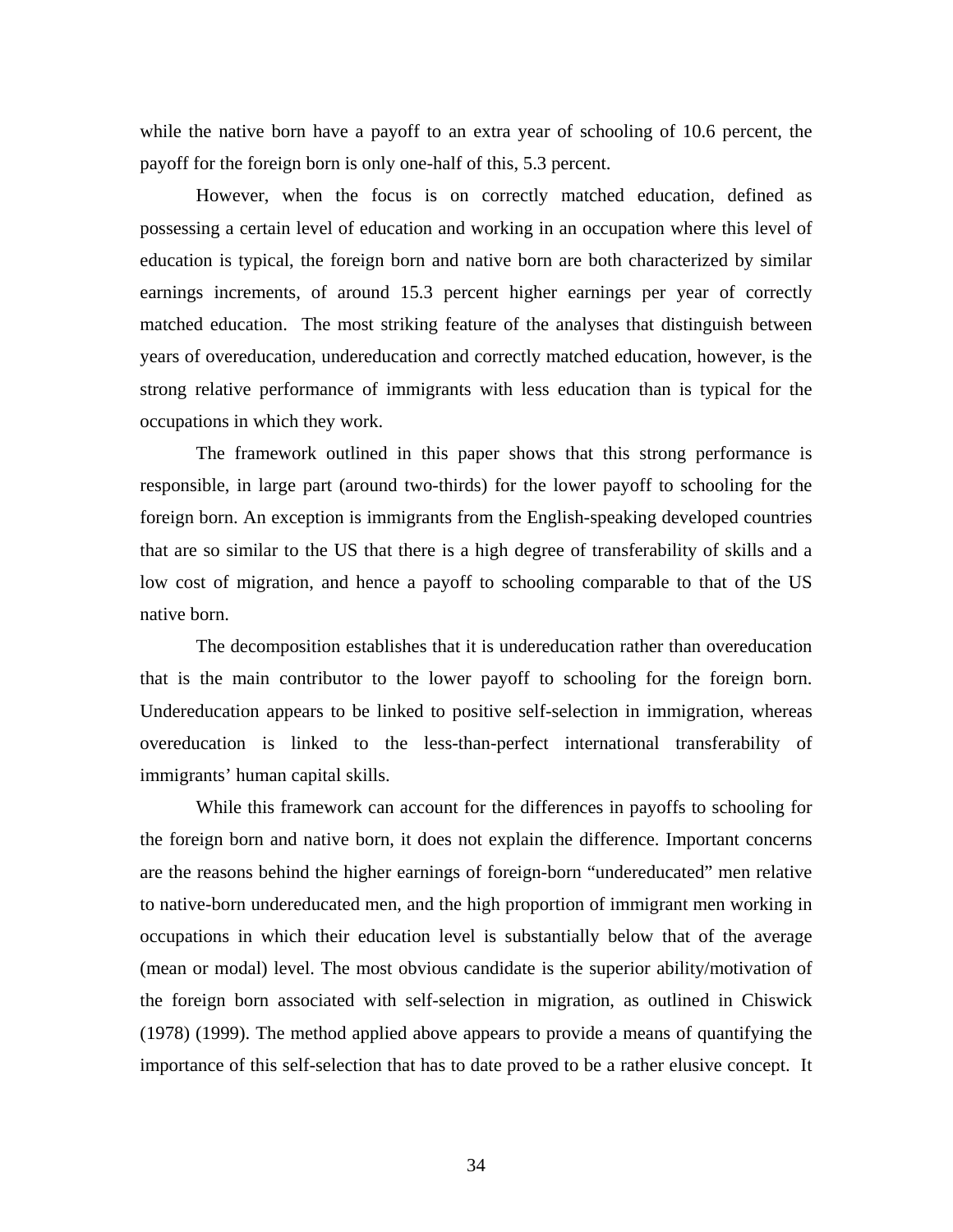suggests that greater focus should be placed on this concept than on the less-than-perfect international transferability of immigrants' human capital skills.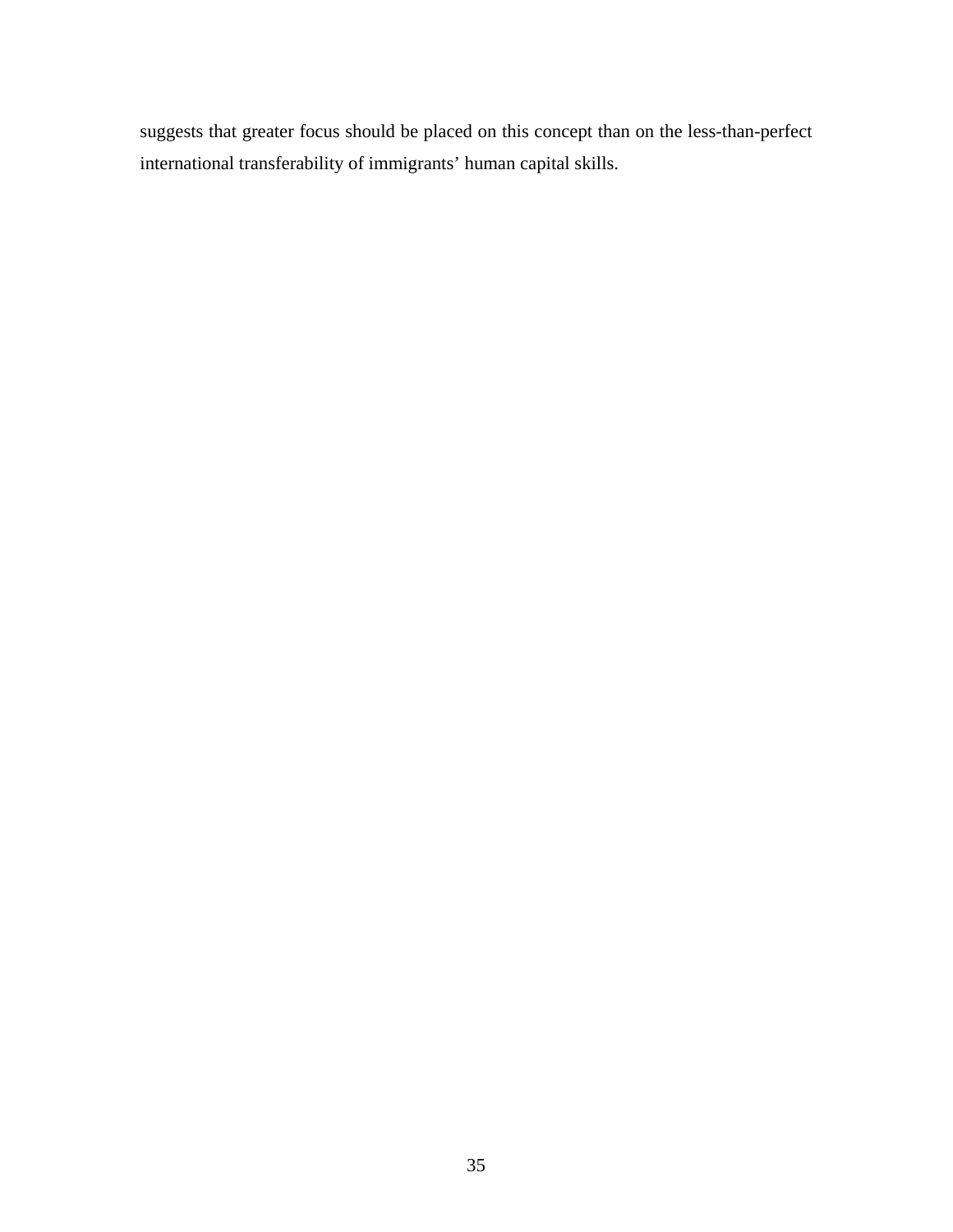#### **REFERENCES**

- Baker, Michael, and Benjamin, Dwayne (1994). "The Performance of Immigrants in the Canadian Labor Market", *Journal of Labor Economics*, Vol. 12, No. 3, pp. 369- 405.
- Becker, Gary S., (1964). *Human Capital: A Theoretical and Empirical Analysis, With Special Reference to Education*, Columbia University Press, New York.
- Beggs, John J. and Chapman, Bruce J., (1988). "Immigrant Wage Adjustment in Australia" Cross-Section and Time-Series Estimation", *Economic Record*, Vol. 64, No. 186, pp.161-167.
- Chiswick, Barry R., (1978). "The Effect of Americanization on the Earnings of Foreignborn Men", *Journal of Political Economy*, Vol. 86, No. 5, pp. 897-921.
- Chiswick, Barry R., (1979). "The Economic Progress of Immigrants: Some Apparently Universal Patterns", pp. 357-99 in William Fellner (ed) *Contemporary Economic Problems 1979*, American Enterprise Institute for Public Policy Research, Washington, D.C..
- Chiswick, Barry R., (1999). "Are Immigrants Favorably Self-Selected?" *American Economic Review*, Vol. 89, No. 2, pp. 181-5.
- Chiswick, Barry R., Lee, Yew Liang and Miller, Paul W., (2005). "A Longitudinal Analysis of Immigrant Occupational Mobility: A Test of the Immigrant Assimilation Hypothesis", *International Migration Review*, Vol. 39, No. 2, pp.332-353.
- Chiswick, Barry R. and Miller Paul W., (1992). "Language in the Immigrant Labor Market", pp. 229-296, 471-476 in Barry R. Chiswick (ed.) *Immigration, Language and Ethnicity: Canada and the United States*, American Enterprise Institute, Washington, D.C..
- Chiswick, Barry R. and Miller Paul W., (1998). "The Economic Cost to Native-Born Americans of Limited English Language Proficiency", Report Prepared for the Center for Equal Opportunity, available [www.ceousa.org/earnings.html](http://www.ceousa.org/earnings.html)
- Chiswick, Barry R. and Miller Paul W., (2002). "Immigrant Earnings: Language Skills, Linguistic Concentrations and the Business Cycle", *Journal of Population Economics*, Vol 15, pp. 31-57.
- Chiswick, Barry R. and Miller Paul W., (2006). "The International Transferability of Immigrants' Human Capital Skills: A Fresh Look at an Old Problem", *Mimeo*, The University of Western Australia.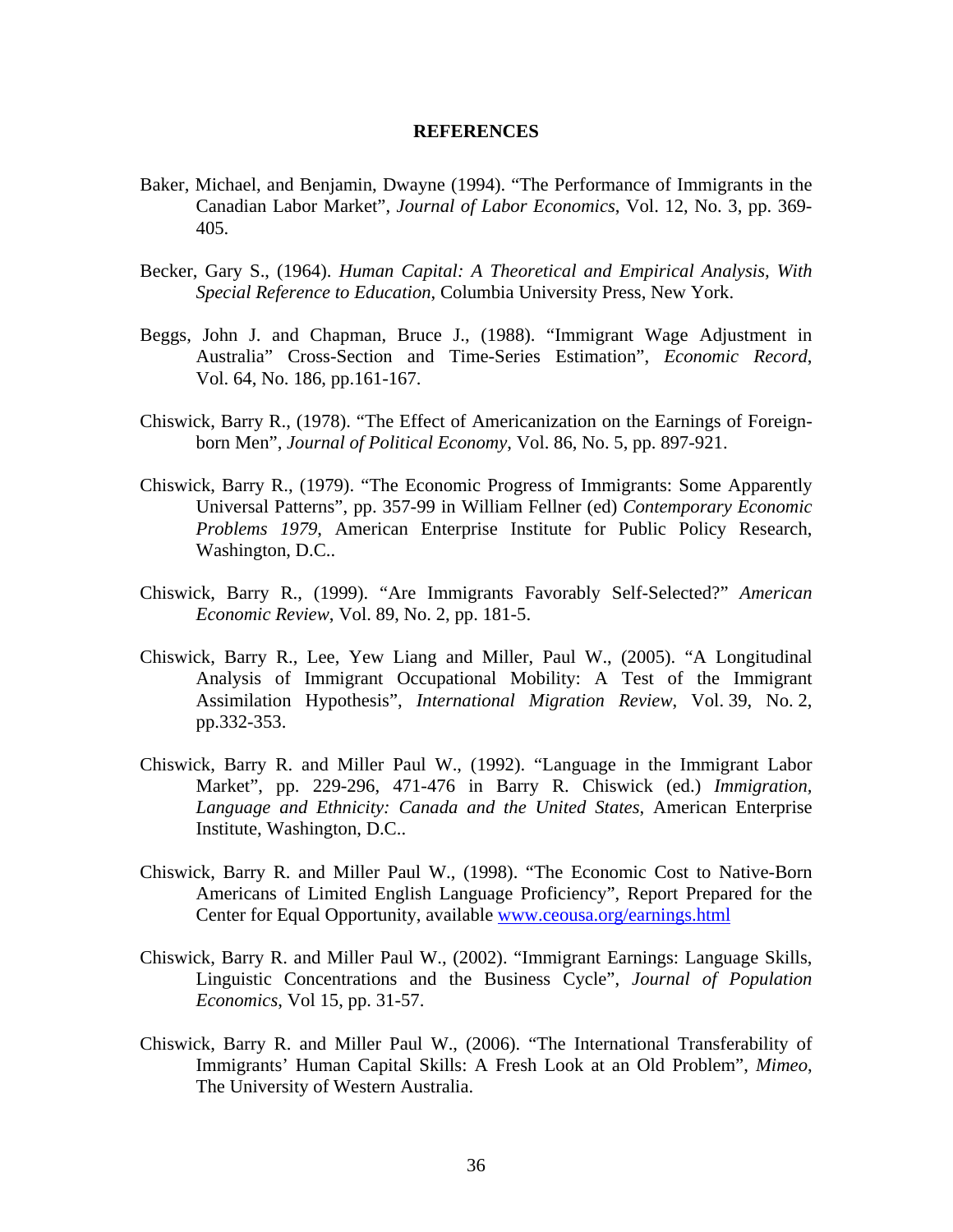- Cohn, E. and Khan, S., (1995). "The Wage Effects of Overschooling Revisited", *Labor Economics*, Vol. 2, No. 1, pp. 67-76.
- Cortes, Kalena E., (2004). "Are Refugees Different from Economic Immigrants? Some Empirical Evidence on the Heterogeneity of Immigrant Groups in the United States", *The Review of Economics and Statistics*, Vol. 86, No. 2, pp.465-480.
- Daly, M. C., Buchel, F. and Duncan, G. J., (2000). " Premiums and Penalties for Surplus and Deficit Education: Evidence from the United States and Germany", *Economics of Education Review*, Vol. 19, No. 2, pp. 169-178.
- Daneshvary, N., (1993). "Earnings Differentials Between Natives and Immigrants with College Degrees", *American Economist*, Vol. 37, No. 2, pp.46-52
- Duncan, G. and Hoffman, S. D., (1981). "The Incidence and Wage Effects of Overeducation", *Economics of Education Review*, Vol. 1, No. 1, pp. 75-86.
- Dustmann, Christian, (1993). "Earnings Adjustment of Temporary Migrants", *Journal of Population Economics*, Vol. 6, No. 2, pp.153-168.
- Fry, Richard and Lowell, B. L. (2003), "The Value of Bilingualism in the US Labor Market", *Industrial and Labor Relations Review*, Vol. 57, No. 1, pp. 128-140.
- Hartog, J., (2000). "Over-education and Earnings: Where Are We, Where Should We Go?", *Economics of Education Review*, Vol. 19, No. 2, pp. 131-147.
- Jasso, Guillermina, Rosenzweig, Mark R., and Smith, James P., (2002). "The Earnings of US Immigrants: World Skill Prices, Skill Transferability and Selectivity", mimeo, New York University.
- Kiker, B. F., Santos, M. C. and Mendes De Oliveira, M., (1997). "Overeducation and Undereducation: Evidence for Portugal", *Economics of Education Review*, Vol. 16, No. 2, pp. 111-125.
- Mincer, Jacob. (1974). *Schooling, Experience and Earnings*, National Bureau of Economic Research, Cambridge.
- Rumberger, Russell, W. (1981). "The Rising Incidence of Overeducation in the U.S. Labor Market", *Economics of Education Review*, Vol. 1 , No. 3, pp. 293-314.
- Shields, Michael A. and Wheatley Price, Stephen, (1998). "The Earnings of Male Immigrants in England: Evidence from the Quarterly LFS", *Applied Economics*, Vol. 30, pp.1157-1168.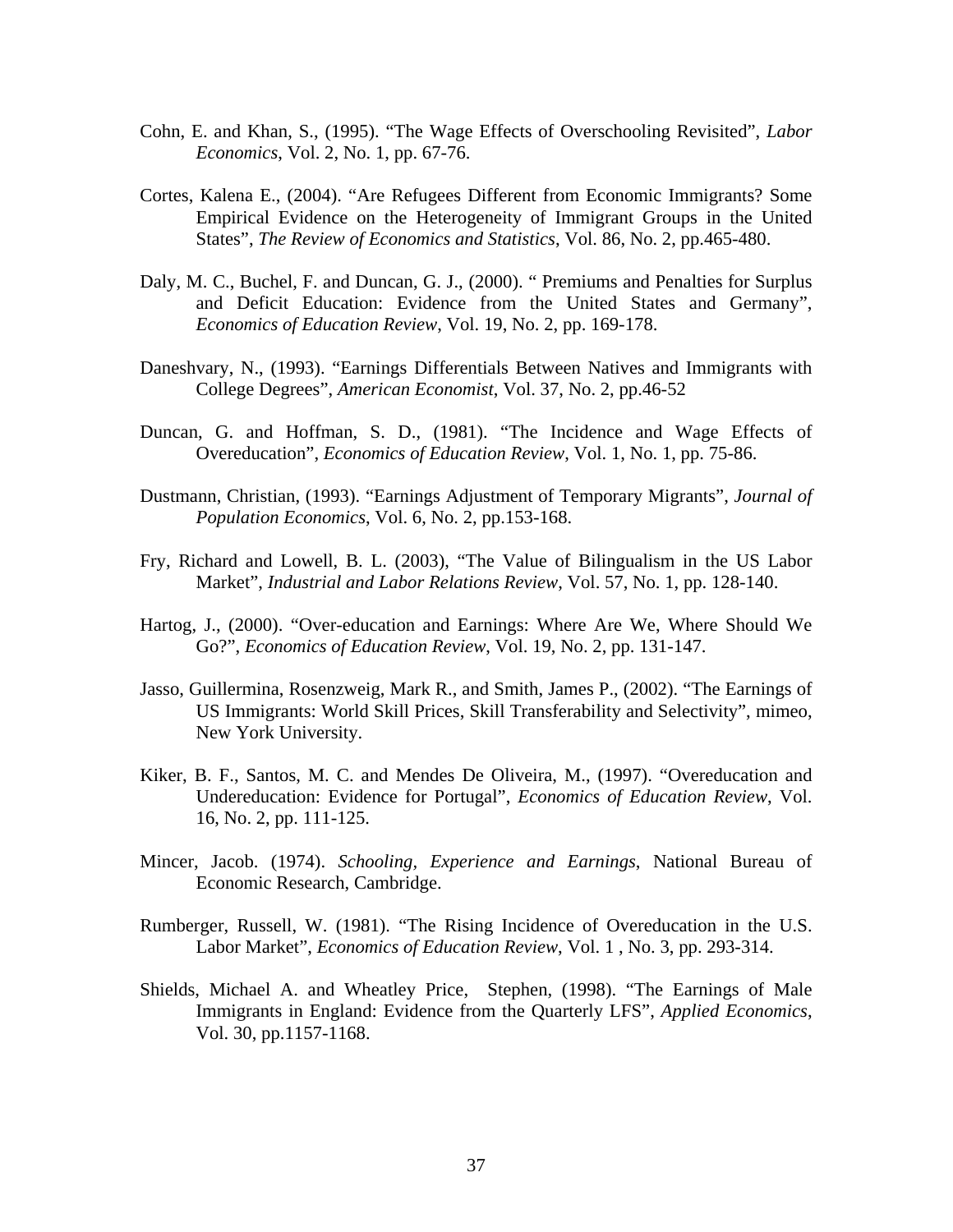Verdugo, R. and Verdugo, N. (1989). "The Impact of Surplus Schooling on Earnings: Some Additional Findings", *Economics of Education Review,* Vol. 22, No. 4, pp. 690-695.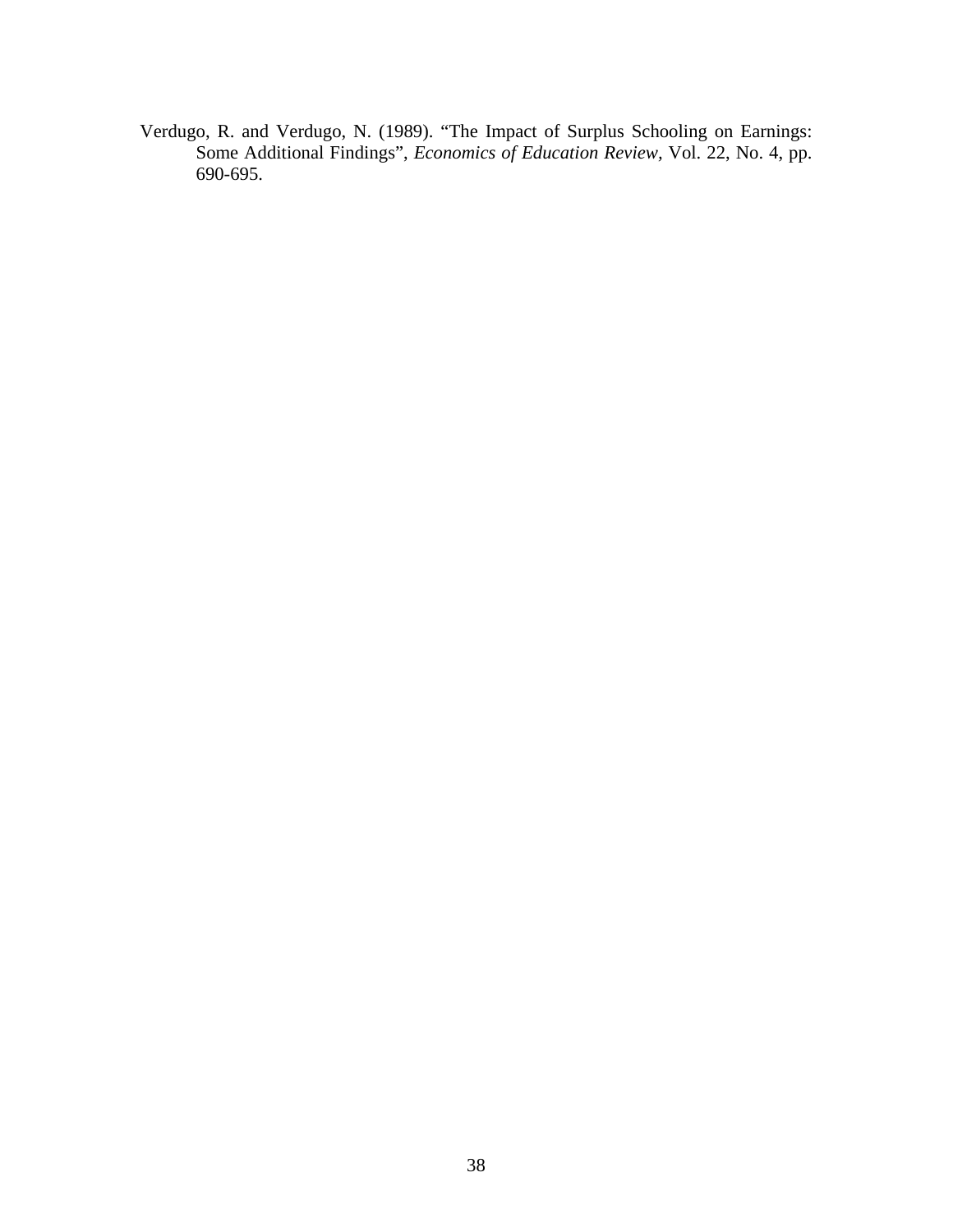### **APPENDIX A**

## **COMPILING THE REQUIRED EDUCATION DATA**

**Education:** This is formed from the question "What is the highest degree or level of school that this person has completed". The categorical data in the Census were converted to a continuous variable using the following scheme.

| <b>Education Category</b>             | Assumed level of Education |
|---------------------------------------|----------------------------|
| No schooling completed                | 0                          |
| Nursery school to $4th$ grade         | $\overline{2}$             |
| $5th$ grade or $6th$ grade            | 5.5                        |
| $7th$ grade or $8th$ grade            | 7.5                        |
| $9th$ grade                           | 9                          |
| $10^{\rm th}$ grade                   | 10                         |
| $11th$ grade                          | 11                         |
| $12th$ grade, no diploma              | 11.5                       |
| High School graduate                  | 12                         |
| Some college credit, but less than 1  | 12.5                       |
| year                                  |                            |
| 1 or more years of college, no degree | 14                         |
| Associate degree                      | 14                         |
| Bachelor's degree                     | 16                         |
| Master's degree                       | 17.5                       |
| Professional degree                   | 18.5                       |
| Doctorate degree                      | 20                         |

 The modal level of education for some birthplace groups is quite low. For example, for immigrants from Mexico it is 5.5 years. This is to be interpreted as the modal education category being "5<sup>th</sup> grade or  $6<sup>th</sup>$  grade", and not as indicating the presence of two modes.

**Occupation:** All individuals who had worked between 1995 and 2000 were asked to provide information on their occupation. Information provided by all these respondents is used in preference to that on subsets (*e.g.* only persons who worked in 1999). This will generate more precise estimates. However, particularly when the mode is used, but also for the mean-based analyses, the use of alternative samples to construct the reference levels of education for each occupation has little impact on the results.

Information on the modal level of schooling for male workers aged 25-64 years is provided in Table A.1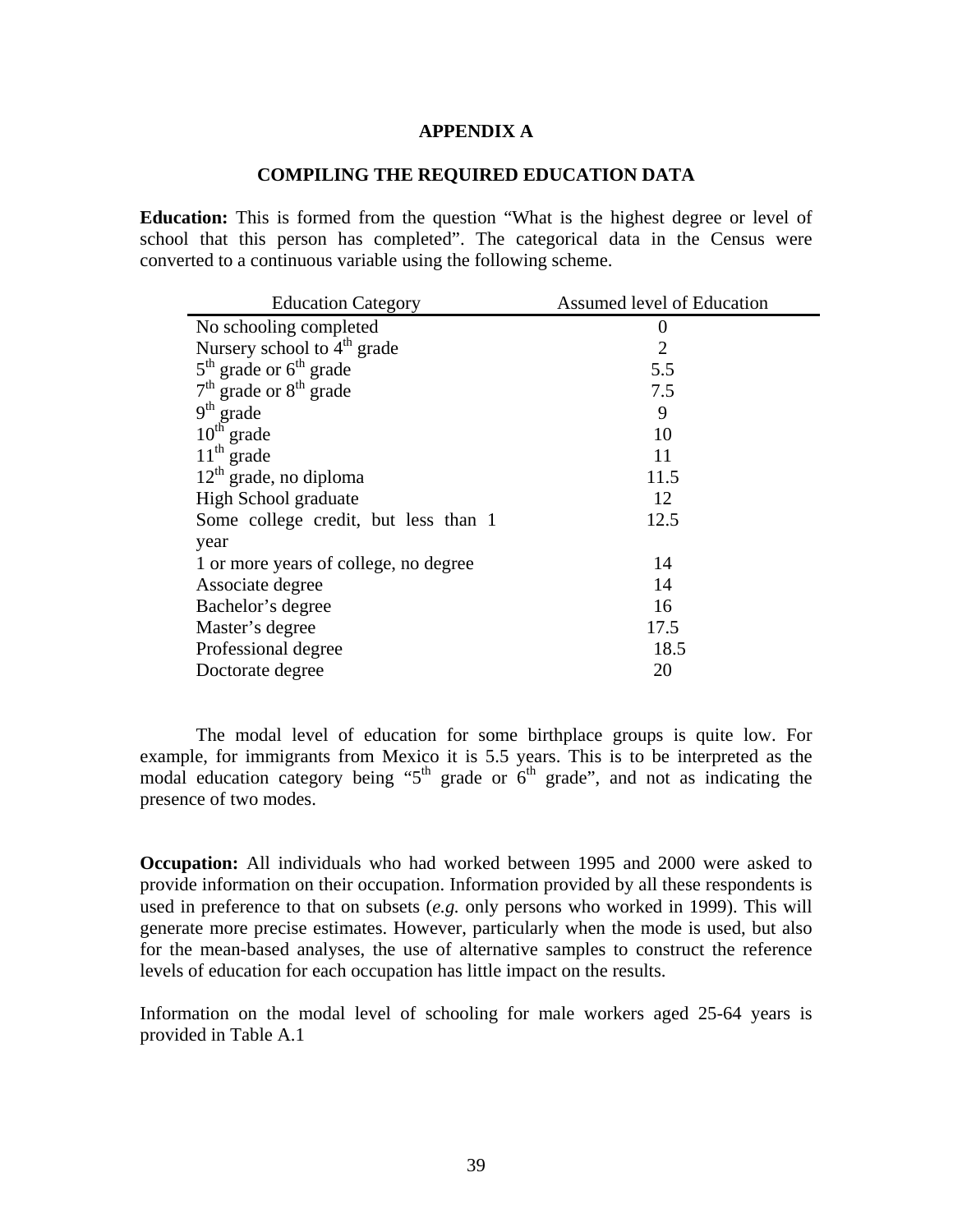| Modal Level of Schooling | % of Adult Male Workers |
|--------------------------|-------------------------|
| 12                       | 60.32                   |
| 14                       | 11.26                   |
| 16                       | 23.91                   |
| 17.5                     | 2.30                    |
| 18.5                     | 1.96                    |
| 20                       | 0.24                    |
| <b>Total</b>             | 100.00                  |

**Table A.1 Distribution of Workers by Required Level of Schooling**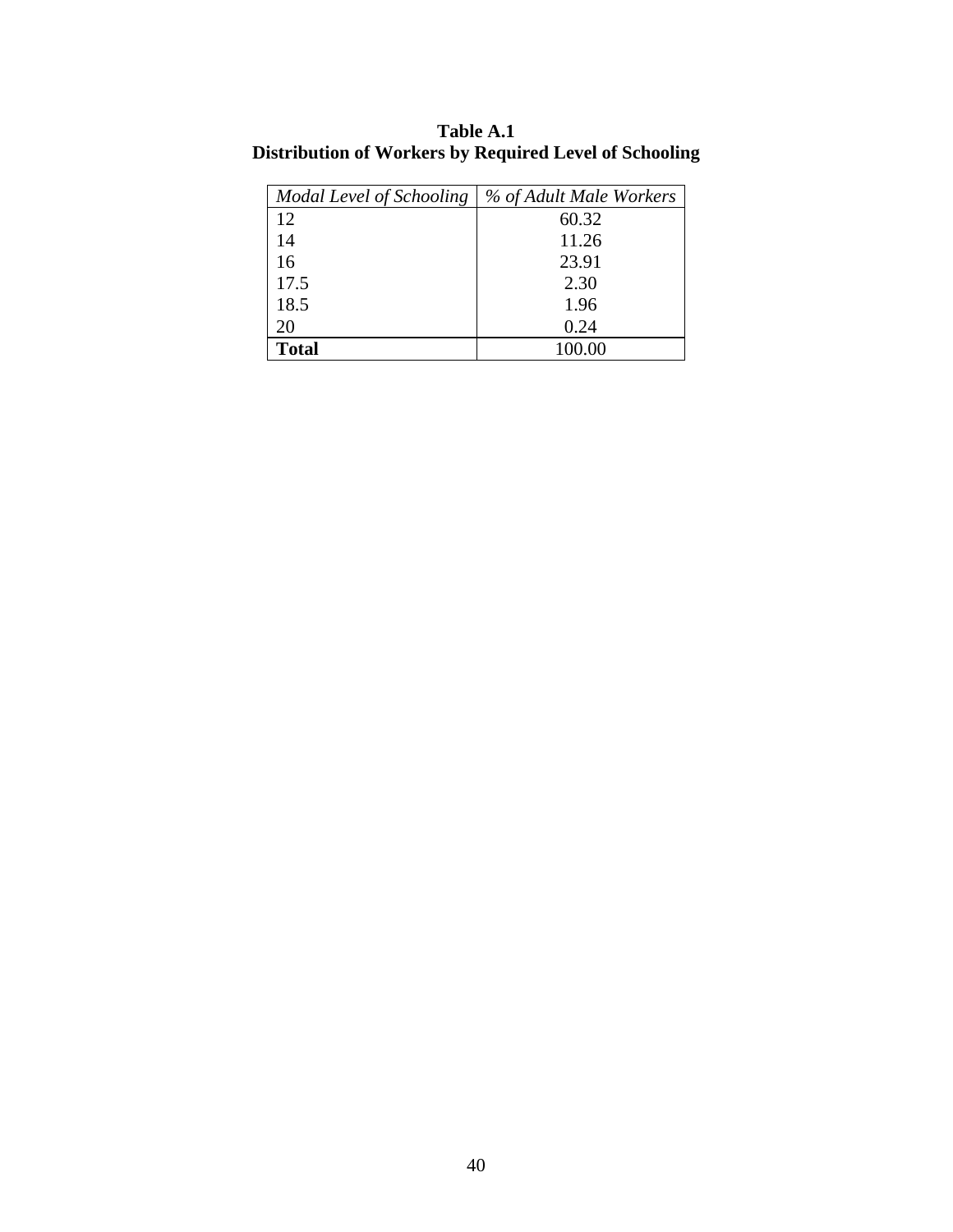### **APPENDIX B: Table B.1**

|                            |                | IVERIUS $25$ -07, $2000$ U.S. Census |               |             |
|----------------------------|----------------|--------------------------------------|---------------|-------------|
|                            | Mean Schooling | % overeducated                       | $\%$          | % correctly |
|                            | (years)        |                                      | undereducated | matched     |
| Native Born                | 13.572         | 11.92                                | 8.04          | 80.04       |
| Foreign Born               | 11.791         | 13.94                                | 24.48         | 61.59       |
|                            |                |                                      |               |             |
| • Region of Birth          |                |                                      |               |             |
| United Kingdom             | 14.966         | 20.42                                | 7.72          | 71.86       |
| Ireland                    | 13.950         | 15.76                                | 11.21         | 73.03       |
| <b>Western Europe</b>      | 14.949         | 24.40                                | 7.05          | 68.56       |
| South Europe               | 11.985         | 10.76                                | 21.70         | 67.53       |
| <b>Eastern Europe</b>      | 13.821         | 20.80                                | 7.98          | 71.22       |
| Former USSR                | 14.899         | 32.20                                | 5.80          | 62.01       |
| Indo China                 | 11.943         | 8.29                                 | 17.74         | 73.97       |
| Philippines                | 14.327         | 23.80                                | 4.35          | 71.86       |
| China                      | 14.676         | 27.42                                | 11.73         | 60.85       |
| South Asia                 | 15.709         | 33.38                                | 4.94          | 61.68       |
| Other South Asia           | 14.407         | 28.26                                | 9.99          | 61.75       |
| Korea                      | 14.904         | 25.76                                | 5.33          | 68.92       |
| Japan                      | 15.222         | 20.46                                | 6.08          | 73.46       |
| <b>Middle East</b>         | 14.627         | 26.93                                | 9.02          | 64.05       |
| Sub Sahara Africa          | 14.518         | 27.60                                | 7.30          | 65.10       |
| <b>Other North America</b> | 14.687         | 16.53                                | 8.51          | 74.97       |
| Mexico                     | 8.337          | 3.59                                 | 46.93         | 49.48       |
| Cuba                       | 12.490         | 12.27                                | 18.51         | 69.21       |
| Caribbean                  | 11.933         | 8.06                                 | 18.16         | 73.77       |
| Central and South          | 11.062         | 10.07                                | 27.68         | 62.25       |
| America-Spanish            |                |                                      |               |             |
| Central and South          | 12.461         | 7.60                                 | 15.91         | 76.49       |
| America-non Spanish        |                |                                      |               |             |
| Australia, New             | 13.554         | 15.27                                | 13.10         | 71.63       |
| Zealand                    |                |                                      |               |             |

#### **Mean Schooling and Incidence of Over- and Under-Education by Country of Birth, Males 25-64, 2000 U.S. Census**

Source: 2000 United States Census, 1% PUMS.

 The data for Table B.1 have been computed by compiling the educational requirements of the jobs using the mean educational attainment of all workers in each three-digit occupation. 510 occupations are used in the analysis. Workers whose level of schooling is more than one standard deviation higher than the mean are categorized as "overeducated", while workers whose level of schooling is less than one standard deviation below the mean are labeled "undereducated". Workers whose level of schooling is within plus or minus one standard deviation of the mean educational attainment of the occupation of employment are categorized as "correctly matched".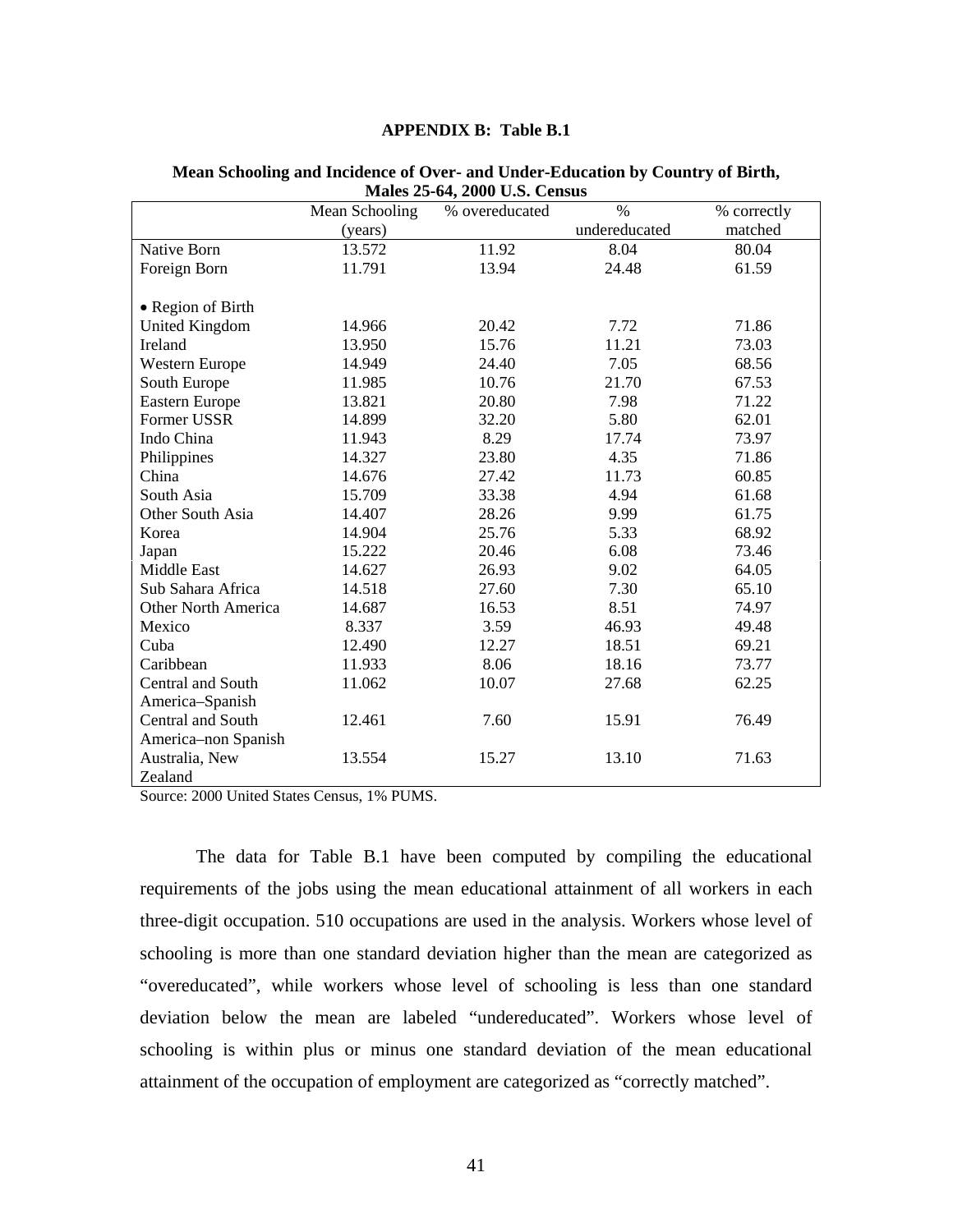Given the use of a threshold of plus or minus one standard deviation of the mean, it is expected that the incidence of correctly matched workers would be much larger than when the mode is used, and the incidence of overeducation and undereducation smaller. This is evident in the comparison of Table B.1 and Table 1, and is similar to the findings reported by Kiker *et al*. (1997, p. 116), where when the mean was used 86 percent of workers were correctly matched, 9 percent overeducated and 5 percent undereducated, yet when the mode was employed the percentage of workers correctly matched, overeducated and undereducated changed to 58 percent, 26 percent and 17 percent, respectively.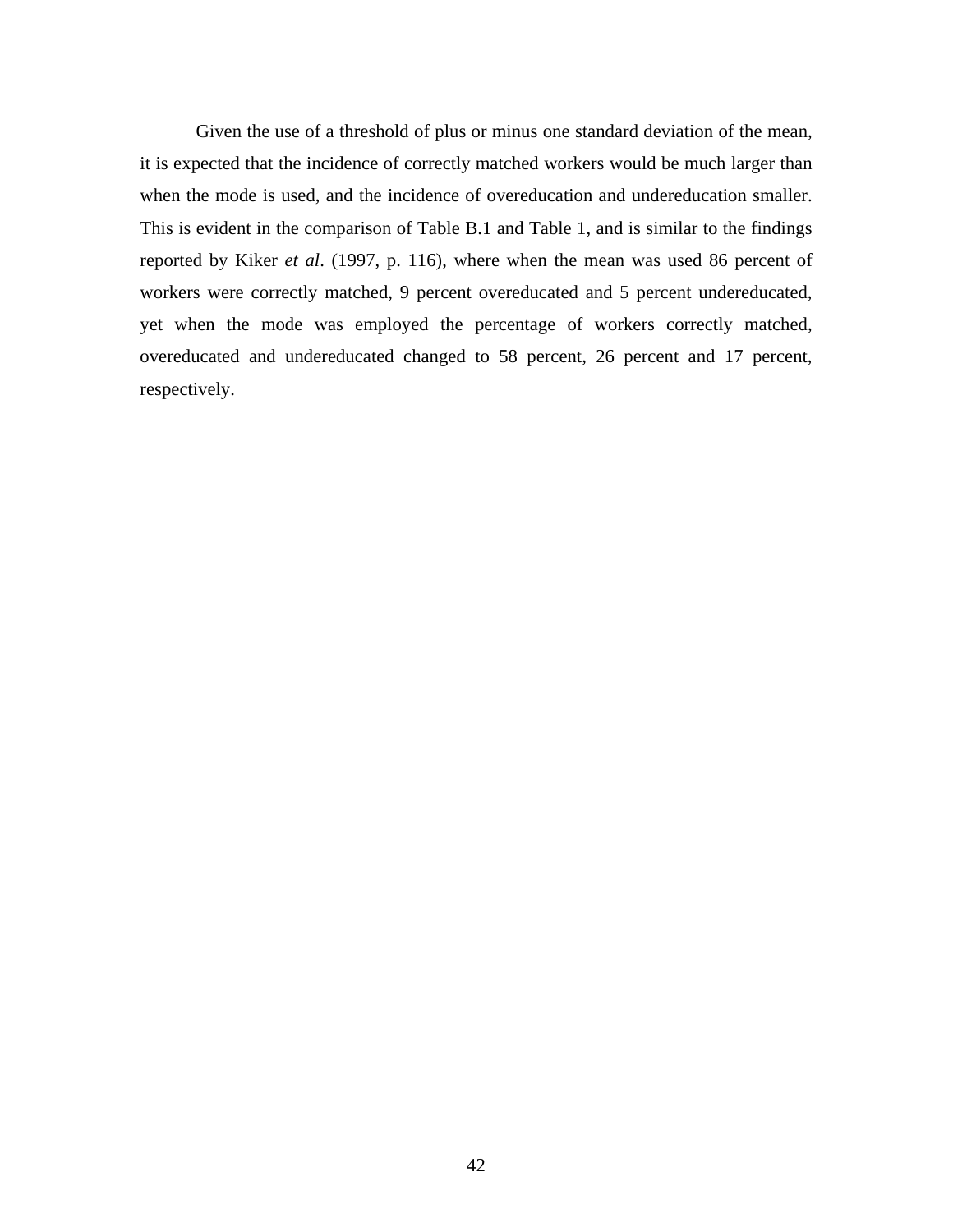# **APPENDIX C: Table C.1**

|                                       | Native Born       |                     |                  | Foreign Born       |                     |                   |
|---------------------------------------|-------------------|---------------------|------------------|--------------------|---------------------|-------------------|
| Variable                              | (i)               | (ii)                | Mean(SD)         | (iv)               | (v)                 | Mean(SD)          |
| Constant                              | 4.404<br>(197.30) | 3.700<br>(166.32)   |                  | 5.913<br>(110.05)  | 4.525<br>(82.04)    |                   |
| Education                             | 0.106<br>(205.73) | (c)                 | 13.666<br>(2.51) | 0.053<br>(68.77)   | (c)                 | 11.873<br>(4.78)  |
| Required Education <sup>(b)</sup>     | (c)               | 0.166<br>(265.04)   | 13.338<br>(1.82) | (c)                | 0.157<br>(100.12)   | 12.836<br>(2.03)  |
| Overeducation                         | (c)               | 0.052<br>(46.66)    | 0.874<br>(1.16)  | (c)                | 0.042<br>(18.24)    | 0.882<br>(1.35)   |
| Undereducation                        | (c)               | $-0.052$<br>(45.51) | 0.543<br>(1.18)  | (c)                | $-0.013$<br>(12.35) | 1.842<br>(3.11)   |
| Experience (Exp)                      | 0.034             | 0.037               | 22.390           | 0.011              | 0.019               | 22.211            |
|                                       | (73.77)           | (83.15)             | (10.44)          | (11.11)            | (18.67)             | (10.90)           |
| Exp <sup>2</sup> /100                 | $-0.056$          | $-0.065$            | 6.102            | $-0.016$           | $-0.033$            | 6.123             |
|                                       | (56.69)           | (67.53)             | (5.09)           | (8.09)             | (17.44)             | (5.59)            |
| Logs Weeks                            | 0.995             | 0.977               | 3.822            | 0.865              | 0.848               | 3.766             |
| Worked                                | (182.20)          | (181.07)            | (0.41)           | (72.85)            | (72.41)             | (0.47)            |
| Married                               | 0.269             | 0.247               | 0.654            | 0.208              | 0.181               | 0.645             |
|                                       | (113.22)          | (105.95)            | (0.48)           | (35.72)            | (32.14)             | (0.48)            |
| Race (black)                          | $-0.155$          | $-0.126$            | 0.103            | $-0.186$           | $-0.141$            | 0.076             |
|                                       | (44.26)           | (36.68)             | (0.30)           | (7.42)             | (14.01)             | (0.26)            |
| Veteran                               | $-0.048$          | $-0.035$            | 0.240            | $-0.093$           | $-0.065$            | 0.050             |
|                                       | (18.07)           | (13.43)             | (0.43)           | (17.99)            | (5.31)              | (0.22)            |
| Metropolitan                          | 0.211             | 0.184               | 0.960            | 0.138              | 0.080               | 0.990             |
|                                       | (36.44)           | (32.17)             | (0.20)           | (5.14)             | (3.06)              | (0.10)            |
| South                                 | $-0.057$          | $-0.065$            | 0.361            | $-0.069$           | $-0.077$            | 0.281             |
|                                       | (25.43)           | (29.52)             | (0.48)           | (11.73)            | (13.64)             | (0.45)            |
| Speaks English Very                   | $-0.057$          | $-0.064$            | 0.049            | $-0.088$           | $-0.080$            | 0.333             |
| Well                                  | (11.67)           | (13.25)             | (0.22)           | (9.69)             | (9.21)              | (0.47)            |
| Speaks English Well                   | $-0.092$          | $-0.102$            | 0.008            | $-0.267$           | $-0.179$            | 0.249             |
|                                       | (7.44)            | (8.47)              | (0.09)           | (27.65)            | (19.11)             | (0.43)            |
| Speaks English Not                    | 0.007             | $-0.017$            | 0.004            | $-0.374$           | $-0.252$            | 0.193             |
| Well                                  | (0.36)            | (0.93)              | (0.06)           | (34.87)            | (24.05)             | (0.39)            |
| Speaks English Not                    | 0.126             | $-0.002$            | 0.0002           | $-0.379$           | $-0.270$            | 0.072             |
| at All                                | (1.29)            | (0.03)              | (0.01)           | (28.09)            | (20.72)             | (0.26)            |
| <b>Years Since Migration</b><br>(YSM) | (c)               | (c)                 | (c)              | 0.008<br>(9.70)    | 0.010<br>(11.67)    | 16.622<br>(10.95) |
| $YSM^2/100$                           | (c)               | (c)                 | (c)              | $-0.008$<br>(4.00) | $-0.010$<br>(5.21)  | 3.961<br>(4.78)   |

### **Regression Estimates of Earnings Equations, Total Adult Men in Paid Employment, Over/Under education Based on Mean Education, U.S. 2000(a)**